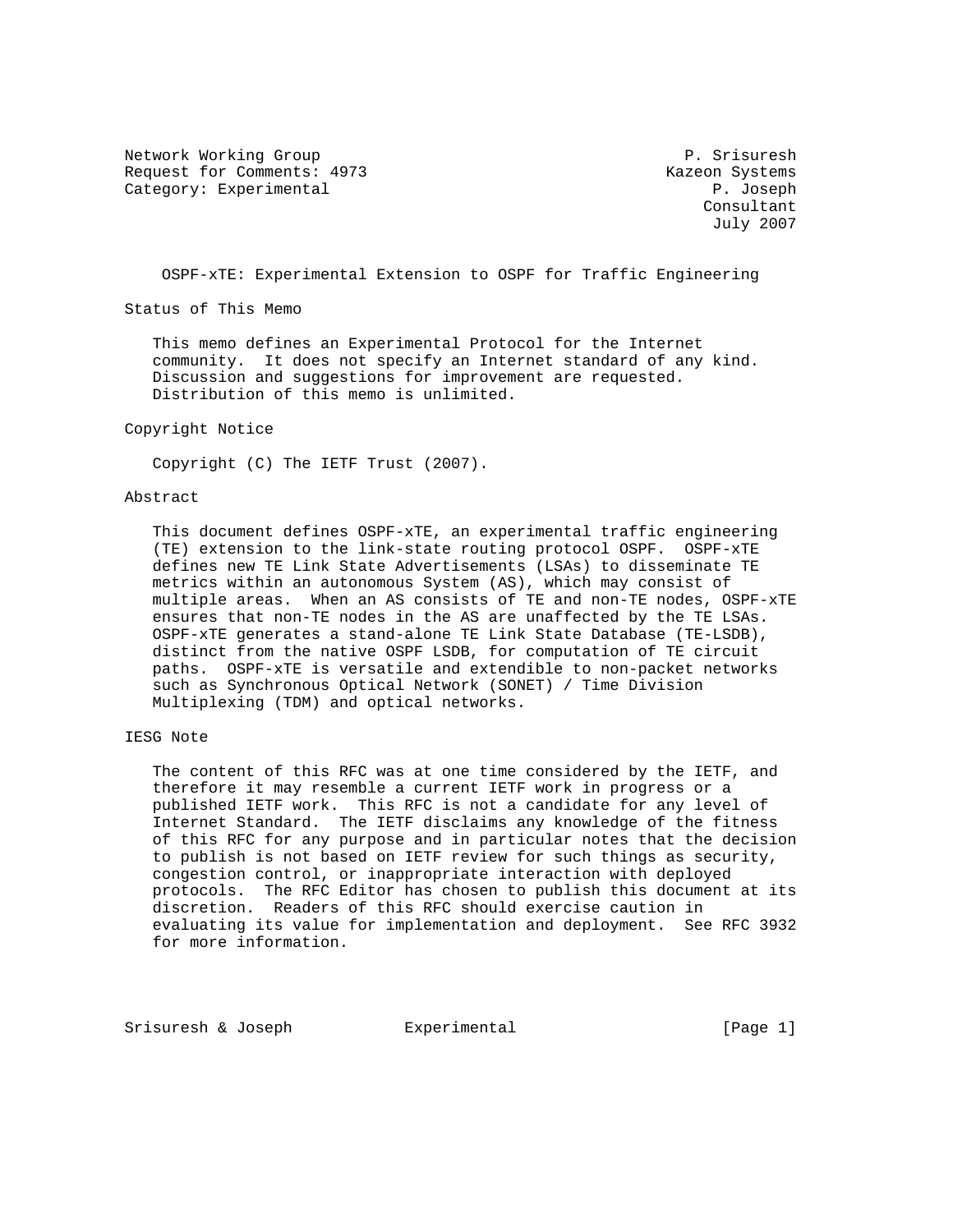See RFC 3630 for the IETF consensus protocol for OSPF Traffic Engineering. The OSPF WG position at the time of publication is that although this proposal has some useful properties, the protocol in RFC 3630 is sufficient for the traffic engineering needs that have been identified so far, and the cost of migrating to this proposal exceeds its benefits.

Table of Contents

|  | 4.4. Ability to Reserve TE-Exclusive Links 10            |
|--|----------------------------------------------------------|
|  |                                                          |
|  | 4.6. Unified for Packet and Non-Packet Networks 11       |
|  | 4.7. Networks Benefiting from the OSPF-xTE Design 11     |
|  |                                                          |
|  |                                                          |
|  |                                                          |
|  | 6. Strategy for Transition of Opaque LSAs to OSPF-XTE 14 |
|  | 7. OSPF-XTE Router Adjacency -- TE Topology Discovery 14 |
|  | 7.1. The OSPF-XTE Router Adjacency 14                    |
|  |                                                          |
|  |                                                          |
|  | 7.4. The Backup Designated Router 15                     |
|  | 7.5. Flooding and the Synchronization of Databases 16    |
|  |                                                          |
|  |                                                          |
|  |                                                          |
|  | 8.1.1. Router-TE Flags: TE Capabilities of the Router 19 |
|  |                                                          |
|  | 8.1.3. Link-TE Flags: TE Capabilities of a Link 22       |
|  |                                                          |
|  | 8.2. TE-Incremental-Link-Update LSA (0x8d) 26            |
|  | 8.3. TE-Circuit-Path LSA (0x8C) 28                       |
|  |                                                          |
|  | 8.4.1. TE-Summary Network LSA (0x83) 32                  |
|  | 8.4.2. TE-Summary Router LSA (0x84) 33                   |
|  | 8.5. TE-AS-external LSAs (0x85) 34                       |
|  | 9. TE LSAs for Non-Packet Network 36                     |
|  |                                                          |
|  | 9.1.1. Router-TE flags - TE Capabilities of a Router 37  |

Srisuresh & Joseph Experimental Figuresh & Joseph Experimental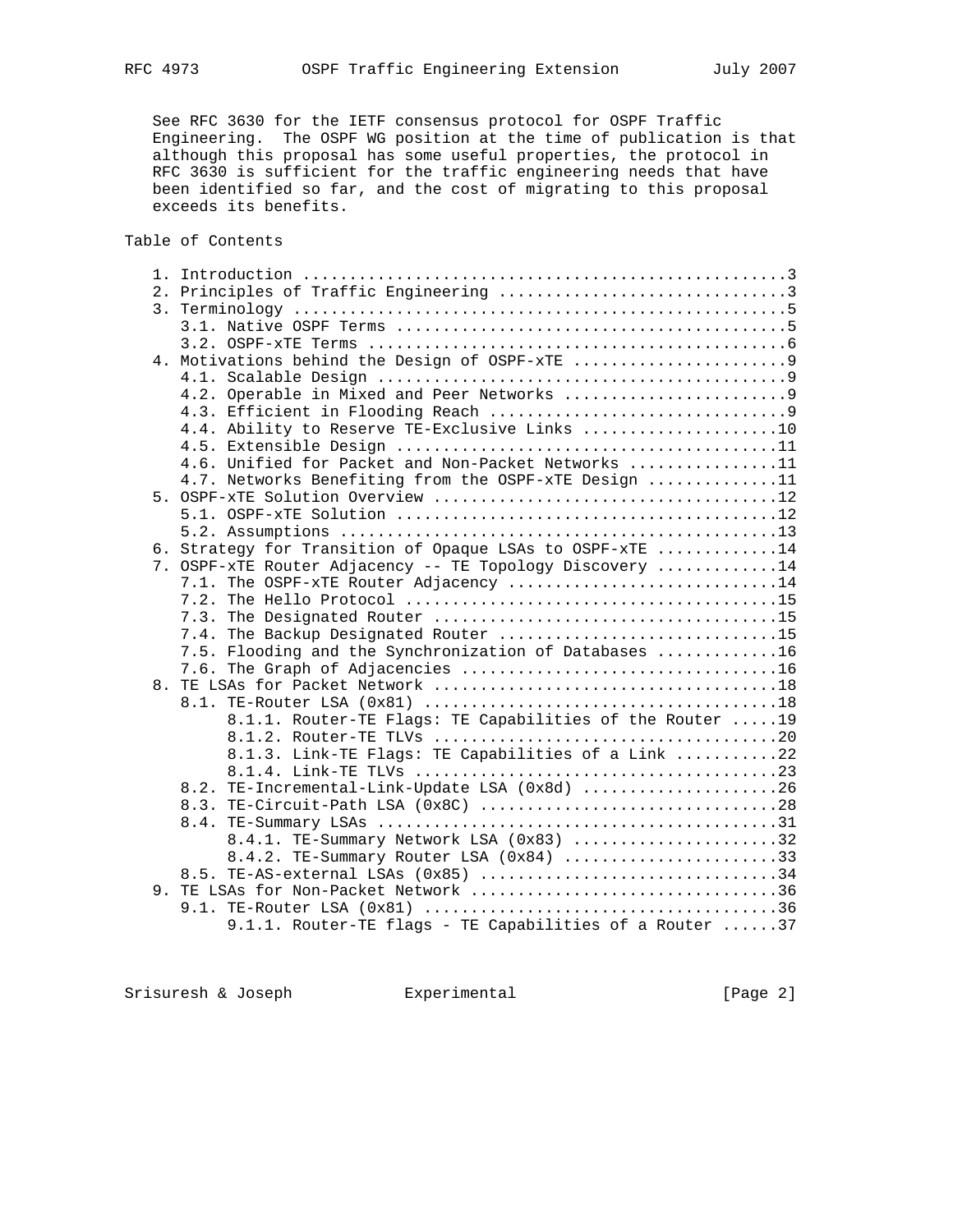| 9.1.2. Link-TE Options: TE Capabilities of a TE Link 38 |  |
|---------------------------------------------------------|--|
| 9.2. TE-positional-ring-network LSA (0x82) 38           |  |
|                                                         |  |
| 10. Abstract Topology Representation with TE Support 42 |  |
| 11. Changes to Data Structures in OSPF-XTE Nodes 44     |  |
| 11.1. Changes to Router Data Structure 44               |  |
|                                                         |  |
| 11.3. Changes to Interface Data Structure 44            |  |
|                                                         |  |
|                                                         |  |
|                                                         |  |
|                                                         |  |
|                                                         |  |
|                                                         |  |
|                                                         |  |

16. Informative References ........................................48

### 1. Introduction

 This document defines OSPF-xTE, an experimental traffic engineering (TE) extension to the link-state routing protocol OSPF. The objective of OSPF-xTE is to discover TE network topology and disseminate TE metrics within an autonomous system (AS). A stand alone TE Link State Database (TE-LSDB), different from the native OSPF LSDB, is created to facilitate computation of TE circuit paths. Devising algorithms to compute TE circuit paths is not an objective of this document.

 OSPF-xTE is different from the Opaque-LSA-based approach outlined in [OPQLSA-TE]. Section 4 describes the motivations behind the design of OSPF-xTE. Section 6 outlines a transition path for those currently using [OPQLSA-TE] for intra-area and wish to extend this using OSPF-xTE across the AS.

 Readers interested in TE extensions for packet networks alone may skip section 9.0.

# 2. Principles of Traffic Engineering

 The objective of traffic engineering (TE) is to set up circuit path(s) between a pair of nodes or links and to forward traffic of a certain forwarding equivalency class (FEC) through the circuit path. Only unicast circuit paths are considered in this section; multicast variations are outside the scope.

 A traffic engineered circuit path is unidirectional and may be identified by the tuple: (FEC, TE circuit parameters, origin node/link, destination node/link).

Srisuresh & Joseph Experimental [Page 3]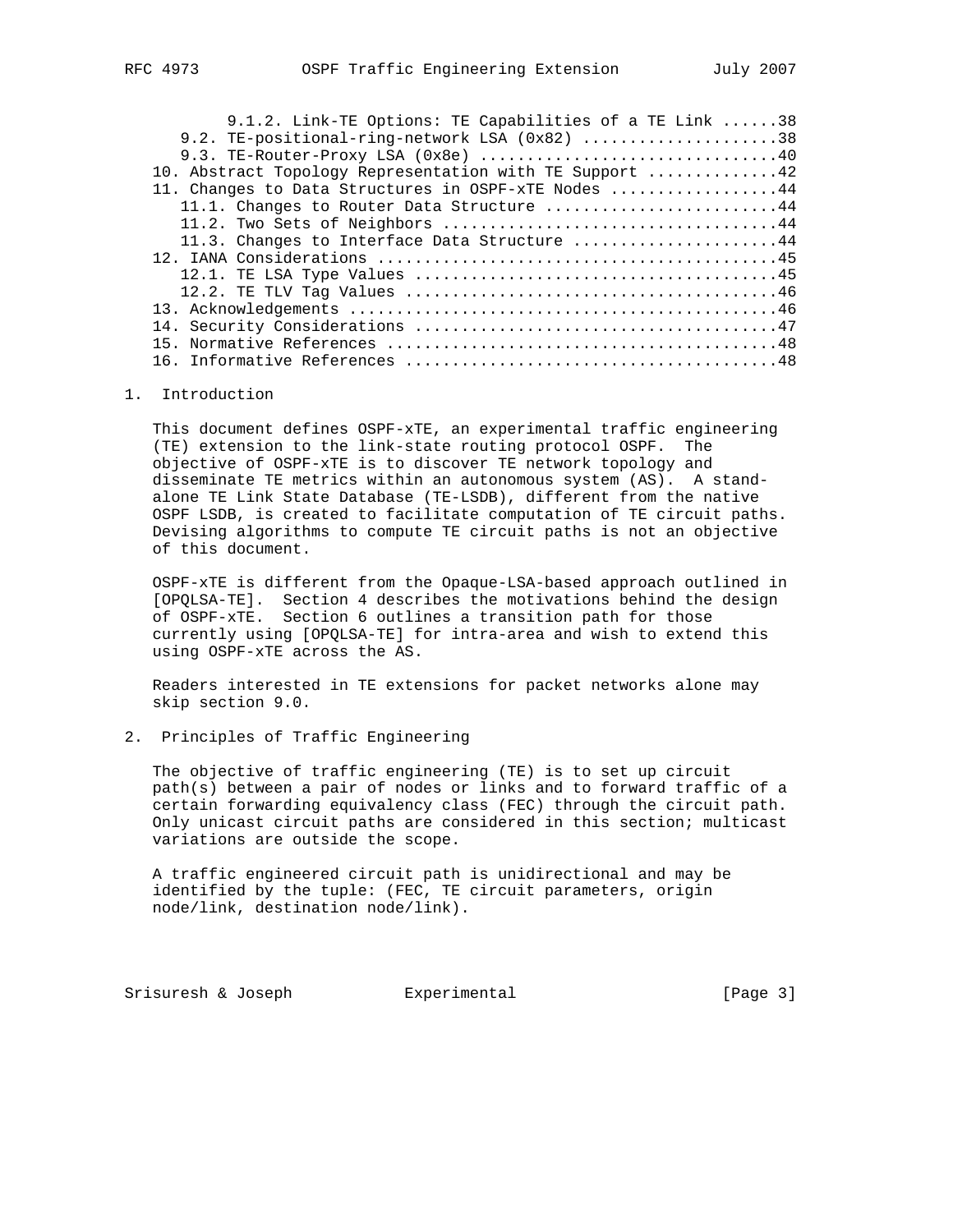A forwarding equivalency class (FEC) is a grouping of traffic that is forwarded in the same manner by a node. An FEC may be classified based on a number of criteria, as follows:

- a) traffic arriving on a specific interface,
- b) traffic arriving at a certain time of day,
- c) traffic meeting a certain packet based classification criteria (ex: based on a match of the fields in the IP and transport headers within a packet),
- d) traffic in a certain priority class,
- e) traffic arriving on a specific set of TDM (Synchronous Transport Signal (STS)) circuits on an interface, or
- f) traffic arriving on a certain wavelength of an interface.

 Discerning traffic based on the FEC criteria is mandatory for Label Edge Routers (LERs). The intermediate Label-Switched Routers (LSRs) are transparent to the traffic content. LSRs are only responsible for maintaining the circuit for its lifetime. This document will not address definition of FEC criteria, the mapping of an FEC to circuit, or the associated signaling to set up circuits. [MPLS-TE] and [GMPLS-TE] address the FEC criteria. [RSVP-TE] and [CR-LDP] address signaling protocols to set up circuits.

 This document is concerned with the collection of TE metrics for all the TE enforceable nodes and links within an autonomous system. TE metrics for a node may include the following.

- a) Ability to perform traffic prioritization,
- b) Ability to provision bandwidth on interfaces,
- c) Support for Constrained Shortest Path First (CSPF) algorithms,
- d) Support for certain TE-Circuit switch type, and
- e) Support for a certain type of automatic protection switching.

TE metrics for a link may include the following.

- a) available bandwidth,
- b) reliability of the link,
- c) color assigned to the link,
- d) cost of bandwidth usage on the link, and
- e) membership in a Shared Risk Link Group (SRLG).

 A number of CSPF (Constraint-based Shortest Path First) algorithms may be used to dynamically set up TE circuit paths in a TE network.

 OSPF-xTE mandates that the originating and the terminating entities of a TE circuit path be identifiable by IP addresses.

Srisuresh & Joseph Experimental Figuresh & Joseph Experimental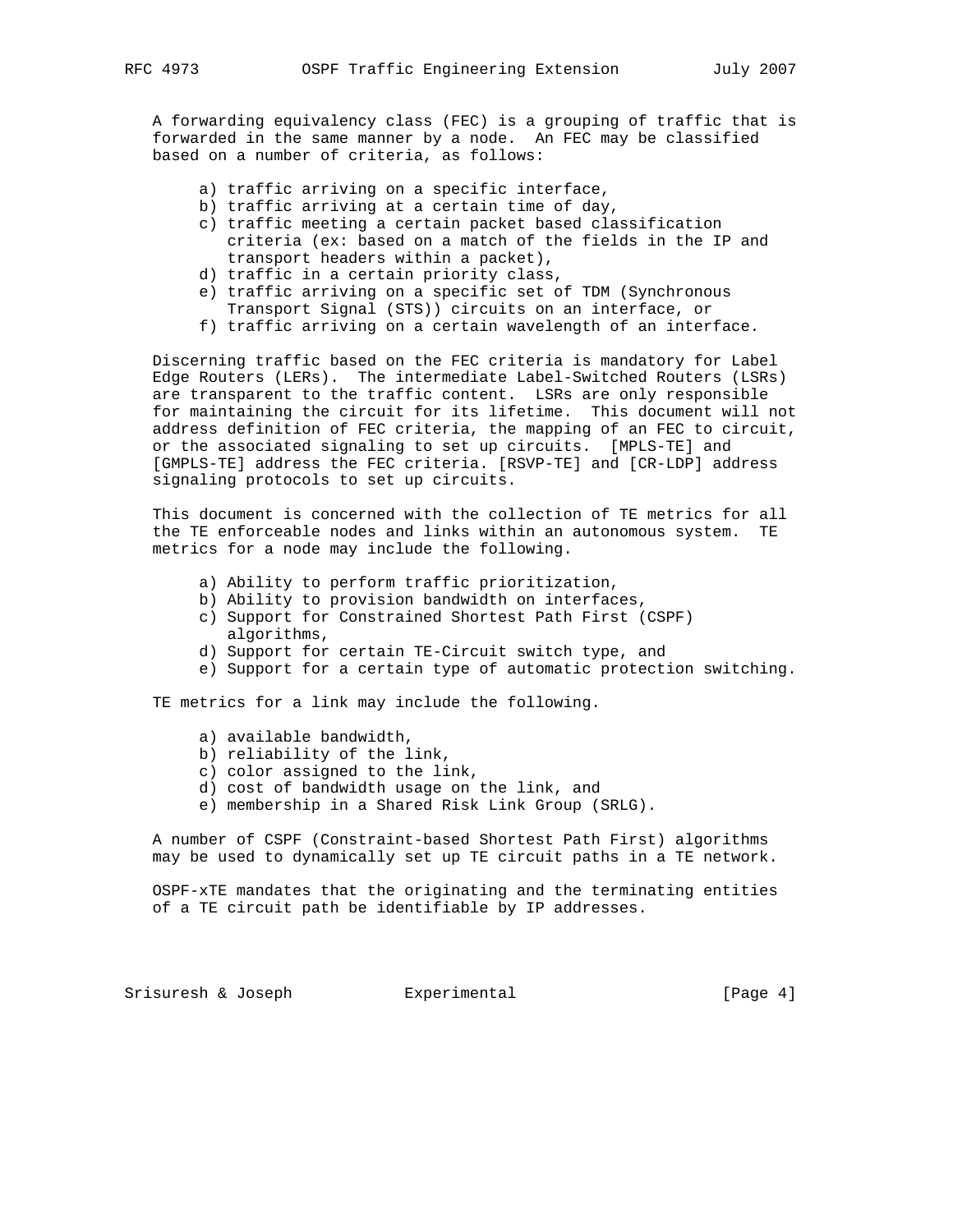3. Terminology

 Definitions of the majority of the terms used in the context of the OSPF protocol may be found in [OSPF-V2]. MPLS and traffic engineering terms may be found in [MPLS-ARCH]. RSVP-TE and CR-LDP signaling-specific terms may be found in [RSVP-TE] and [CR-LDP], respectively.

 The following subsections describe the native OSPF terms and the OSPF-xTE terms used within this document.

- 3.1. Native OSPF Terms
	- o Native node (Non-TE node)

 A native or non-TE node is an OSPF router that is capable of IP packet forwarding but does not take part in a TE network. A native OSPF node forwards IP traffic using the shortest-path forwarding algorithm and does not run the OSPF-xTE extensions.

o Native link (Non-TE link)

 A native (or non-TE) link is a network attachment to a TE or non-TE node used for IP packet traversal.

o Native OSPF network (Non-TE network)

 A native OSPF network refers to an OSPF network that does not support TE. "Non-TE network", "native-OSPF network", and "non-TE topology" are used synonymously throughout the document.

o LSP

 LSP stands for "Label-Switched Path". An LSP is a TE circuit path in a packet network. The terms "LSP" and "TE circuit path" are used synonymously in the context of packet networks.

o LSA

LSA stands for OSPF "Link State Advertisement".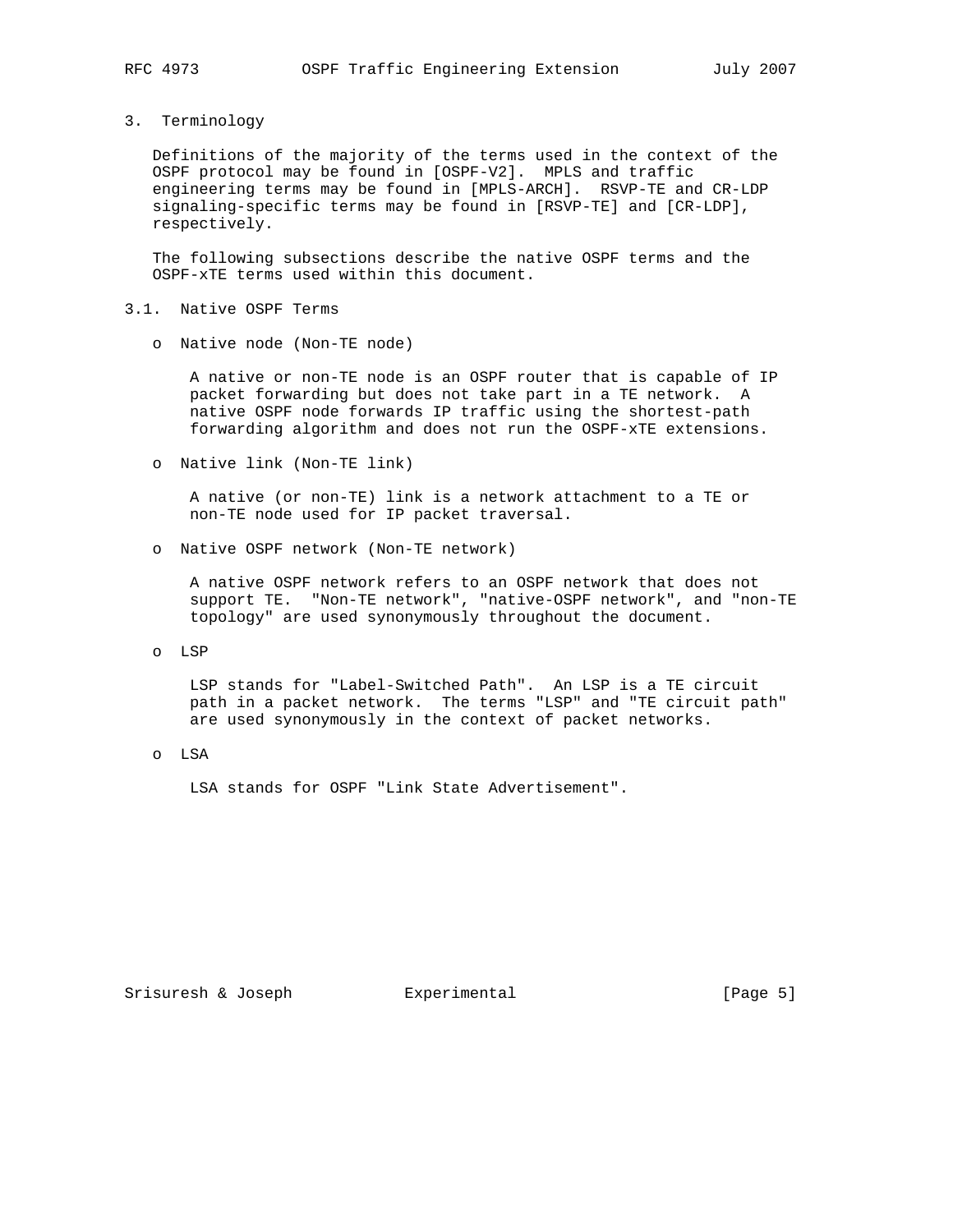o LSDB

 LSDB stands for "Link State Database". An LSDB contains a representation of the topology of a network. A native LSDB, constituted of native OSPF LSAs, represents the topology of a native IP network. The TE-LSDB, on the other hand, is constituted of TE LSAs and is a representation of the TE network topology.

#### 3.2. OSPF-xTE Terms

o TE node

 A TE node is a node in the traffic engineering (TE) network. A TE node has a minimum of one TE link attached to it. Associated with each TE node is a set of supported TE metrics. A TE node may also participate in a native IP network.

 In a SONET/TDM or photonic cross-connect network, a TE node is not required to be an OSPF-xTE node. An external OSPF-xTE node may act as proxy for the TE nodes that cannot be routers themselves.

o TE link

 A TE link is a network attachment point to a TE node and is intended for traffic engineering use. Associated with each TE link is a set of supported TE metrics. A TE link may also optionally carry native IP traffic.

 Of the various links attached to a TE node, only the links that take part in a traffic-engineered network are called TE links.

o TE circuit path

 A TE circuit path is a unidirectional data path that is defined by a list of TE nodes connected to each other through TE links. A TE circuit path is also often referred simply as a circuit path or a circuit.

 For the purposes of OSPF-xTE, the originating and terminating entities of a TE circuit path must be identifiable by their IP addresses. As a general rule, all nodes and links party to a traffic-engineered network should be uniquely identifiable by an IP address.

Srisuresh & Joseph Experimental (Page 6)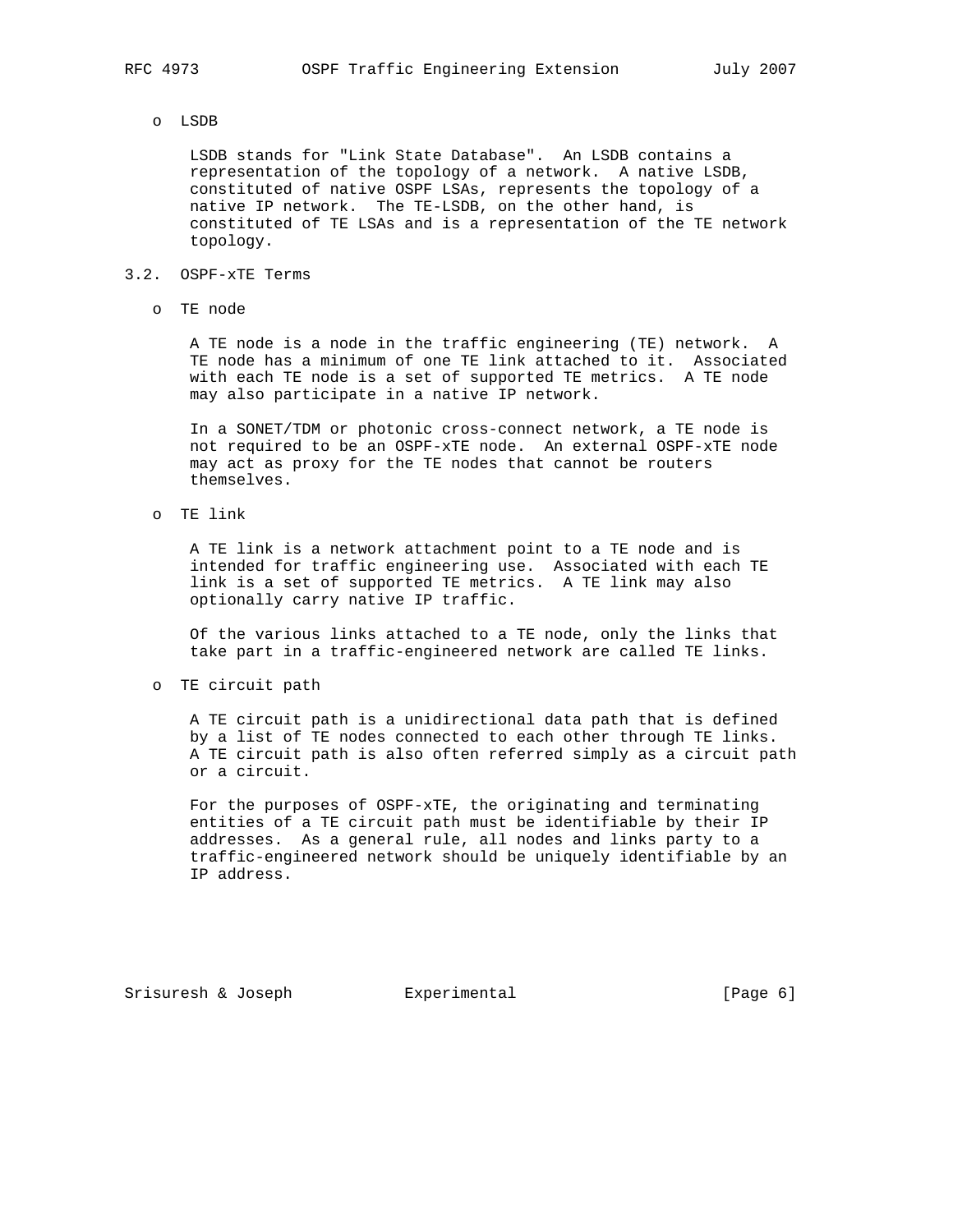o OSPF-xTE node (OSPF-xTE router)

 An OSPF-xTE node is a TE node that runs the OSPF routing protocol and the OSPF-xTE extensions described in this document. An autonomous system (AS) may consist of a combination of native and OSPF-xTE nodes.

o TE Control network

 The IP network used by the OSPF-xTE nodes for OSPF-xTE communication is referred as the TE control network or simply the control network. The control network can be independent of the TE data network.

o TE network (TE topology)

 A TE network is a network of connected TE nodes and TE links, for the purpose of setting up one or more TE circuit paths. The terms "TE network", "TE data network", and "TE topology" are used synonymously throughout the document.

o Packet-TE network (Packet network)

 A packet-TE network is a TE network in which the nodes switch MPLS packets. An MPLS packet is defined in [MPLS-TE] as a packet with an MPLS header, followed by data octets. The intermediary node(s) of a circuit path in a packet-TE network perform MPLS label swapping to emulate the circuit.

 Unless specified otherwise, the term "packet network" is used throughout the document to refer to a packet-TE network.

o Non-packet-TE network (Non-packet network)

 A non-packet-TE network is a TE network in which the nodes switch non-packet entities such as STS time slots, Lambda wavelengths, or simply interfaces.

 SONET/TDM and fiber cross-connect networks are examples of non packet-TE networks. Circuit emulation in these networks is accomplished by the switch fabric in the intermediary nodes (based on TDM time slot, fiber interface, or Lambda).

 Unless specified otherwise, the term non-packet network is used throughout the document to refer a non-packet-TE network.

Srisuresh & Joseph Experimental [Page 7]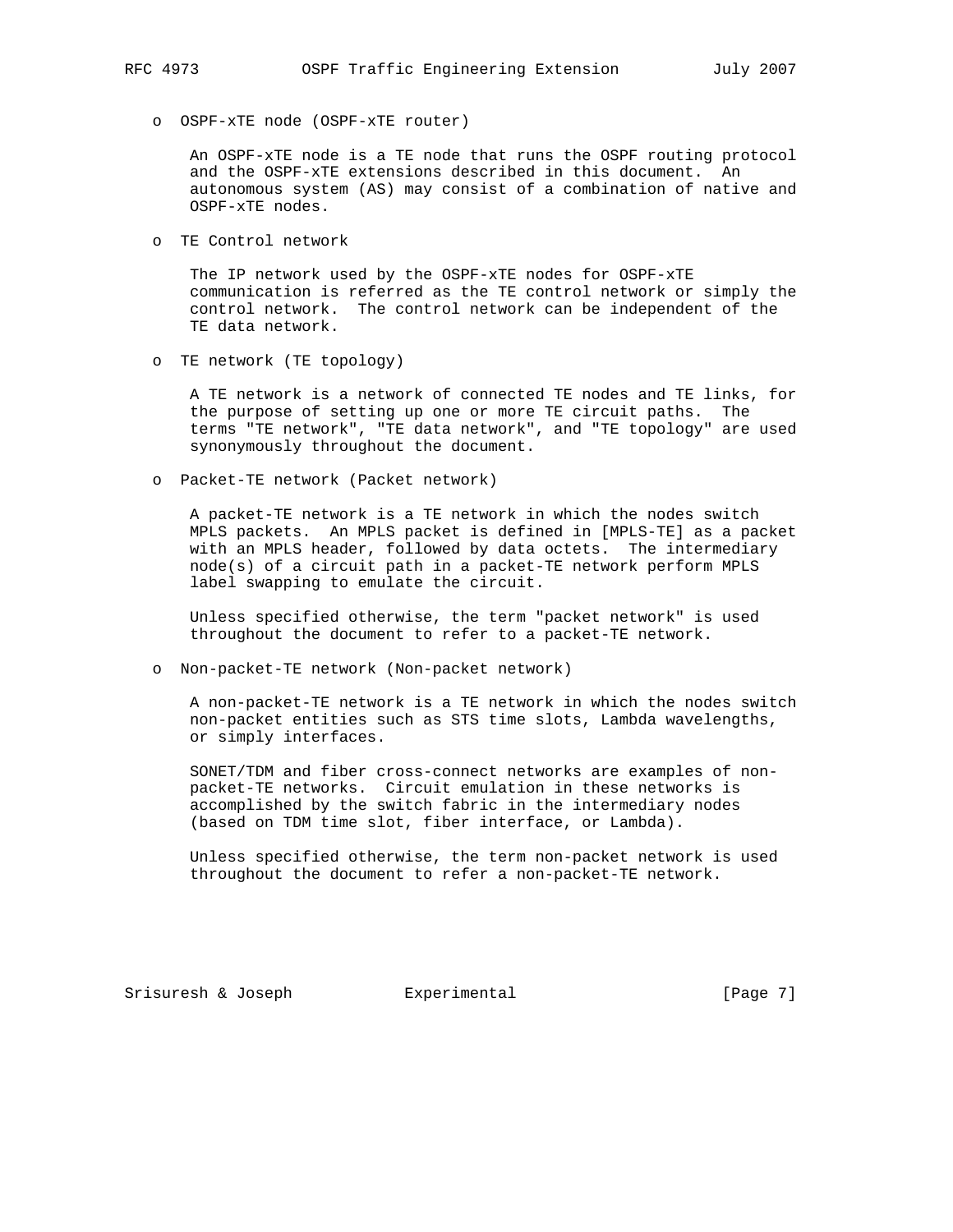o Mixed network

 A mixed network is a network that is constituted of both packet- TE and non-TE networks. Traffic in the network is strictly datagram oriented, i.e., IP datagrams or MPLS packets. Routers in a mixed network may be TE or native nodes.

OSPF-xTE is usable within a packet network or a mixed network.

o Peer network

 A peer network is a network that is constituted of packet-TE and non-packet-TE networks combined. In a peer network, a TE node could potentially support TE links for the packet as well as non-packet data.

 OSPF-xTE is usable within a packet network or a non-packet network or a peer network, which is a combination of the two.

#### o CSPF

 CSPF stands for "Constrained Shortest Path First". Given a TE LSDB and a set of constraints that must be satisfied to form a circuit path, there may be several CSPF algorithms to obtain a TE circuit path that meets the criteria.

o TLV

 A TLV stands for a data object in the form: Tag-Length-Value. All TLVs are assumed to be of the following format, unless specified otherwise. The Tag and Length are 16 bits wide each. The Length includes the 4 octets required for Tag and Length specification. All TLVs described in this document are padded to 32-bit alignment. Any padding required for alignment will not be a part of the length field, however. TLVs are used to describe traffic engineering characteristics of the TE nodes, TE links, and TE circuit paths.

| 0 1 2 3 4 5 6 7 8 9 0 1 2 3 4 5 6 7 8 9 0 1 2 3 4 5 6 7 8 9 0 1 |                |                    |  |  |  |  |  |  |  |  |  |  |  |
|-----------------------------------------------------------------|----------------|--------------------|--|--|--|--|--|--|--|--|--|--|--|
|                                                                 |                |                    |  |  |  |  |  |  |  |  |  |  |  |
| Taq                                                             |                | Length (4 or more) |  |  |  |  |  |  |  |  |  |  |  |
|                                                                 | -+-+-+-+-+-+-+ |                    |  |  |  |  |  |  |  |  |  |  |  |
| Value                                                           |                |                    |  |  |  |  |  |  |  |  |  |  |  |
|                                                                 |                |                    |  |  |  |  |  |  |  |  |  |  |  |
|                                                                 | .              |                    |  |  |  |  |  |  |  |  |  |  |  |
|                                                                 |                |                    |  |  |  |  |  |  |  |  |  |  |  |

Srisuresh & Joseph Experimental (Page 8)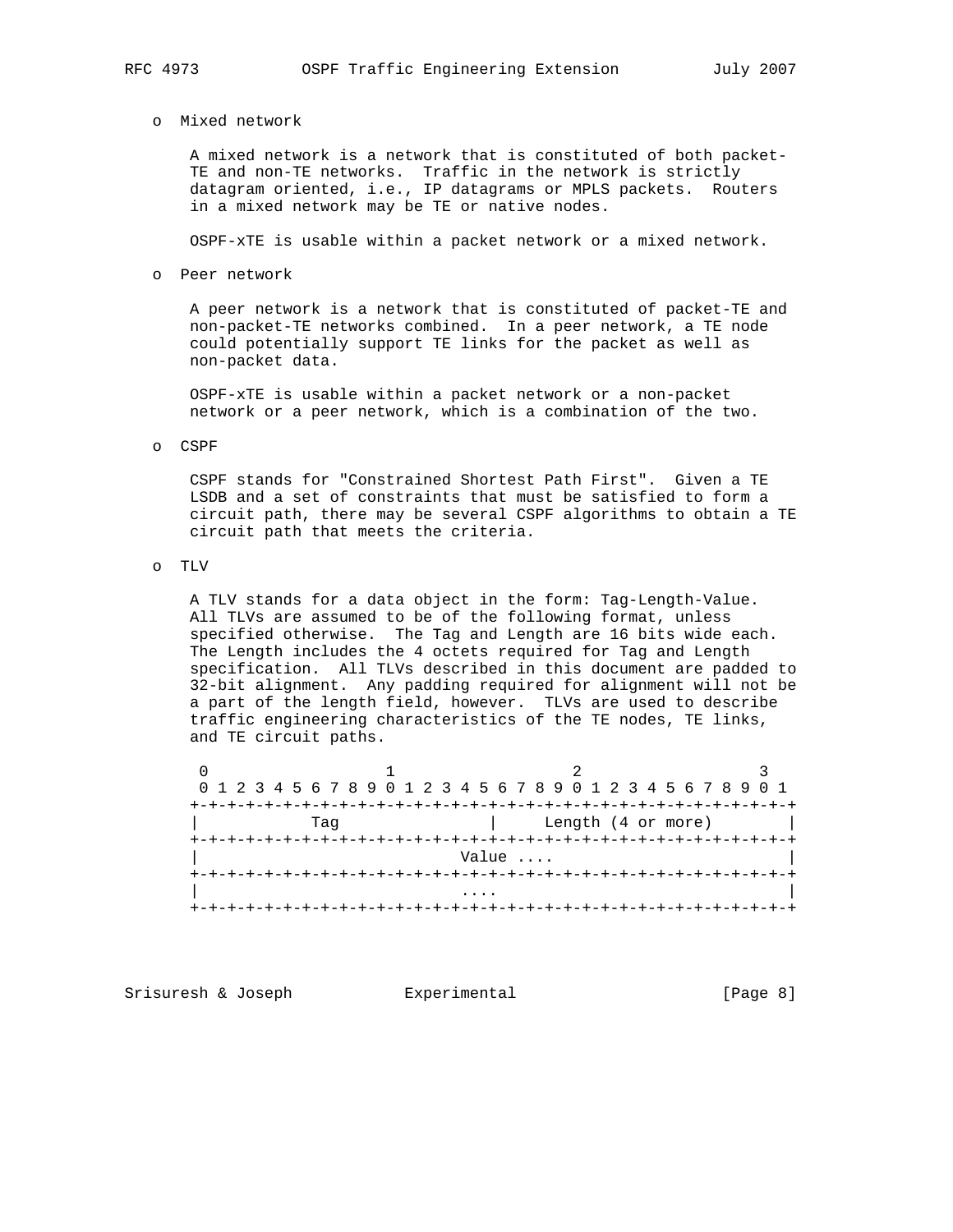- - o Router-TE TLVs (Router TLVs)

TLVs used to describe the TE capabilities of a TE node.

o Link-TE TLVs (Link TLVs)

TLVs used to describe the TE capabilities of a TE link.

4. Motivations behind the Design of OSPF-xTE

 There are several motivations that led to the design of OSPF-xTE. OSPF-xTE is scalable, efficient, and usable across a variety of network topologies. These motivations are explained in detail in the following subsections. The last subsection lists real-world network scenarios that benefit from the OSPF-xTE.

4.1. Scalable Design

 In OSPF-xTE, an area-level abstraction provides the scaling required for the TE topology in a large autonomous system (AS). An OSPF-xTE area border router will advertise summary LSAs for TE and non-TE topologies independent of each other. Readers may refer to section 10 for a topological view of the AS from the perspective of a OSPF xTE node in an area.

 [OPQLSA-TE], on the other hand, is designed for intra-area and is not scalable to AS-wide scope.

4.2. Operable in Mixed and Peer Networks

 OSPF-xTE assumes that an AS may be constituted of coexisting TE and non-TE networks. OSPF-xTE dynamically discovers TE topology and the associated TE metrics of the nodes and links that form the TE network. As such, OSPF-xTE generates a stand-alone TE-LSDB that is fully representative of the TE network. Stand-alone TE-LSDB allows for speedy TE computations.

 [OPQLSA-TE] is designed for packet networks and is not suitable for mixes and peer networks. TE-LSDB in [OPQLSA-TE] is derived from the combination of Opaque LSAs and native LSDB. Further, the TE-LSDB thus derived has no knowledge of the TE capabilities of the routers in the network.

4.3. Efficient in Flooding Reach

 OSPF-xTE is able to identify the TE topology in a mixed network and to limit the flooding of TE LSAs to only the TE nodes. Non-TE nodes are not bombarded with TE LSAs.

Srisuresh & Joseph Experimental Formula (Page 9)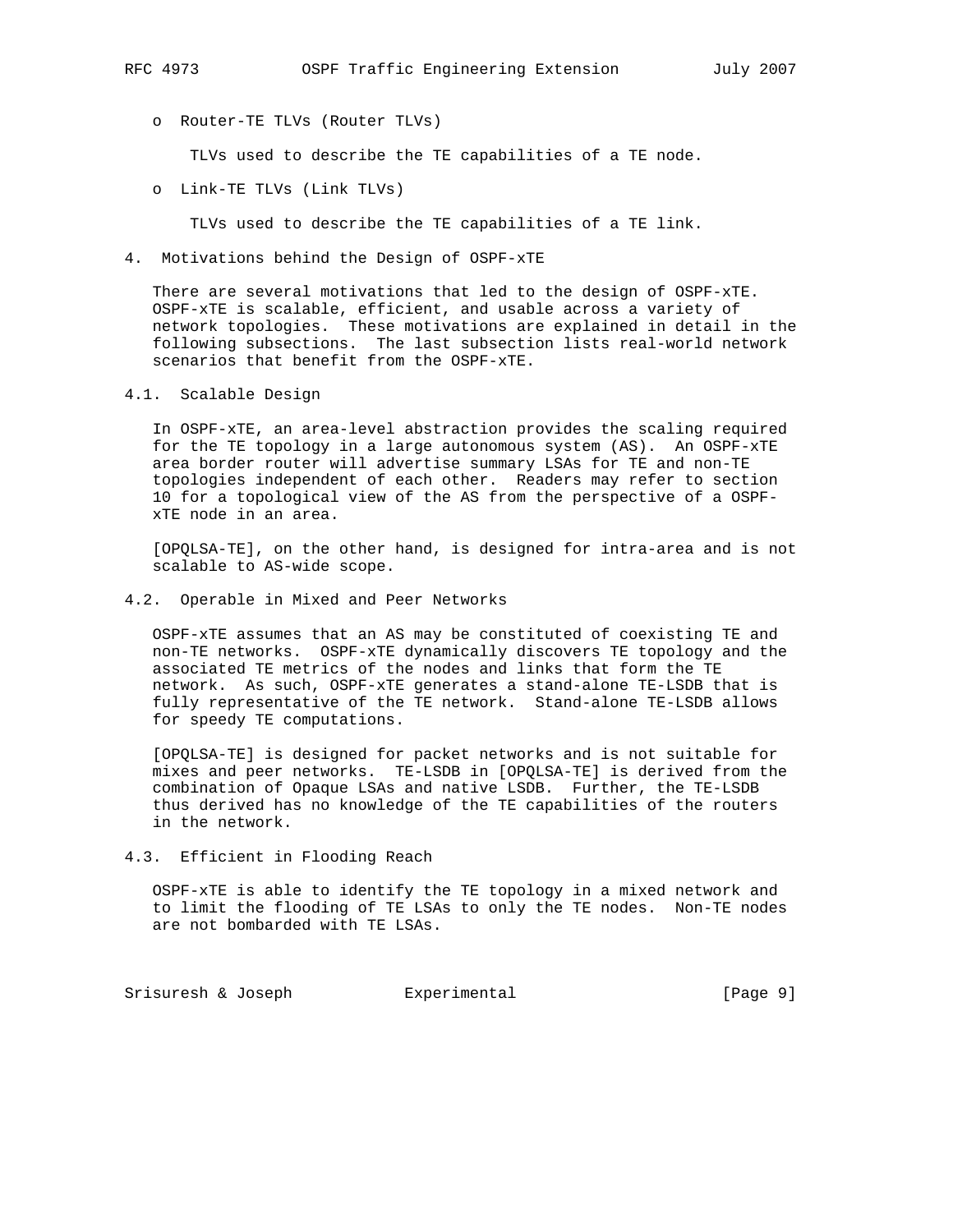In a TE network, a subset of the TE metrics may be prone to rapid change, while others remain largely unchanged. Changes in TE metrics must be communicated at the earliest throughout the network to ensure that the TE-LSDB is up-to-date within the network. As a general rule, a TE network is likely to generate significantly more control traffic than a native network. The excess traffic is almost directly proportional to the rate at which TE circuits are set up and torn down within the TE network. The TE database synchronization should occur much quicker compared to the aggregate circuit set up and tear-down rates. OSPF-xTE defines TE-Incremental-Link-update LSA (section 8.2) to advertise only a subset of the metrics that are prone to rapid changes.

 The more frequent and wider the flooding, the larger the number of retransmissions and acknowledgements. The same information (needed or not) may reach a router through multiple links. Even if the router did not forward the information past the node, it would still have to send acknowledgements across all the various links on which the LSAs tried to converge. It is undesirable to flood non-TE nodes with TE information.

### 4.4. Ability to Reserve TE-Exclusive Links

 OSPF-xTE draws a clear distinction between TE and non-TE links. A TE link may be configured to permit TE traffic alone, and not permit best-effort IP traffic on the link. This permits TE enforceability on the TE links.

 When links of a TE topology do not overlap the links of a native IP network, OSPF-xTE allows for virtual isolation of the two networks. Best-effort IP network and TE network often have different service requirements. Keeping the two networks physically isolated can be expensive. Combining the two networks into a single physically connected network will bring economies of scale, while service enforceability can be maintained individually for each of the TE and non-TE sections of the network.

 [OPQLSA-TE] does not support the ability to isolate best-effort IP traffic from TE traffic on a link. All links are subject to best effort IP traffic. An OSPF router could potentially select a TE link to be its least cost link and inundate the link with best-effort IP traffic, thereby rendering the link unusable for TE purposes.

Srisuresh & Joseph Experimental Formular (Page 10)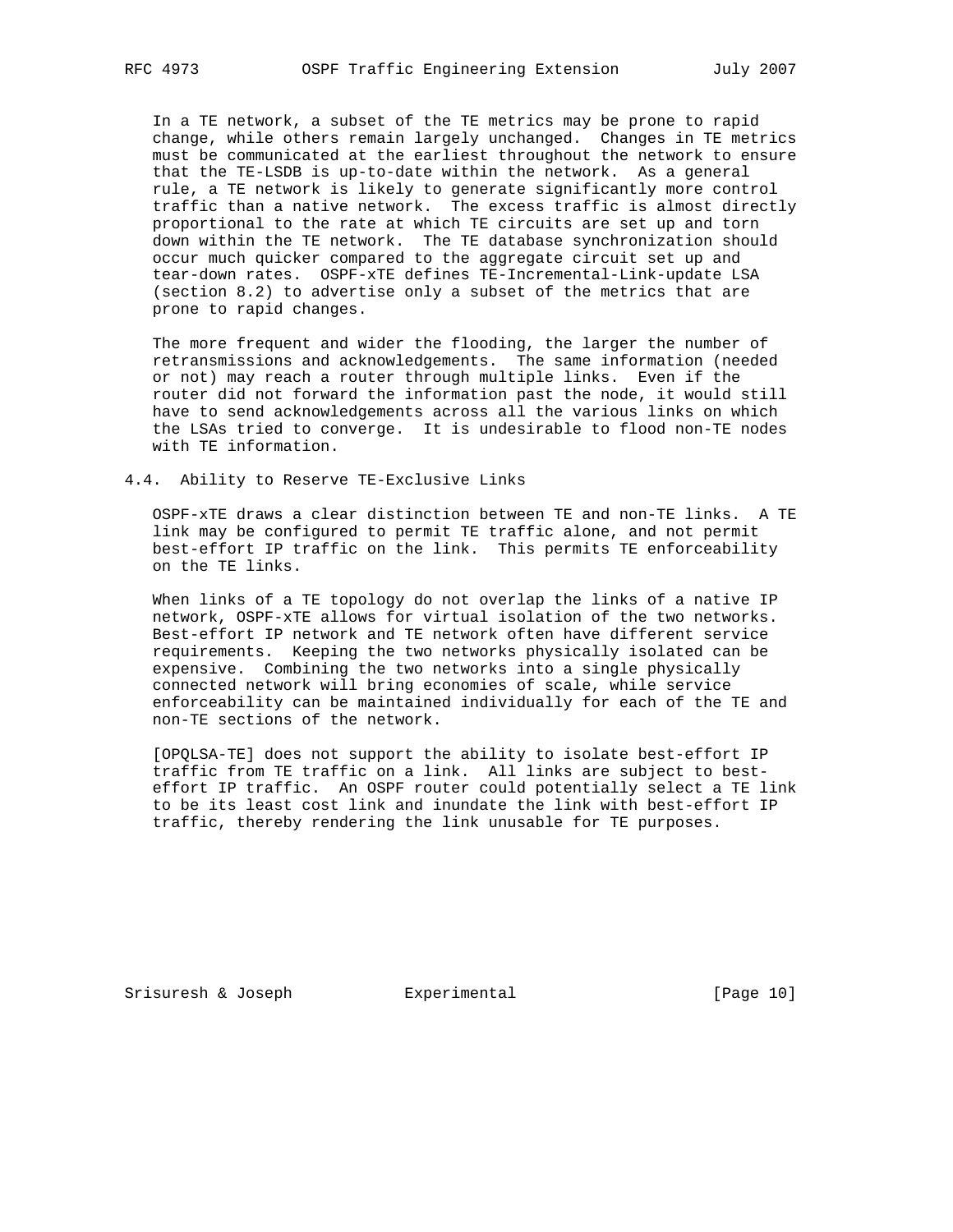4.5. Extensible Design

 The OSPF-xTE design is based on the tried-and-tested OSPF paradigm, and it inherits all the benefits of OSPF, present and future. TE LSAs are extensible, just as the native OSPF on which OSPF-xTE is founded are extensible.

4.6. Unified for Packet and Non-Packet Networks

 OSPF-xTE is usable within a packet network or a non-packet network or a combination peer network.

 Signaling protocols such as RSVP and LDP work the same across packet and non-packet networks. Signaling protocols merely need the TE characteristics of nodes and links so they can signal the nodes to formulate TE circuit paths. In a peer network, the underlying control protocol must be capable of providing a unified LSDB for all TE nodes (nodes with packet-TE links as well as non-packet-TE links) in the network. OSPF-xTE meets this requirement.

4.7. Networks Benefiting from the OSPF-xTE Design

 Below are examples of some real-world network scenarios that benefit from OSPF-xTE.

o IP providers transitioning to provide TE services

 Providers needing to support MPLS-based TE in their IP network may choose to transition gradually. They may add new TE links or convert existing links into TE links within an area first and progressively advance to offering MPLS in the entire AS.

 Not all routers will support TE extensions at the same time during the migration process. Use of TE-specific LSAs and their flooding to OSPF-xTE only nodes will allow the vendor to introduce MPLS TE without destabilizing the existing network. The native OSPF-LSDB will remain undisturbed while newer TE links are added to the network.

o Providers offering best-effort-IP & TE services

 Providers choosing to offer both best-effort-IP and TE based packet services simultaneously on the same physically connected network will benefit from the OSPF-xTE design. By maintaining independent LSDBs for each type of service, TE links are not cannibalized in a mixed network.

Srisuresh & Joseph Experimental [Page 11]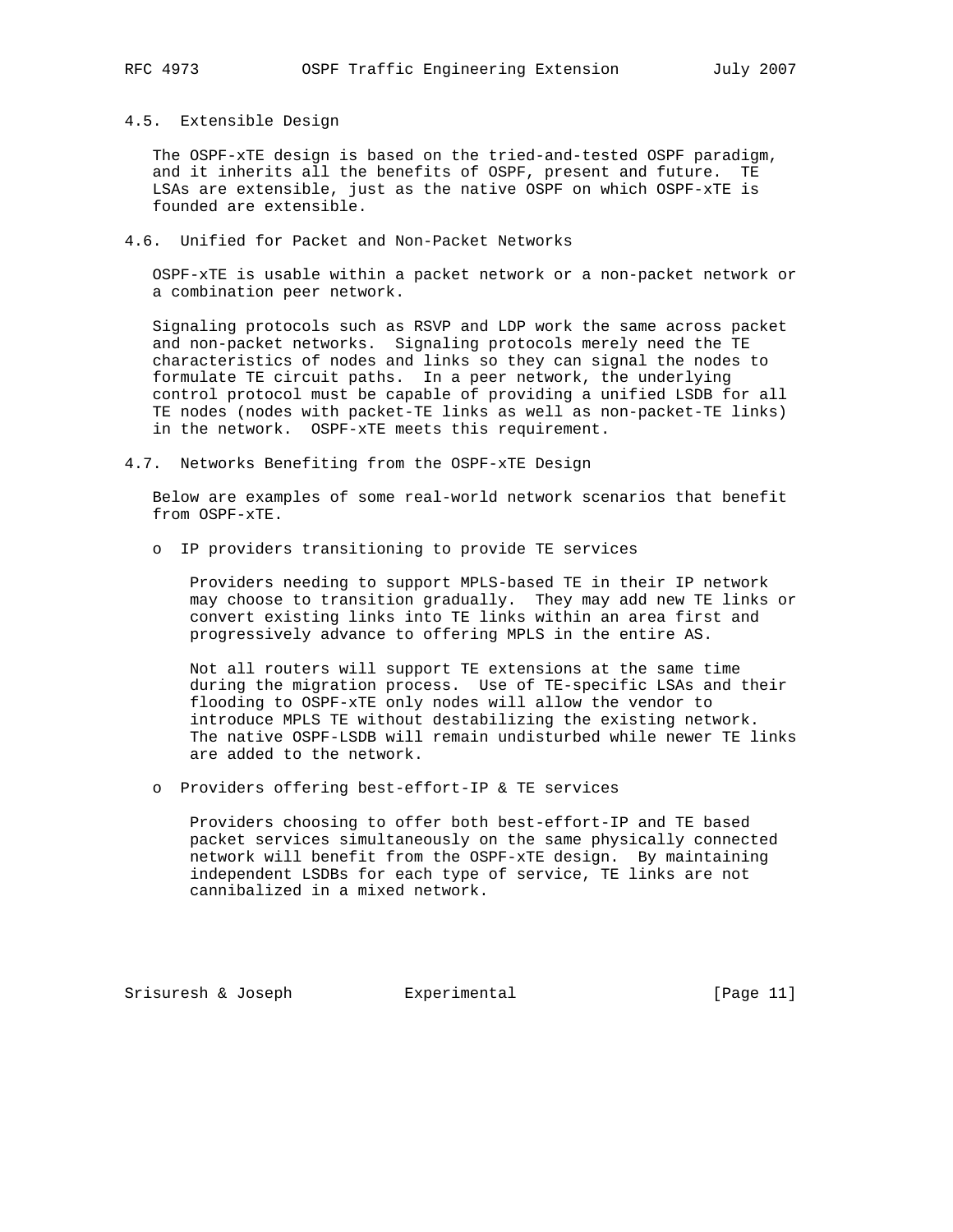#### o Large TE networks

 The OSPF-xTE design is advantageous in large TE networks that require the AS to be sub-divided into multiple areas. OSPF-xTE permits inter-area exchange of TE information, which ensures that all nodes in the AS have up-to-date, AS-wide, TE reachability knowledge. This in turn will make TE circuit setup predictable and computationally bounded.

# o Non-Packet Networks and Peer Networks

 Vendors may also use OSPF-xTE for their non-packet TE networks. OSPF-xTE defines the following functions in support of non-packet TE networks.

- (a) "Positional-Ring" type network LSAs.
- (b) Router proxying -- allowing a router to advertise on behalf of other nodes (that are not packet/OSPF-capable).

# 5. OSPF-xTE Solution Overview

#### 5.1. OSPF-xTE Solution

 Locally-scoped Opaque LSA (type 9) is used to discovery the TE topology within a network. Section 7.1 describes in detail the use of type 9 Opaque LSA for TE topology discovery. TE LSAs are designed for use by the OSPF-xTE nodes. Section 8.0 describes the TE LSAs in detail. Changes required of the OSPF data structures to support OSPF-xTE are described in section 11.0. A new TE-neighbors data structure will be used to advertise TE LSAs along TE topology.

 An OSPF-xTE node will have a native LSDB and a TE-LSDB, while a native OSPF node will have just a native LSDB. Consider the OSPF area, constituted of OSPF-xTE and native OSPF routers, shown in Figure 1. Nodes RT1, RT2, RT3, and RT6 are OSPF-xTE routers with TE and non-TE link attachments. Nodes RT4 and RT5 are native OSPF routers with no TE links. When the LSA database is synchronized, all nodes will share the same native LSDB. OSPF-xTE nodes alone will have the additional TE-LSDB.

Srisuresh & Joseph  $\qquad \qquad$  Experimental  $\qquad \qquad$  [Page 12]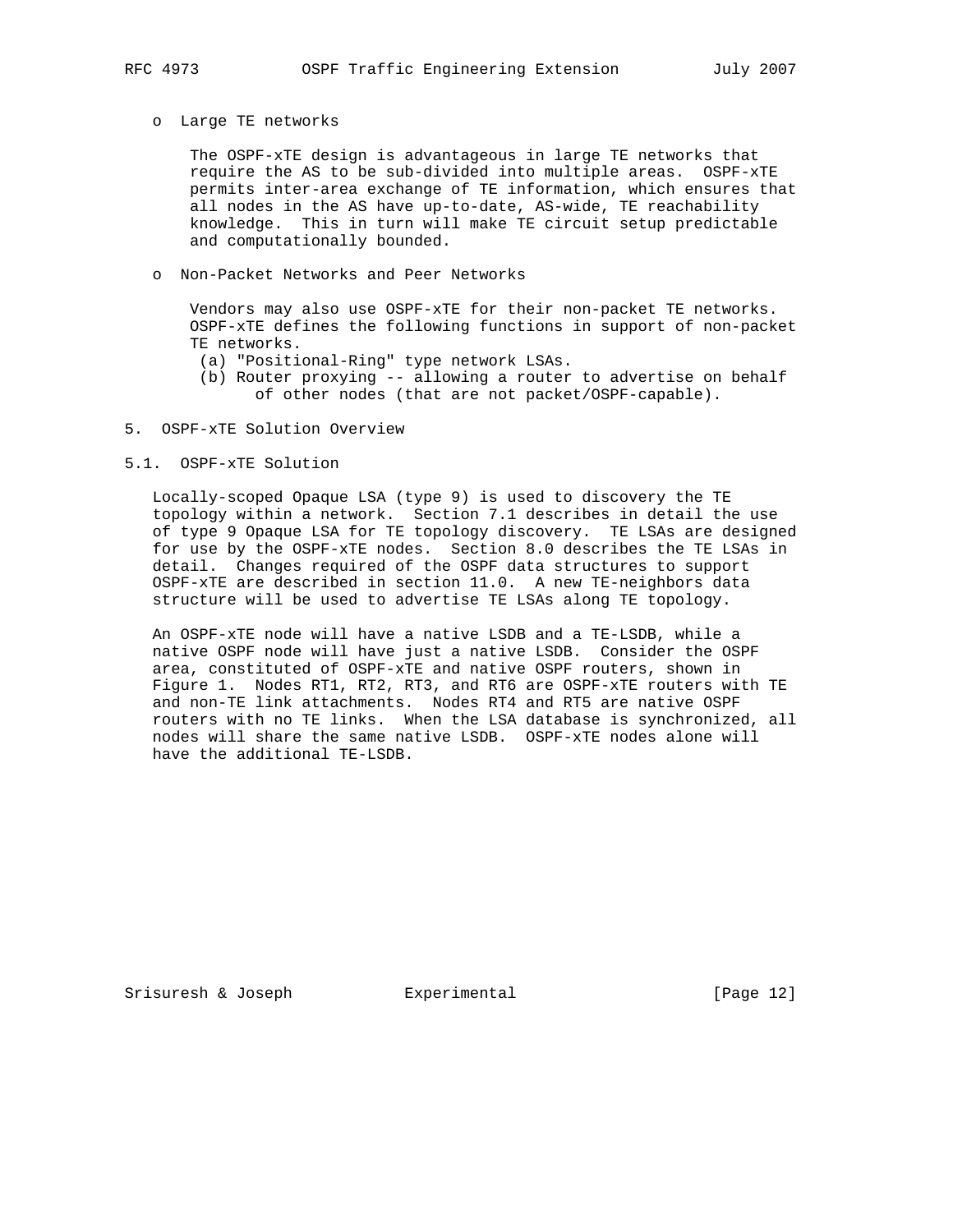

Figure 1. A (TE + native) OSPF Network Topology

# 5.2. Assumptions

 OSPF-xTE is an extension to the native OSPF protocol and does not mandate changes to the existing OSPF. OSPF-xTE design makes the following assumptions.

 (1) An OSPF-xTE node will need to establish router adjacency with at least one other OSPF-xTE node in the area in order for the router's TE database to be synchronized within the area. Failing this, the OSPF router will not be in the TE calculations of other TE routers in the area.

 It is the responsibility of the network administrator(s) to ensure connectedness of the TE network. Otherwise, there can be disjoint TE topologies within a network.

Srisuresh & Joseph **Experimental** [Page 13]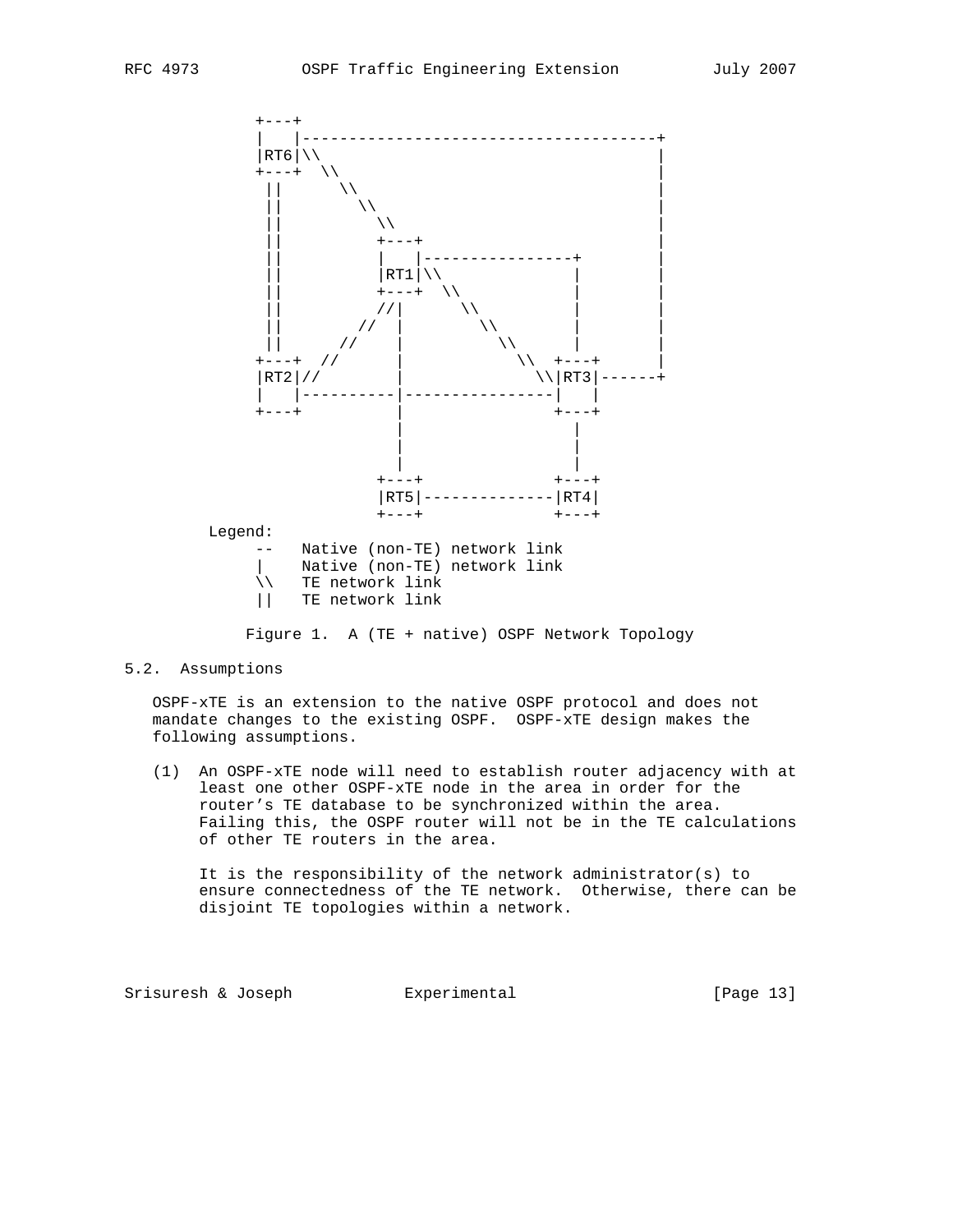- (2) OSPF-xTE nodes must advertise the link state of its TE links. TE links are not obligated to support native IP traffic. Hence, an OSPF-xTE node cannot be required to synchronize its link state database with neighbors on all its links. The only requirement is to have the TE LSDB synchronized across all OSPF-xTE nodes in the area.
- (3) A link in a packet network may be designated as a TE link or a native-IP link or both. For example, a link may be used for both TE and non-TE traffic, as long as the link is under subscribed in bandwidth for TE traffic (for example, 50% of the link capacity is set aside for TE traffic).
- (4) Non-packet TE sub-topologies must have a minimum of one node running OSPF-xTE protocol. For example, a SONET/SDH TDM ring must have a minimum of one Gateway Network Element (GNE) running OSPF-xTE. The OSPF-xTE node will advertise on behalf of all the TE nodes in the ring.
- 6. Strategy for Transition of Opaque LSAs to OSPF-xTE

 Below is a strategy to transition implementations currently using Opaque LSAs ([OPQLSA-TE]) within an area to adapt OSPF-xTE in a gradual fashion across the AS.

- (1) Use [OPQLSA-TE] within an area. Derive TE topology within the area from the combination of Opaque LSAs and native LSDB.
- (2) Use TE-Summary LSAs and TE-AS-external LSAs for inter-area communication. Use the TE topology within an area to summarize the TE networks in the area and advertise the same to all TE nodes in the backbone. The TE-ABRs (TE area border routers) on the backbone area will in turn advertise these summaries within their connected areas.
- 7. OSPF-xTE Router Adjacency -- TE Topology Discovery

 OSPF creates adjacencies between neighboring routers for the purpose of exchanging routing information. The following subsections describe the use of locally-scoped Opaque LSAs to discover OSPF-xTE neighboring routers. The capability is used as the basis to build a TE topology.

7.1. The OSPF-xTE Router Adjacency

 OSPF uses the options field in the Hello packet to advertise optional router capabilities [OSPF-V2]. However, all the bits in this field have been allocated and there is no way to advertise OSPF-xTE

Srisuresh & Joseph Experimental Formular (Page 14)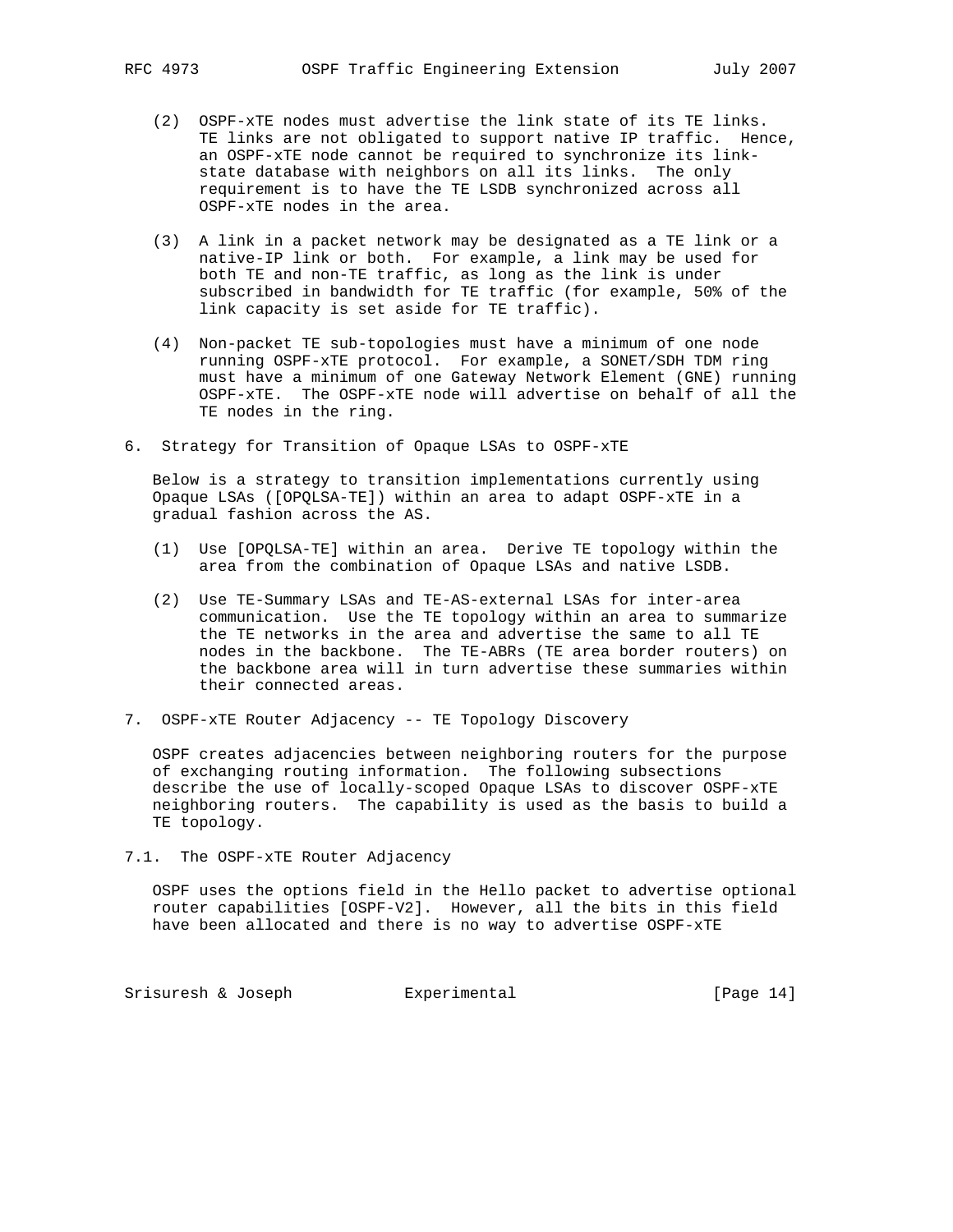capability using the options field at this time. This document proposes using local-scope Opaque LSA (OPAQUE-9 LSA) to advertise support for OSPF-xTE and establish OSPF-xTE adjacency. In order to exchange Opaque LSAs, the neighboring routers must have the O-bit (Opaque option bit) set in the options field.

 [OSPF-CAP] proposes a format for exchanging router capabilities via OPAQUE-9 LSA. Routers supporting OSPF-xTE will be required to set the "OSPF Experimental TE" bit within the "router capabilities" field. Two routers will not become TE neighbors unless they share a common network link on which both routers advertise support for OSPF-xTE. Routers that do not support OSPF-xTE may simply ignore the advertisement.

# 7.2. The Hello Protocol

 The Hello protocol is primarily responsible for dynamically establishing and maintaining neighbor adjacencies. In a TE network, it is not required for all links and neighbors to establish adjacency using this protocol. OSPF-xTE router adjacency between two routers is established using the method described in the previous section.

 For non-broadcast multi-access (NBMA) and broadcast networks, the HELLO protocol is responsible for electing the Designated Router and the Backup Designated Router. Routers supporting the TE option shall be given a higher precedence for becoming a designated router over those that do not support TE.

7.3. The Designated Router

 When a router's non-TE link first becomes functional, it checks to see whether there is currently a Designated Router for the network. If there is one, it accepts that Designated Router, regardless of its router priority, so long as the current designated router is TE compliant. Otherwise, the router itself becomes Designated Router if it has the highest Router Priority on the network and is TE compliant.

 OSPF-xTE must be implemented on the most robust routers, as they become likely candidates to take on the role as Designated Router.

# 7.4. The Backup Designated Router

 The Backup Designated Router is also elected by the Hello Protocol. Each Hello Packet has a field that specifies the Backup Designated Router for the network. Once again, TE-compliance must be weighed in conjunction with router priority in electing the Backup Designated Router.

Srisuresh & Joseph Experimental Formular (Page 15)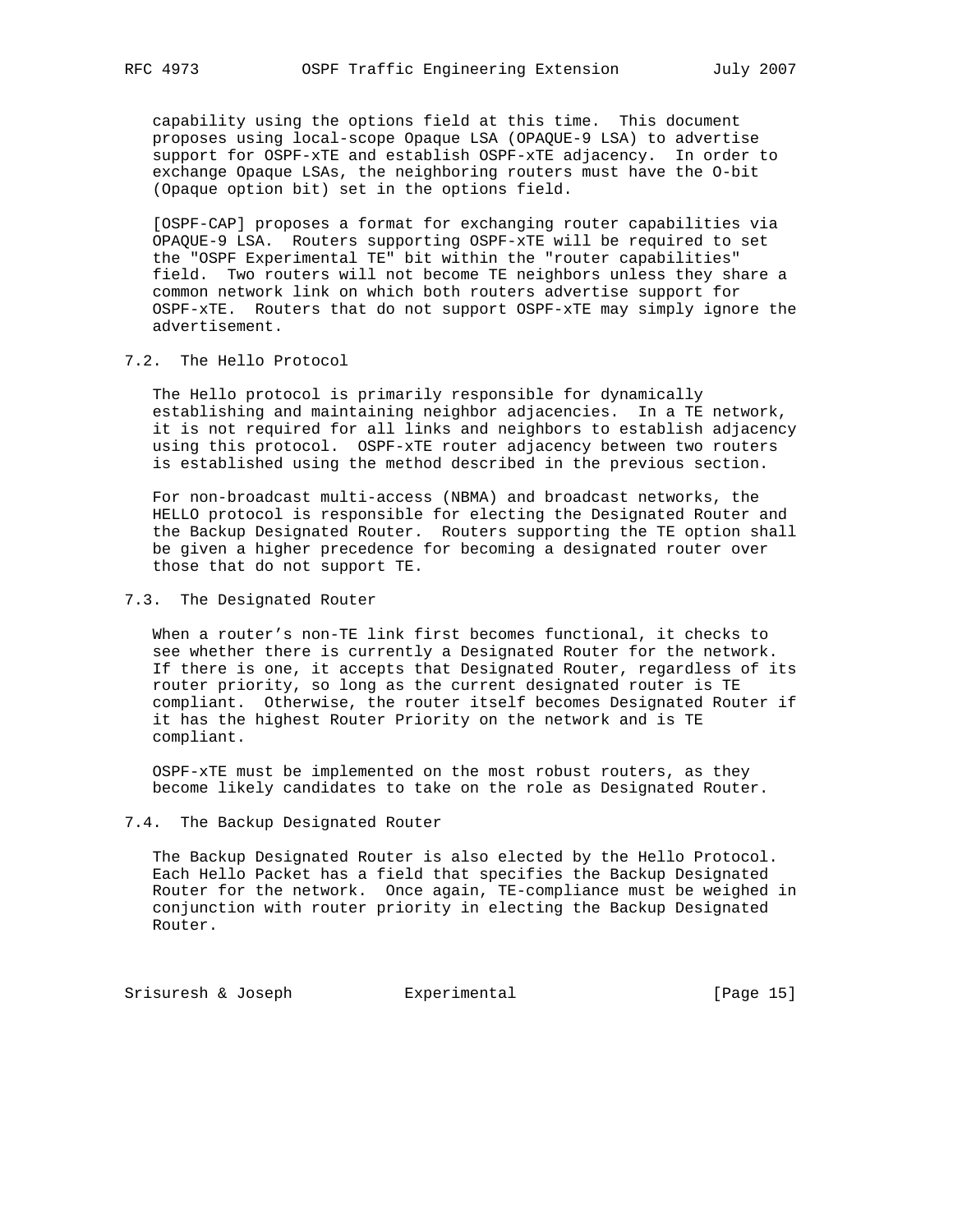# 7.5. Flooding and the Synchronization of Databases

 In OSPF, adjacent routers within an area are required to synchronize their databases. However, a more concise requirement is that all routers in an area must converge on the same LSDB. As stated in item 2 of section 5.2, a basic assertion of OSPF-xTE is that the links used by the OSPF-xTE control network for flooding must not be required to match the links used by the data network for real-time data forwarding. For instance, it should not be required to send OSPF-xTE messages over a TE link that is configured to reject non-TE traffic. However, the control network must be set up such that a minimum of one path exists between any two OSPF or OSPF-xTE routers within the network, for flooding purposes. This revised control network connectivity requirement does not jeopardize convergence of LSDB within an area.

 In a mixed network, where some of the neighbors are TE compliant and others are not, the designated OSPF-xTE router will exchange different sets of LSAs with its neighbors. TE LSAs are exchanged only with the TE neighbors. Native LSAs are exchanged with all neighbors (TE and non-TE alike). Restricting the scope of TE LSA flooding to just the OSPF-xTE nodes will not affect the native nodes that coexist with the OSPF-xTE nodes.

 The control traffic for a TE network (i.e., TE LSA advertisement) is likely to be higher than that of a native OSPF network. This is because the TE metrics may vary with each TE circuit setup and the corresponding state change must be advertised at the earliest, not exceeding the MinLSInterval of 5 seconds. To minimize advertising repetitive content, OSPF-xTE defines a new TE-incremental-Link-update LSA (section 8.2) that would advertise just the TLVs that changed for a link.

 The OSPFIGP-TE well-known multicast address 224.0.0.24 has been assigned by IANA for the exchange of TE-compliant database descriptors during database synchronization.

# 7.6. The Graph of Adjacencies

 If two routers have multiple networks in common, they may have multiple adjacencies between them. The adjacency may be one of two types - native OSPF adjacency and TE adjacency. OSPF-xTE routers will form both types of adjacency.

 Two types of adjacency graphs are possible, depending on whether a Designated Router is elected for the network. On physical point-to point networks, point-to-multipoint networks, and virtual links, neighboring routers become adjacent whenever they can communicate

Srisuresh & Joseph Experimental [Page 16]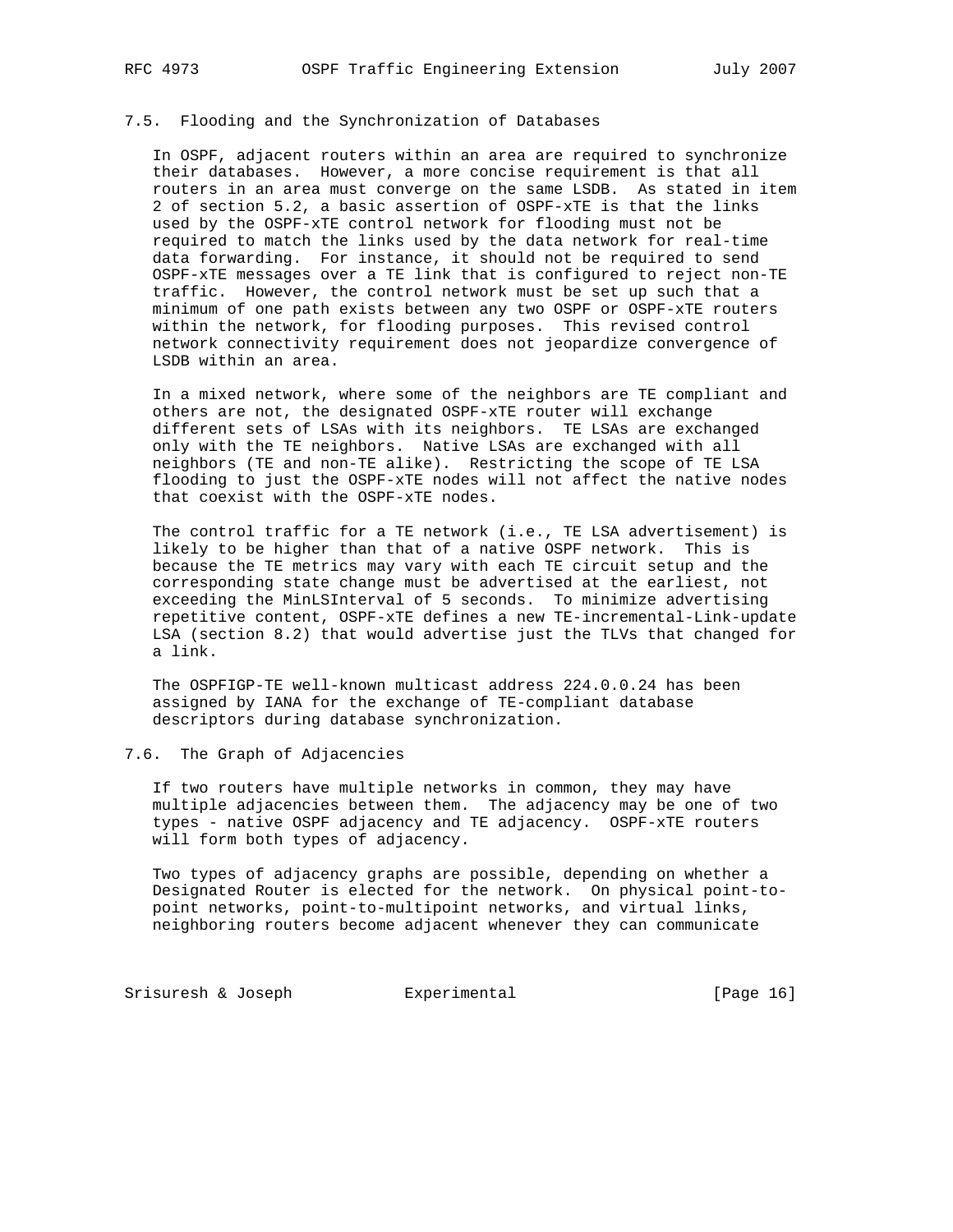directly. The adjacency can be either (a) TE-compliant or (b) native. In contrast, on broadcast and NBMA networks the designated router and the backup designated router may maintain two sets of adjacency. The remaining routers will form either TE-compliant or native adjacency.

 In the broadcast network in Figure 2, routers RT7 and RT3 are chosen as the Designated and Backup Designated Routers, respectively. Routers RT3, RT4 and RT7 are TE-compliant, but RT5 and RT6 are not. So RT4 will have TE-compliant adjacency with the designated and backup routers, while RT5 and RT6 will only have native adjacency with the Designated and Backup Designated Routers.



Adjacency Legend:

 ----- Native adjacency (primary) \*\*\*\*\* Native adjacency (backup) ::::: TE-compliant adjacency (primary) ;;;;; TE-compliant adjacency (backup)

Figure 2. Two Adjacency Graphs with TE-Compliant Routers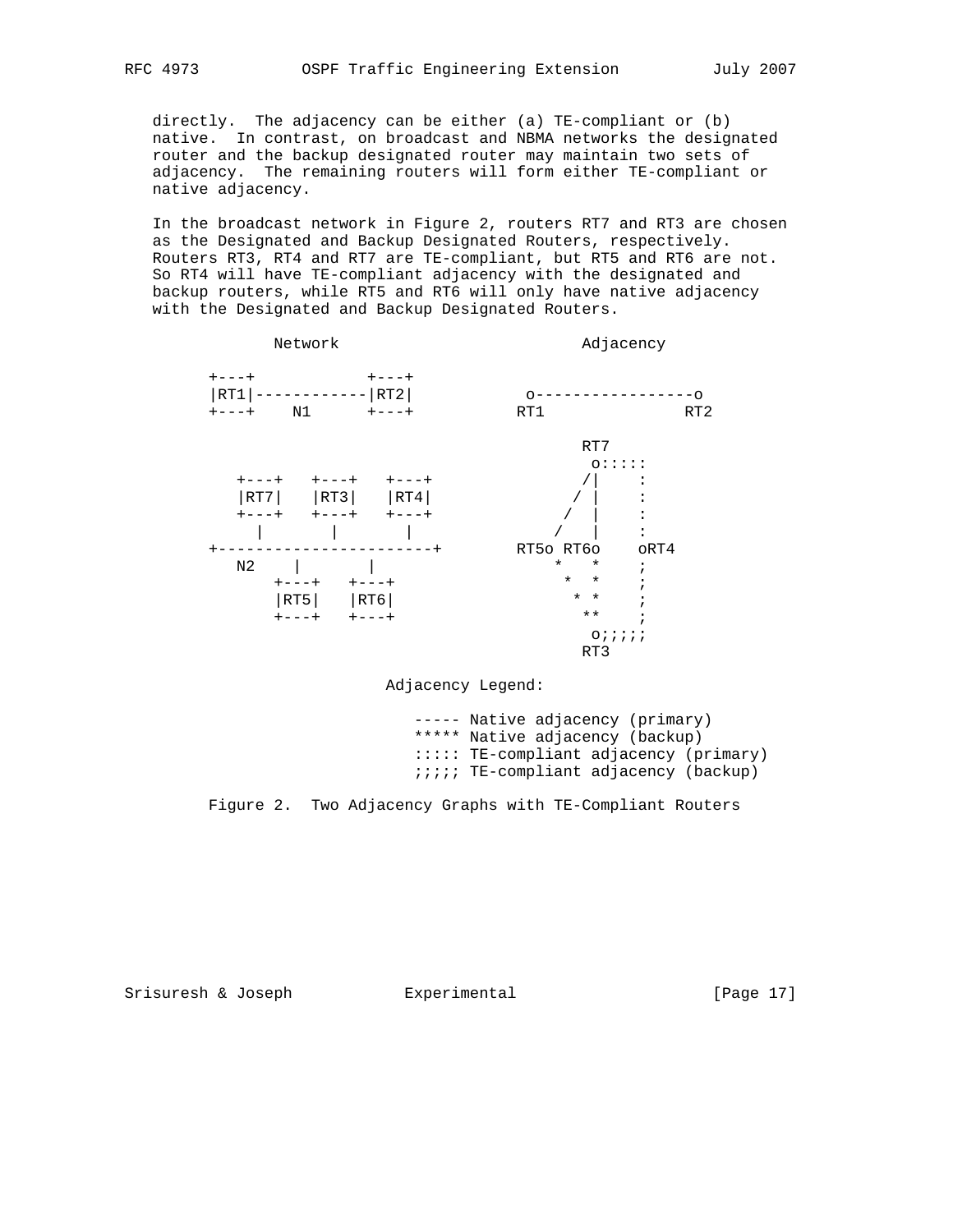# 8. TE LSAs for Packet Network

 The OSPFv2 protocol currently has a total of 11 LSA types. LSA types 1 through 5 are defined in [OSPF-V2]. LSA types 6, 7, and 8 are defined in [MOSPF], [NSSA], and [BGP-OSPF], respectively. LSA types 9 through 11 are defined in [OPAQUE].

 Each LSA type has a unique flooding scope. Opaque LSA types 9 through 11 are general purpose LSAs, with flooding scope set to link-local, area-local, and AS-wide (except stub areas) respectively.

 In the following subsections, we define new LSAs for traffic engineering (TE) use. The values for the new TE LSA types are assigned with the high bit of the LSA-type octet set to 1. The new TE LSAs are largely modeled after the existing LSAs for content format and have a unique flooding scope.

 TE-router LSA is defined to advertise TE characteristics of an OSPF xTE router and all the TE links attached to the router. TE incremental-Link-Update LSA is defined to advertise incremental updates to the metrics of a TE link. Flooding scope for both these LSAs is restricted to an area.

 TE-Summary network and router LSAs are defined to advertise the reachability of area-specific TE networks and area border routers (along with router TE characteristics) to external areas. Flooding scope of the TE-Summary LSAs is the TE topology in the entire AS less the non-backbone area for which the advertising router is an ABR. Just as with native OSPF summary LSAs, the TE-Summary LSAs do not reveal the topological details of an area to external areas.

 TE-AS-external LSA and TE-Circuit-Path LSA are defined to advertise AS external network reachability and pre-engineered TE circuits, respectively. While flooding scope for both these LSAs can be the entire AS, flooding scope for the pre-engineered TE circuit LSA may optionally be restricted to just the TE topology within an area.

#### 8.1. TE-Router LSA (0x81)

 The TE-router LSA (0x81) is modeled after the router LSA and has the same flooding scope as the router LSA. However, the scope is restricted to only the OSPF-xTE nodes within the area. The TE router LSA describes the TE metrics of the router as well as the TE links attached to the router. Below is the format of the TE-router LSA. Unless specified explicitly otherwise, the fields carry the same meaning as they do in a router LSA. Only the differences are explained below. Router-TE flags, Router-TE TLVs, Link-TE options, and Link-TE TLVs are each described in the following sub-sections.

Srisuresh & Joseph Experimental Formula (Page 18)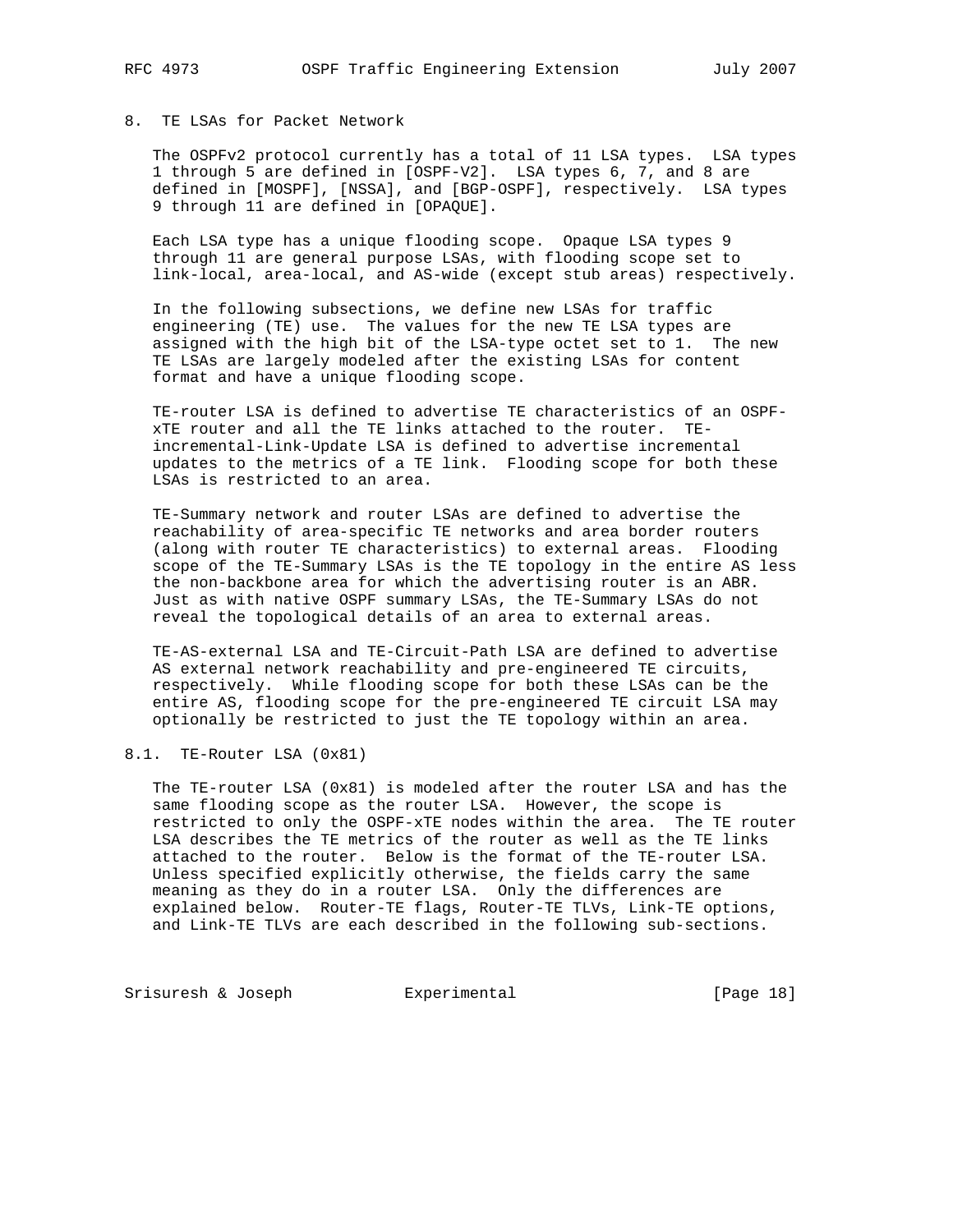| 0                                                                      |                                                                   |  |  |  |  |  |  |  |  |  |  |  |  |
|------------------------------------------------------------------------|-------------------------------------------------------------------|--|--|--|--|--|--|--|--|--|--|--|--|
| 1 2 3 4 5 6 7 8 9 0 1 2 3 4 5 6 7 8 9 0 1 2 3 4 5 6 7 8 9<br>0         | 1                                                                 |  |  |  |  |  |  |  |  |  |  |  |  |
| LS age                                                                 | Options<br>0x81                                                   |  |  |  |  |  |  |  |  |  |  |  |  |
| Link State ID                                                          |                                                                   |  |  |  |  |  |  |  |  |  |  |  |  |
| Advertising Router                                                     |                                                                   |  |  |  |  |  |  |  |  |  |  |  |  |
| -+-+-+-+-+-+-+-+-+-+-+<br>LS sequence number                           |                                                                   |  |  |  |  |  |  |  |  |  |  |  |  |
| LS checksum                                                            | length                                                            |  |  |  |  |  |  |  |  |  |  |  |  |
| V E B <br>0<br>$\left( \right)$                                        | Router-TE flags                                                   |  |  |  |  |  |  |  |  |  |  |  |  |
| Router-TE flags (contd.)                                               | Router-TE TLVs                                                    |  |  |  |  |  |  |  |  |  |  |  |  |
| +-+-+-+-+-+-+-+-+-+-+-+-+-+-+-+-+<br>-+-+-+-+-+-+-+-+-+-+-+-+-+-+-+-+- |                                                                   |  |  |  |  |  |  |  |  |  |  |  |  |
|                                                                        | -+-+-+-+-+-+-+-+-+-+-+-+-+-+-+-+-+-<br># of TE links              |  |  |  |  |  |  |  |  |  |  |  |  |
| Link ID                                                                |                                                                   |  |  |  |  |  |  |  |  |  |  |  |  |
| Link Data                                                              |                                                                   |  |  |  |  |  |  |  |  |  |  |  |  |
| $\Omega$<br>Type                                                       | -+-+-+-+-+-+-+-+-+-+-+-+<br>-+-+-+-+-+-+-+-+-+-+<br>Link-TE flags |  |  |  |  |  |  |  |  |  |  |  |  |
| Link-TE flags (contd.)                                                 | Zero or more Link-TE TLVs                                         |  |  |  |  |  |  |  |  |  |  |  |  |
| -+-+-+-+-+-+-+-+-+-+-+-+-+-+-+-<br>キーナーナーナーナーナーナ<br>Link ID            |                                                                   |  |  |  |  |  |  |  |  |  |  |  |  |
| Link Data                                                              |                                                                   |  |  |  |  |  |  |  |  |  |  |  |  |
|                                                                        | -+-+-+-+-+-+-+-+                                                  |  |  |  |  |  |  |  |  |  |  |  |  |

8.1.1. Router-TE Flags: TE Capabilities of the Router

The following flags are used to describe the TE capabilities of an OSPF-xTE router. The remaining bits of the 32-bit word are reserved for future use.

 $|L|S|C|$  $|S|I|S|$  $|P|G|P|$  $|\left\langle \text{---} \right|$  Boolean TE flags ------->  $|\left\langle \text{-} \right|$  TE flags pointing to TLVs ->

Srisuresh & Joseph Experimental

[Page 19]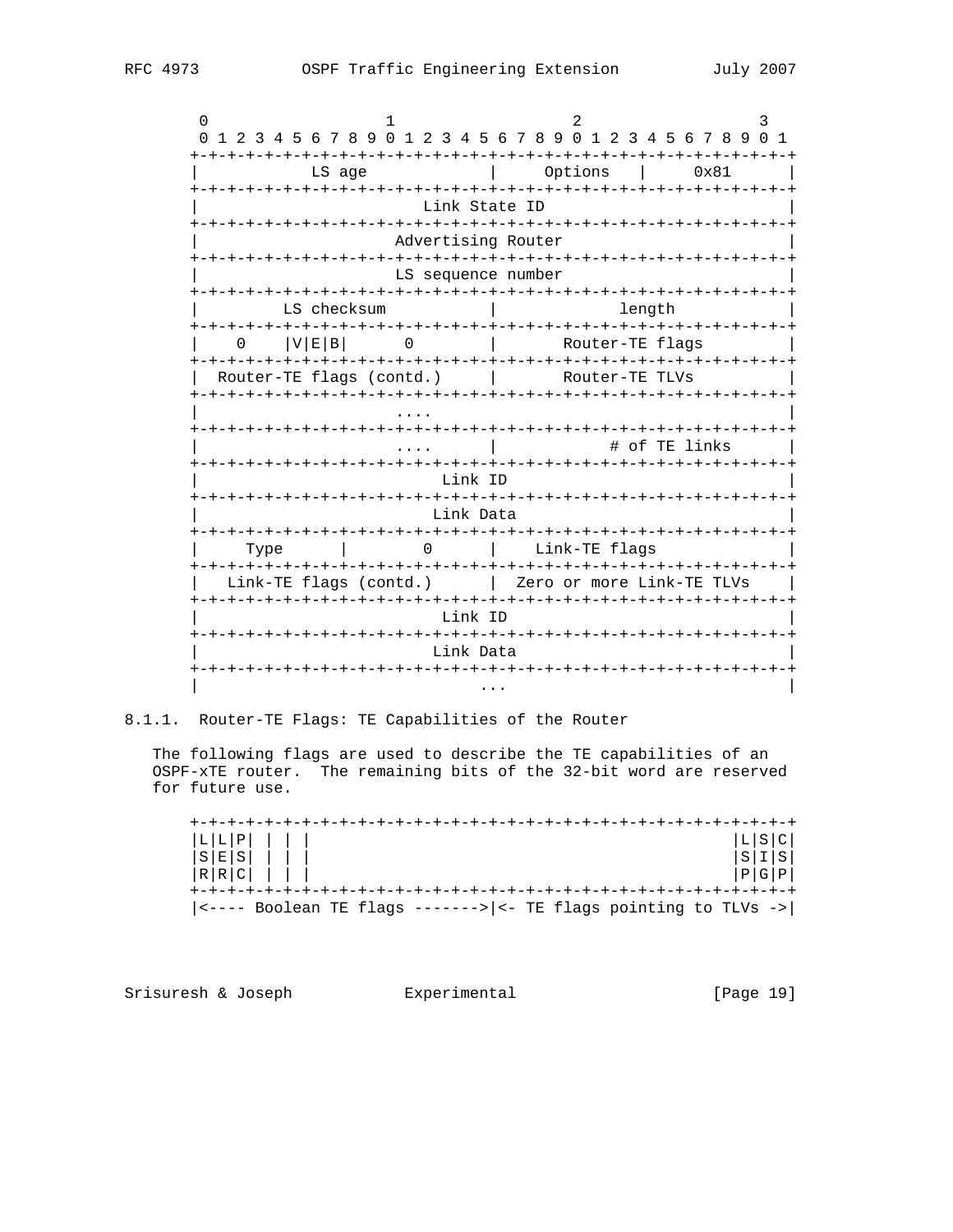- Bit LSR When set, the router is considered to have LSR (Label- Switched Router) capability.
- Bit LER When set, the router is considered to have LER capability. All MPLS border routers will be required to have LER capability. Setting both the LER and E bits indicates an AS Boundary router with LER capability. Setting both the LER and B bits indicates an area border router with LER capability.
- Bit PSC Indicates the node is packet-switch capable.
- Bit LSP An MPLS Label switch TLV TE-NODE-TLV-MPLS-SWITCHING follows. This is applicable only when the PSC flag is set.
- Bit SIG An MPLS Signaling-protocol-support TLV TE-NODE-TLV- MPLS-SIG-PROTOCOLS follows.
- BIT CSPF A CSPF algorithm support TLV TE-NODE-TLV-CSPF-ALG follows.
- 8.1.2. Router-TE TLVs

The following Router-TE TLVs are defined.

8.1.2.1. TE-NODE-TLV-MPLS-SWITCHING

 MPLS switching TLV is applicable only for packet switched nodes. The TLV specifies the MPLS packet switching capabilities of the TE node.

 $0$  1 2 3 0 1 2 3 4 5 6 7 8 9 0 1 2 3 4 5 6 7 8 9 0 1 2 3 4 5 6 7 8 9 0 1 +-+-+-+-+-+-+-+-+-+-+-+-+-+-+-+-+-+-+-+-+-+-+-+-+-+-+-+-+-+-+-+-+ | Tag = 0x8001 | Length = 6 | +-+-+-+-+-+-+-+-+-+-+-+-+-+-+-+-+-+-+-+-+-+-+-+-+-+-+-+-+-+-+-+-+ | Label Depth | QOS +-+-+-+-+-+-+-+-+-+-+-+-+-+-+-+-+-+-+-+-+-+-+-+-+-+-+-+-+-+-+-+-+

 Label Depth is the depth of label stack the node is capable of processing on its ingress interfaces. An octet is used to represent label depth. A default value of 1 is assumed when the TLV is not listed. Label depth is relevant when an LER has to pop multiple labels off the MPLS stack.

 QOS is a single-octet field that may be assigned '1' or '0'. Nodes supporting QOS are able to interpret the EXP bits in the MPLS header to prioritize multiple classes of traffic through the same LSP.

Srisuresh & Joseph Experimental Formular (Page 20)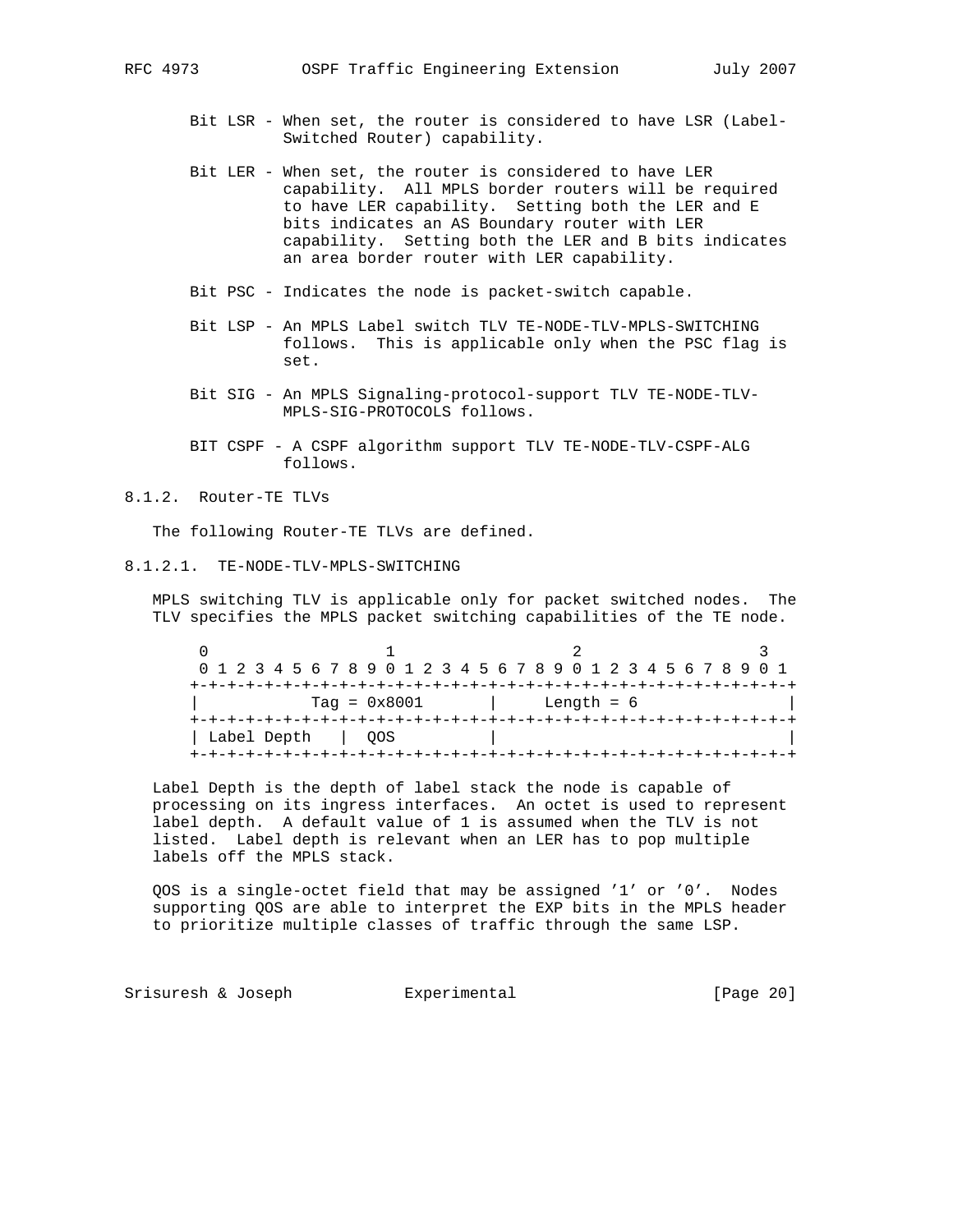# 8.1.2.2. TE-NODE-TLV-MPLS-SIG-PROTOCOLS

 MPLS signaling protocols TLV lists all the signaling protocol supported by the node. An octet is used to list each signaling protocol supported.

 $0$  1 2 3 0 1 2 3 4 5 6 7 8 9 0 1 2 3 4 5 6 7 8 9 0 1 2 3 4 5 6 7 8 9 0 1 +-+-+-+-+-+-+-+-+-+-+-+-+-+-+-+-+-+-+-+-+-+-+-+-+-+-+-+-+-+-+-+-+  $\text{Tag} = 0x8002$  | Length = 5, 6 or 7 +-+-+-+-+-+-+-+-+-+-+-+-+-+-+-+-+-+-+-+-+-+-+-+-+-+-+-+-+-+-+-+-+ | Protocol-1 | ... | .... | +-+-+-+-+-+-+-+-+-+-+-+-+-+-+-+-+-+-+-+-+-+-+-+-+-+-+-+-+-+-+-+-+

 RSVP-TE protocol is represented as 1, CR-LDP as 2, and LDP as 3. These are the only permitted signaling protocols at this time.

# 8.1.2.3. TE-NODE-TLV-CSPF-ALGORITHMS

 The CSPF algorithms TLV lists all the CSPF algorithm codes supported. Support for CSPF algorithms makes the node eligible to compute complete or partial circuit paths. Support for CSPF algorithms can also be beneficial in knowing whether or not a node is capable of expanding loose routes (in an MPLS signaling request) into a detailed circuit path.

 Two octets are used to list each CSPF algorithm code. The algorithm codes may be vendor defined and unique within an Autonomous System. If the node supports 'n' CSPF algorithms, the Length would be (4 + 4 \*  $((n+1)/2)$ ) octets.

 $0$  1 2 3 0 1 2 3 4 5 6 7 8 9 0 1 2 3 4 5 6 7 8 9 0 1 2 3 4 5 6 7 8 9 0 1 +-+-+-+-+-+-+-+-+-+-+-+-+-+-+-+-+-+-+-+-+-+-+-+-+-+-+-+-+-+-+-+-+  $\text{Tag} = 0x8003$  | Length =  $4(1 + (n+1)/2)$  | +-+-+-+-+-+-+-+-+-+-+-+-+-+-+-+-+-+-+-+-+-+-+-+-+-+-+-+-+-+-+-+-+  $CSPF-1$  | .... +-+-+-+-+-+-+-+-+-+-+-+-+-+-+-+-+-+-+-+-+-+-+-+-+-+-+-+-+-+-+-+-+ | CSPF-n | | +-+-+-+-+-+-+-+-+-+-+-+-+-+-+-+-+-+-+-+-+-+-+-+-+-+-+-+-+-+-+-+-+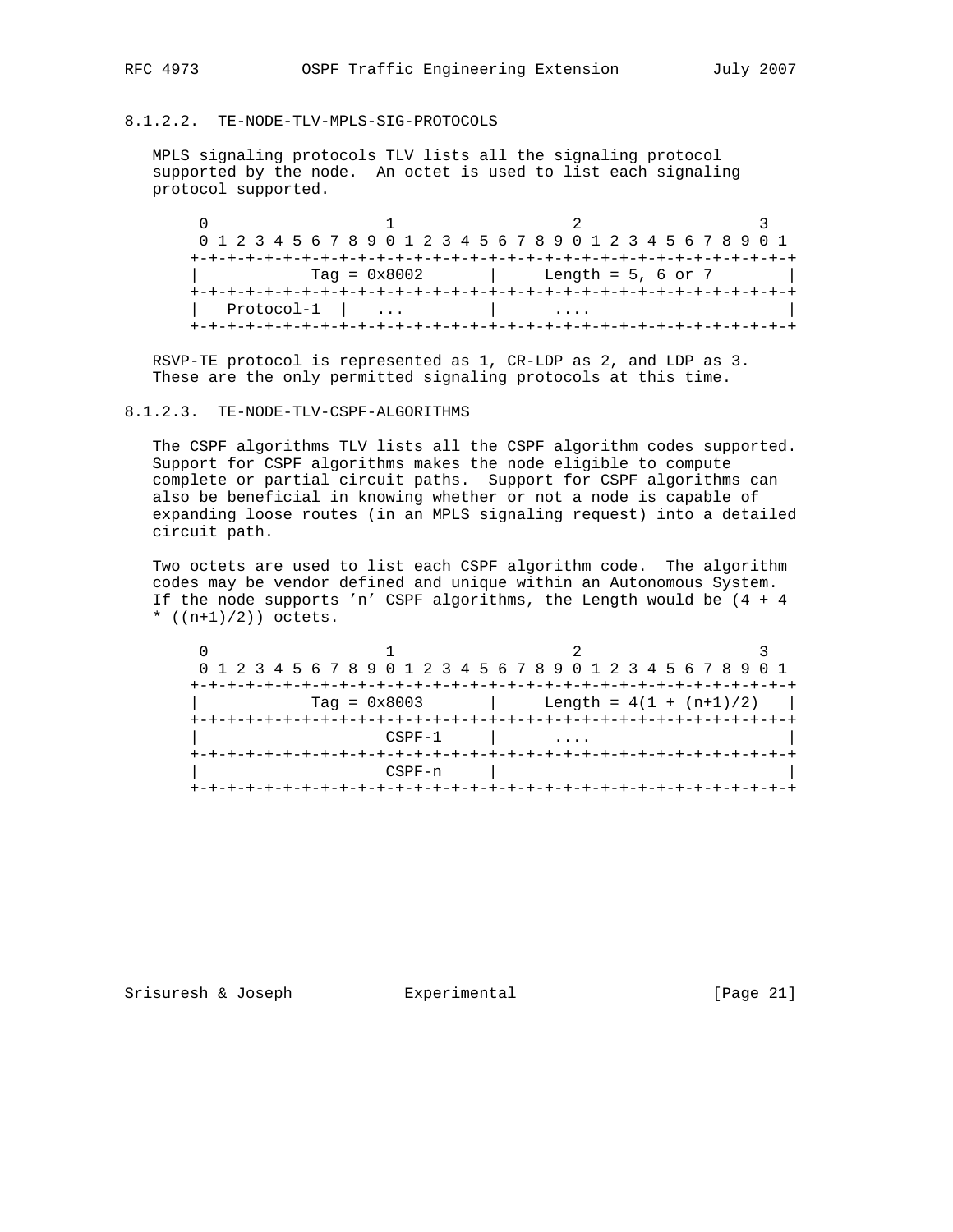8.1.2.4. TE-NODE-TLV-NULL

 When a TE-Router or a TE link has multiple TLVs to describe the metrics, the NULL TLV is used to terminate the TLV list.

 $0$  1 2 3 0 1 2 3 4 5 6 7 8 9 0 1 2 3 4 5 6 7 8 9 0 1 2 3 4 5 6 7 8 9 0 1 +-+-+-+-+-+-+-+-+-+-+-+-+-+-+-+-+-+-+-+-+-+-+-+-+-+-+-+-+-+-+-+-+ | Tag = 0x8888 | Length = 4 | +-+-+-+-+-+-+-+-+-+-+-+-+-+-+-+-+-+-+-+-+-+-+-+-+-+-+-+-+-+-+-+-+

8.1.3. Link-TE Flags: TE Capabilities of a Link

 The following flags are used to describe the TE capabilities of a link. The remaining bits of the 32-bit word are reserved for future use.

 +-+-+-+-+-+-+-+-+-+-+-+-+-+-+-+-+-+-+-+-+-+-+-+-+-+-+-+-+-+-+-+-+  $|\texttt{T}|N|\texttt{P}|$  | | |D|  $|\texttt{S}| \texttt{L}| \texttt{B}| \texttt{C}$  |S|L|B|C| |R|U|W|O| |E|T|K| | | |B| |R|U|W|O| | |E|T| | | |S| |L|G| |L| +-+-+-+-+-+-+-+-+-+-+-+-+-+-+-+-+-+-+-+-+-+-+-+-+-+-+-+-+-+-+-+-+  $|\left\langle \text{---} \right|$  Boolean TE flags -------> $|\left\langle \text{---} \right|$  TE flags pointing to TLVs ->

- Bit TE Indicates whether TE is permitted on the link. A link can be denied for TE use by setting the flag to 0.
- Bit NTE Indicates whether non-TE traffic is permitted on the TE link. This flag is relevant only when the TE flag is set.
- Bit PKT Indicates whether or not the link is capable of IP packet processing.
- Bit DBS Indicates whether or not database synchronization is permitted on this link.
- Bit SRLG Shared Risk Link Group TLV TE-LINK-TLV-SRLG follows.
- Bit LUG Link Usage Cost Metric TLV TE-LINK-TLV-LUG follows.
- Bit BW One or more Link Bandwidth TLVs follow.
- Bit COL Link Color TLV TE-LINK-TLV-COLOR follows.

Srisuresh & Joseph Experimental [Page 22]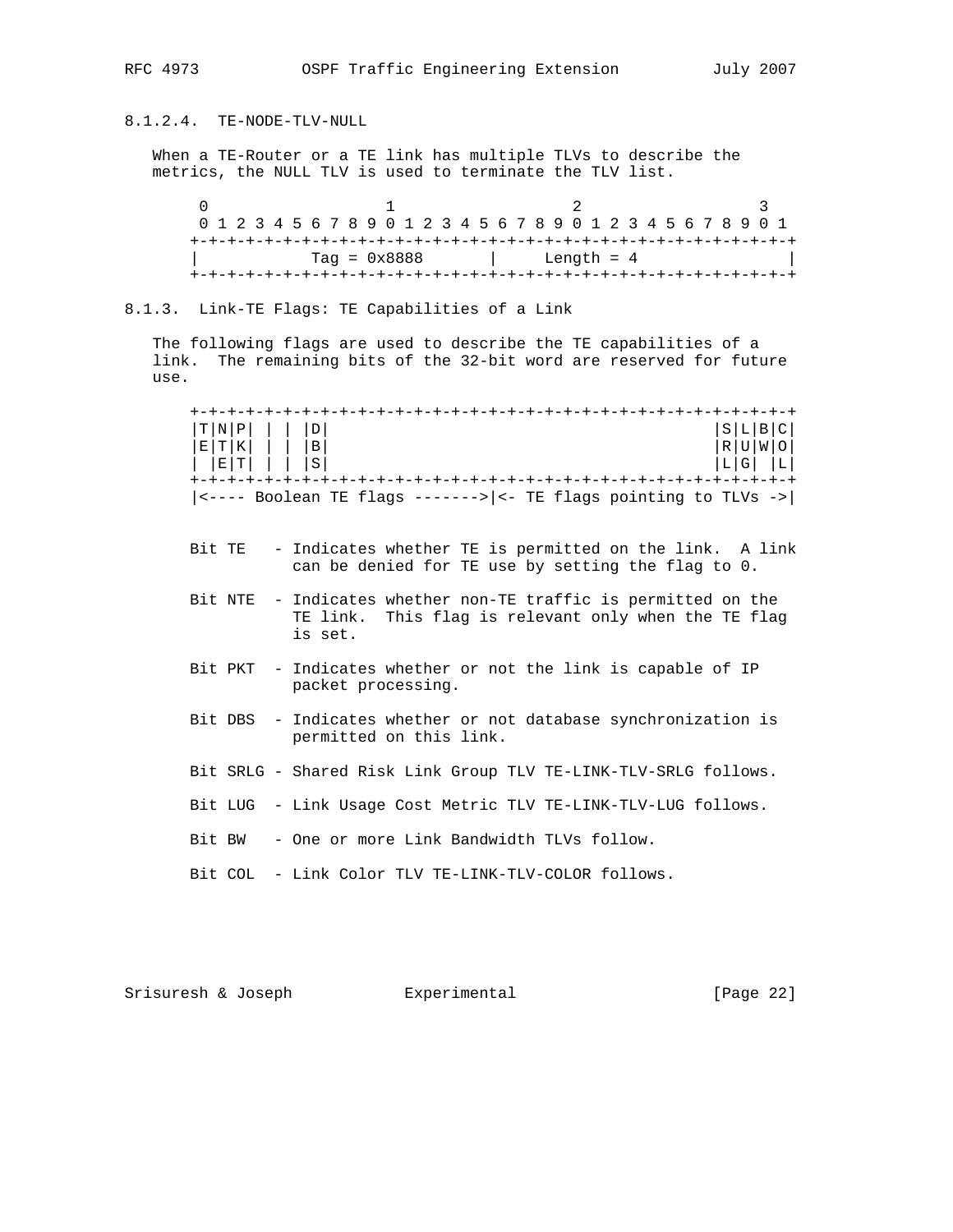# 8.1.4. Link-TE TLVs

### 8.1.4.1. TE-LINK-TLV-SRLG

 The SRLG describes the list of Shared Risk Link Groups (SRLG) the link belongs to. Two octets are used to list each SRLG. If the link belongs to 'n' SRLGs, the Length would be  $(4 + 4 * ((n+1)/2))$  octets.

 $0$  1 2 3 0 1 2 3 4 5 6 7 8 9 0 1 2 3 4 5 6 7 8 9 0 1 2 3 4 5 6 7 8 9 0 1 +-+-+-+-+-+-+-+-+-+-+-+-+-+-+-+-+-+-+-+-+-+-+-+-+-+-+-+-+-+-+-+-+  $Tag = 0x0001$  | Length =  $4(1 + (n+1)/2)$  | +-+-+-+-+-+-+-+-+-+-+-+-+-+-+-+-+-+-+-+-+-+-+-+-+-+-+-+-+-+-+-+-+  $SRLG-1$  | .... +-+-+-+-+-+-+-+-+-+-+-+-+-+-+-+-+-+-+-+-+-+-+-+-+-+-+-+-+-+-+-+-+ | SRLG-n | | +-+-+-+-+-+-+-+-+-+-+-+-+-+-+-+-+-+-+-+-+-+-+-+-+-+-+-+-+-+-+-+-+

# 8.1.4.2 TE-LINK-TLV-BANDWIDTH-MAX

 The Bandwidth TLV specifies the maximum bandwidth of the link, as follows.

| 0 1 2 3 4 5 6 7 8 9 0 1 2 3 4 5 6 7 8 9 0 1 2 3 4 5 6 7 8 9 0 1 |  |  |  |                |  |  |                   |  |  |              |  |  |  |  |  |
|-----------------------------------------------------------------|--|--|--|----------------|--|--|-------------------|--|--|--------------|--|--|--|--|--|
|                                                                 |  |  |  |                |  |  |                   |  |  |              |  |  |  |  |  |
|                                                                 |  |  |  | $Taq = 0x0002$ |  |  |                   |  |  | Length $= 8$ |  |  |  |  |  |
|                                                                 |  |  |  |                |  |  |                   |  |  |              |  |  |  |  |  |
|                                                                 |  |  |  |                |  |  | Maximum Bandwidth |  |  |              |  |  |  |  |  |
|                                                                 |  |  |  |                |  |  |                   |  |  |              |  |  |  |  |  |

 Bandwidth is expressed in units of 32 bytes/sec (256 bits/sec). A 32-bit field for bandwidth would permit specification not exceeding 1 terabit/sec.

 Maximum Bandwidth is the maximum link capacity expressed in bandwidth units. Portions or all of this bandwidth may be used for TE use.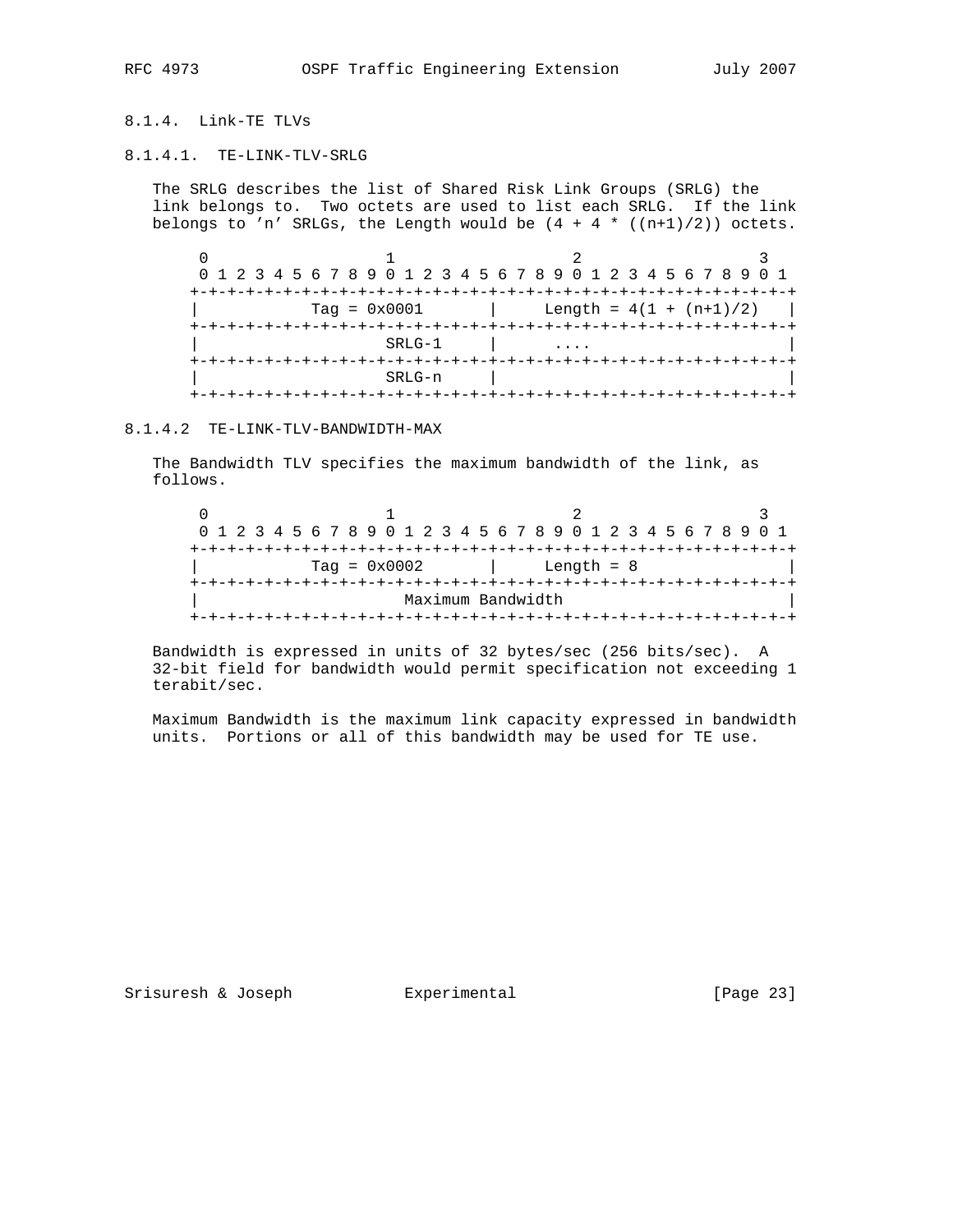# 8.1.4.3. TE-LINK-TLV-BANDWIDTH-MAX-FOR-TE

 The Bandwidth TLV specifies the maximum bandwidth available for TE use, as follows.

 $0$  1 2 3 0 1 2 3 4 5 6 7 8 9 0 1 2 3 4 5 6 7 8 9 0 1 2 3 4 5 6 7 8 9 0 1 +-+-+-+-+-+-+-+-+-+-+-+-+-+-+-+-+-+-+-+-+-+-+-+-+-+-+-+-+-+-+-+-+ | Tag = 0x0003 | Length = 8 | +-+-+-+-+-+-+-+-+-+-+-+-+-+-+-+-+-+-+-+-+-+-+-+-+-+-+-+-+-+-+-+-+ | Maximum Bandwidth available for TE use | +-+-+-+-+-+-+-+-+-+-+-+-+-+-+-+-+-+-+-+-+-+-+-+-+-+-+-+-+-+-+-+-+

 Bandwidth is expressed in units of 32 bytes/sec (256 bits/sec). A 32-bit field for bandwidth would permit specification not exceeding 1 terabit/sec.

 "Maximum Bandwidth available for TE use" is the total reservable bandwidth on the link for use by all the TE circuit paths traversing the link. The link is oversubscribed when this field is more than the Maximum Bandwidth. When the field is less than the Maximum Bandwidth, the remaining bandwidth on the link may be used for non-TE traffic in a mixed network.

# 8.1.4.4. TE-LINK-TLV-BANDWIDTH-TE

The Bandwidth TLV specifies the bandwidth reserved for TE as follows.

 $0$  1 2 3 0 1 2 3 4 5 6 7 8 9 0 1 2 3 4 5 6 7 8 9 0 1 2 3 4 5 6 7 8 9 0 1 +-+-+-+-+-+-+-+-+-+-+-+-+-+-+-+-+-+-+-+-+-+-+-+-+-+-+-+-+-+-+-+-+  $Tag = 0x0004$  | Length = 8 +-+-+-+-+-+-+-+-+-+-+-+-+-+-+-+-+-+-+-+-+-+-+-+-+-+-+-+-+-+-+-+-+ TE Bandwidth subscribed +-+-+-+-+-+-+-+-+-+-+-+-+-+-+-+-+-+-+-+-+-+-+-+-+-+-+-+-+-+-+-+-+

 Bandwidth is expressed in units of 32 bytes/sec (256 bits/sec). A 32-bit field for bandwidth would permit specification not exceeding 1 terabit/sec.

 "TE Bandwidth subscribed" is the bandwidth that is currently subscribed from of the link. "TE Bandwidth subscribed" must be less than the "Maximum bandwidth available for TE use". New TE circuit paths are able to claim no more than the difference between the two bandwidths for reservation.

Srisuresh & Joseph Experimental [Page 24]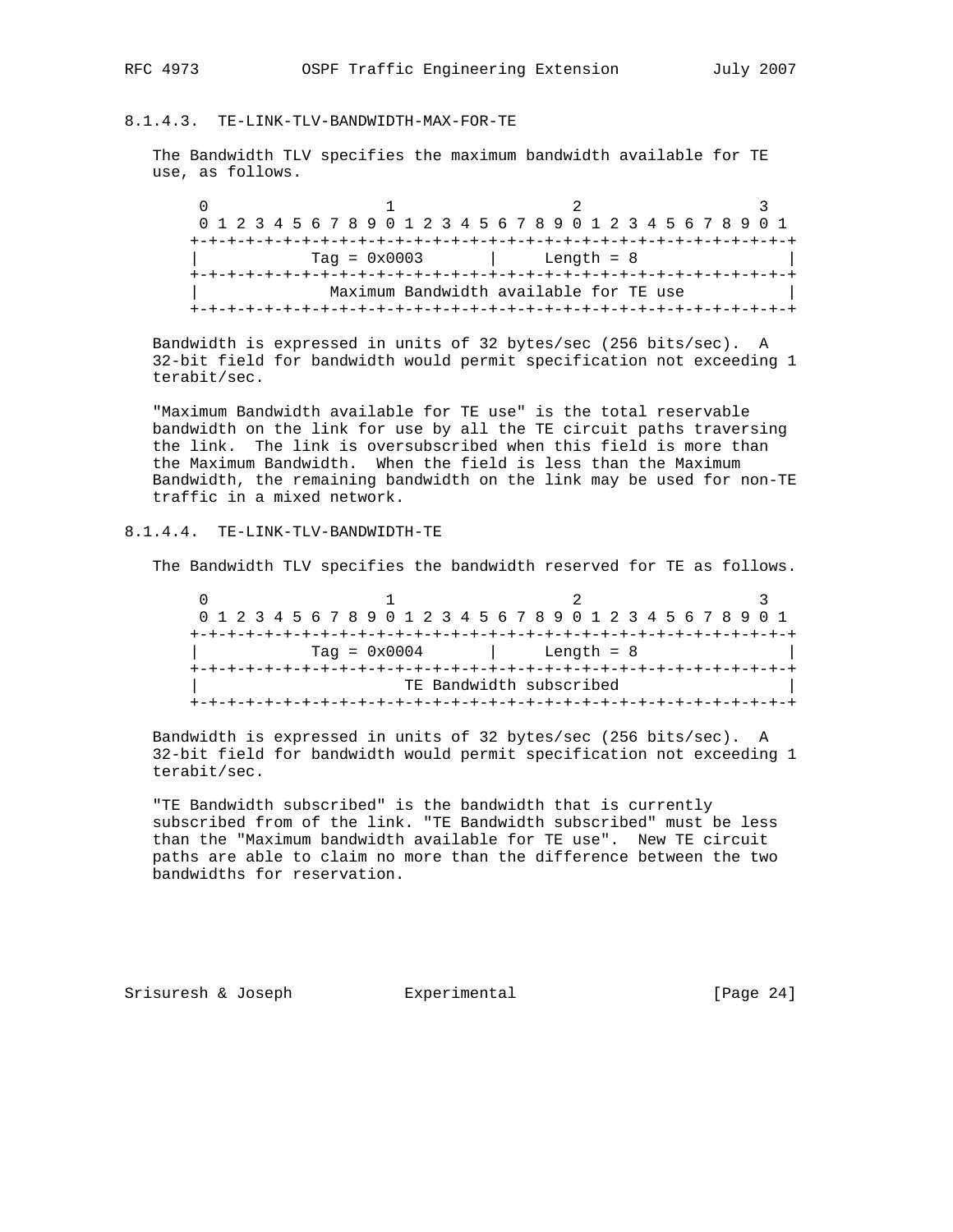# 8.1.4.5. TE-LINK-TLV-LUG

 The link usage cost TLV specifies bandwidth unit usage cost, TE circuit set-up cost, and any time constraints for setup and teardown of TE circuits on the link.

 $0$  1 2 3 0 1 2 3 4 5 6 7 8 9 0 1 2 3 4 5 6 7 8 9 0 1 2 3 4 5 6 7 8 9 0 1 +-+-+-+-+-+-+-+-+-+-+-+-+-+-+-+-+-+-+-+-+-+-+-+-+-+-+-+-+-+-+-+-+  $Tag = 0x0005$  | Length = 28 +-+-+-+-+-+-+-+-+-+-+-+-+-+-+-+-+-+-+-+-+-+-+-+-+-+-+-+-+-+-+-+-+ Bandwidth unit usage cost +-+-+-+-+-+-+-+-+-+-+-+-+-+-+-+-+-+-+-+-+-+-+-+-+-+-+-+-+-+-+-+-+ TE circuit set-up cost +-+-+-+-+-+-+-+-+-+-+-+-+-+-+-+-+-+-+-+-+-+-+-+-+-+-+-+-+-+-+-+-+ TE circuit set-up time constraint | | +-+-+-+-+-+-+-+-+-+-+-+-+-+-+-+-+-+-+-+-+-+-+-+-+-+-+-+-+-+-+-+-+ TE circuit tear-down time constraint | | +-+-+-+-+-+-+-+-+-+-+-+-+-+-+-+-+-+-+-+-+-+-+-+-+-+-+-+-+-+-+-+-+

Circuit Setup time constraint

 This 64-bit number specifies the time at or after which a TE circuit path may be set up on the link. The set-up time constraint is specified as the number of seconds from the start of January 1, 1970 UTC. A reserved value of 0 implies no circuit setup time constraint.

Circuit Teardown time constraint

 This 64-bit number specifies the time at or before which all TE circuit paths using the link must be torn down. The teardown time constraint is specified as the number of seconds from the start of January 1 1970 UTC. A reserved value of 0 implies no circuit teardown time constraint.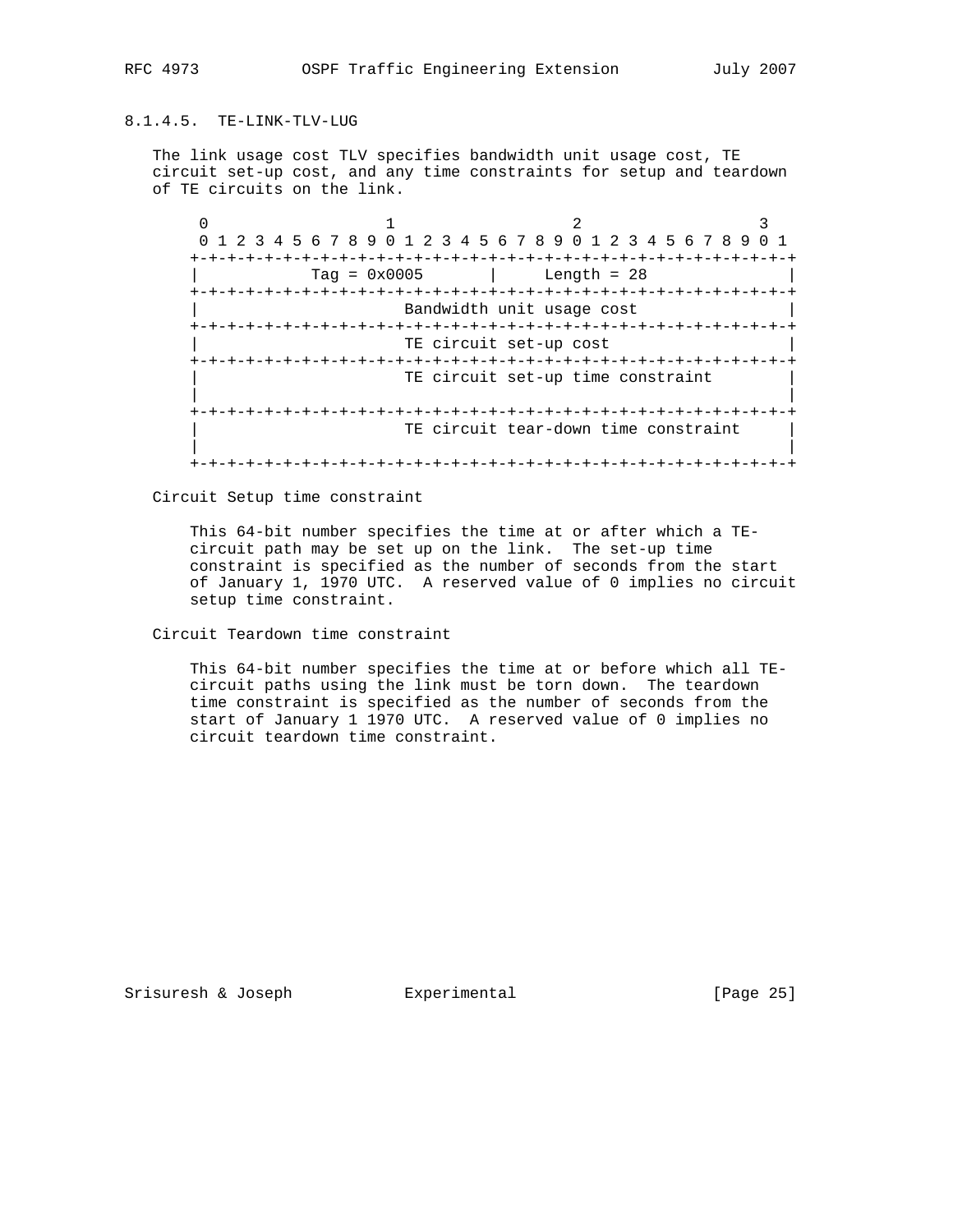# 8.1.4.6. TE-LINK-TLV-COLOR

 The color TLV is similar to the SRLG TLV, in that an Autonomous System may choose to issue colors to a TE link meeting certain criteria. The color TLV can be used to specify one or more colors assigned to the link as follows. Two octets are used to list each color. If the link belongs to 'n' number of colors, the Length would be  $(4 + 4 * ((n+1)/2))$  octets.

| 0 1 2 3 4 5 6 7 8 9 0 1 2 3 4 5 6 7 8 9 0 1 2 3 4 5 6 7 8 9 0 1 |                           |  |
|-----------------------------------------------------------------|---------------------------|--|
|                                                                 |                           |  |
| $Taq = 0x0006$                                                  | Length = $4(1 + (n+1)/2)$ |  |
|                                                                 |                           |  |
| Color-1                                                         |                           |  |
|                                                                 |                           |  |
| $Color-n$                                                       |                           |  |
|                                                                 |                           |  |

#### 8.1.4.7. TE-LINK-TLV-NULL

 When a TE link has multiple TLVs to describe its metrics, the NULL TLV is used to terminate the TLV list. The TE-LINK-TLV-NULL is same as the TE-NODE-TLV-NULL described in section 8.1.2.4

# 8.2. TE-Incremental-Link-Update LSA (0x8d)

 A significant difference between a native OSPF network and a TE network is that the latter may be subject to frequent real-time circuit pinning and is likely to undergo TE-state updates. Some links might undergo changes more frequently than others. Flooding the network with TE-router LSAs at the aggregated speed of all link metric changes is simply not desirable. A smaller in size TE incremental-link-update LSA is designed to advertise only the incremental link updates.

 A TE-incremental-link-update LSA will be advertised as frequently as the link state is changed (not exceeding once every MinLSInterval seconds). The TE link sequence is largely the advertisement of a sub-portion of router LSA. The sequence number on this will be incremented with the TE-router LSA's sequence as the basis. When an updated TE-router LSA is advertised within 30 minutes of the previous advertisement, the updated TE-router LSA will assume a sequence number that is larger than the most frequently updated of its links.

Srisuresh & Joseph Experimental Formular (Page 26)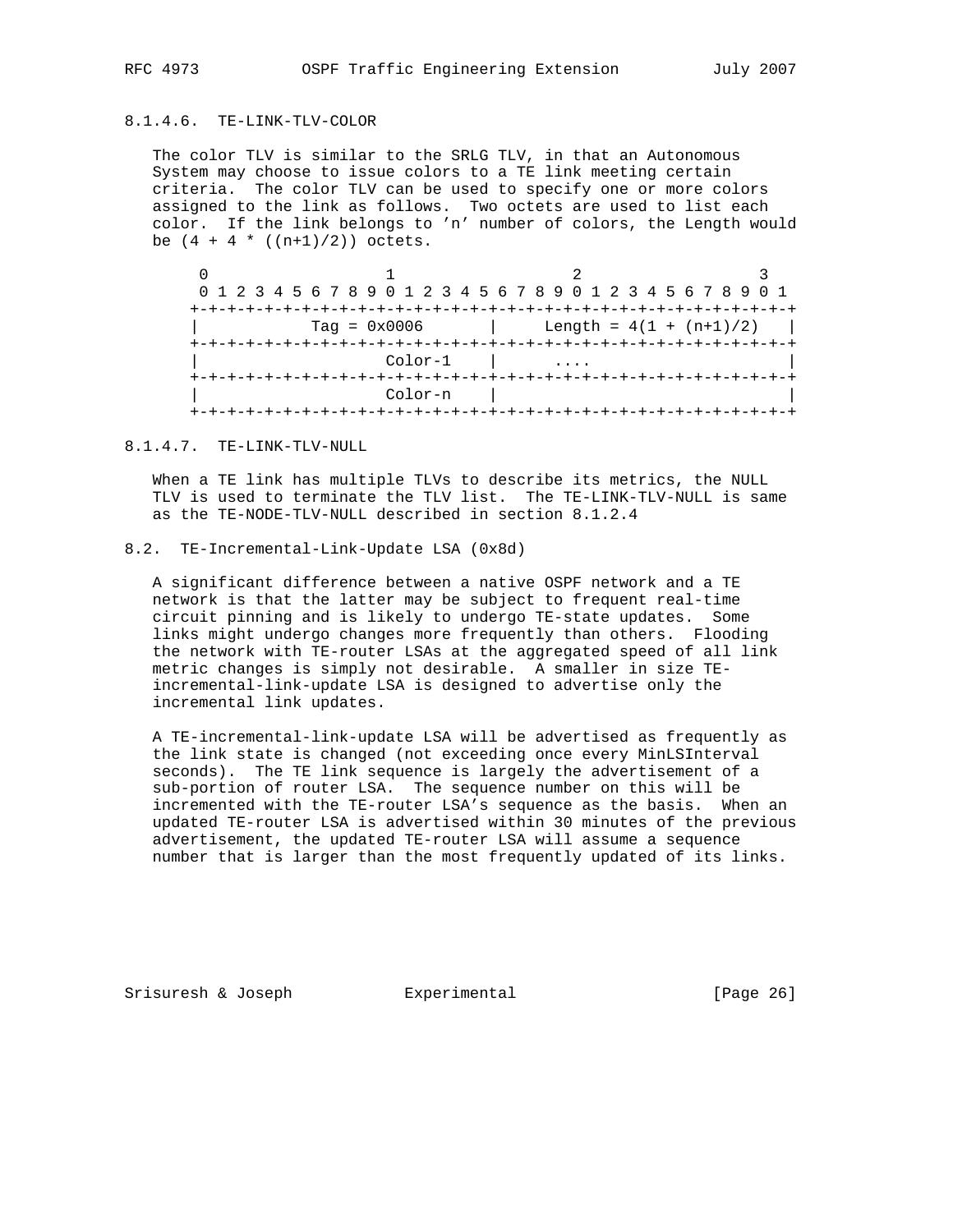Below is the format of the TE-incremental-link-update LSA.

| $\Omega$                                                                                             |             | 0 1 2 3 4 5 6 7 8 9 0 1 2 3 4 5 6 7 8 9 0 1 2 3 4 5 6 7 8 9 | $\Omega$ 1 |  |  |  |  |  |  |  |  |  |  |  |
|------------------------------------------------------------------------------------------------------|-------------|-------------------------------------------------------------|------------|--|--|--|--|--|--|--|--|--|--|--|
| $+ - + - +$                                                                                          | LS age      | Options                                                     | 0x8d       |  |  |  |  |  |  |  |  |  |  |  |
| +-+-+-+-+-+-+-+-+-+-+-+<br>-+-+-+-+-+<br>-+-+-+-+-+-+<br>-+-+-+-+<br>Link State ID (same as Link ID) |             |                                                             |            |  |  |  |  |  |  |  |  |  |  |  |
| Advertising Router                                                                                   |             |                                                             |            |  |  |  |  |  |  |  |  |  |  |  |
| LS sequence number                                                                                   |             |                                                             |            |  |  |  |  |  |  |  |  |  |  |  |
|                                                                                                      | LS checksum | length                                                      |            |  |  |  |  |  |  |  |  |  |  |  |
|                                                                                                      | Link Data   |                                                             |            |  |  |  |  |  |  |  |  |  |  |  |
| Type                                                                                                 | 0           | -+-+-+-+-+-+<br>Link-TE options                             |            |  |  |  |  |  |  |  |  |  |  |  |
| Link-TE options<br>-+-+-+-+-+-+-+-+-+-+                                                              |             | Zero or more Link-TE TLVs                                   |            |  |  |  |  |  |  |  |  |  |  |  |
| # TOS                                                                                                |             | metric                                                      |            |  |  |  |  |  |  |  |  |  |  |  |
|                                                                                                      |             |                                                             |            |  |  |  |  |  |  |  |  |  |  |  |
| TOS                                                                                                  |             | TOS<br>metric                                               |            |  |  |  |  |  |  |  |  |  |  |  |
|                                                                                                      |             |                                                             | -+-+-+-+-+ |  |  |  |  |  |  |  |  |  |  |  |

# Link State ID

 This would be exactly the same as would have been specified for Link ID, for a link within the router LSA.

#### Link Data

 This specifies the router ID the link belongs to. In majority of cases, this would be same as the advertising router. This choice for Link Data is primarily to facilitate proxy advertisement for incremental link updates.

 Suppose that a proxy router LSA was used to advertise the TE router LSA of a SONET/TDM node, and that the proxy router is now required to advertise incremental-link-update for the same SONET/TDM node. Specifying the actual router-ID to which the link in the incremental-link-update LSA belongs helps receiving nodes in finding the exact match for the LSA in their database.

Srisuresh & Joseph Experimental [Page 27]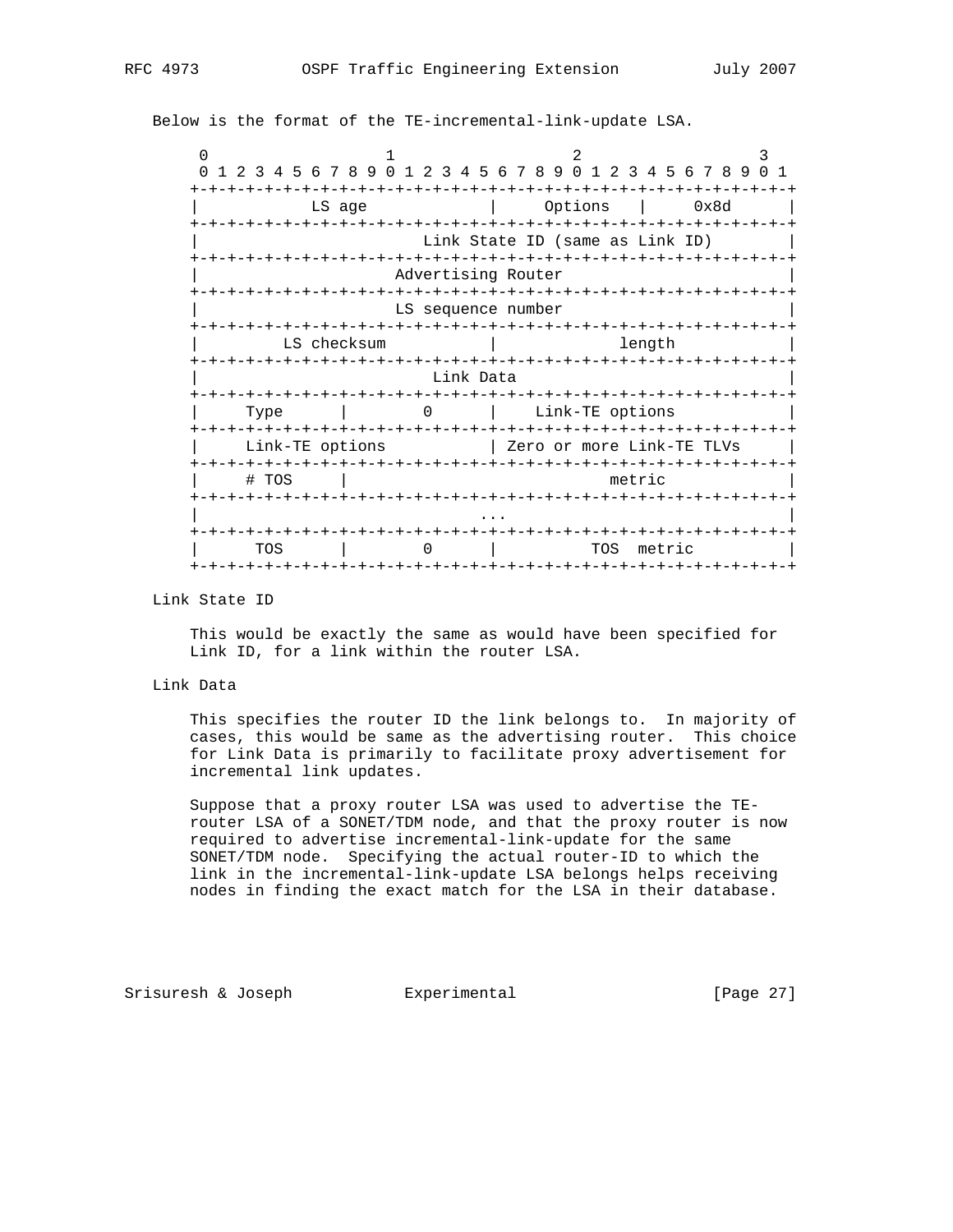The tuple of (LS Type, LSA ID, Advertising router) uniquely identifies the LSA and replaces LSAs of the same tuple with an older sequence number. However, there is an exception to this rule in the context of TE-link-update LSA. TE-Link-update LSA will initially assume the sequence number of the TE-router LSA it belongs to. Further, when a new TE-router LSA update with a larger sequence number is advertised, the newer sequence number is assumed by all the link LSAs.

#### 8.3. TE-Circuit-Path LSA (0x8C)

 TE-Circuit-path LSA (next page) may be used to advertise the availability of pre-engineered TE circuit path(s) originating from any router in the network. The flooding scope may be area-wide or AS-wide. Fields are as follows.

Link State ID

 The ID of the far-end router or the far-end link-ID to which the TE circuit path(s) is being advertised.

TE-circuit-path(s) flags

- Bit G When set, the flooding scope is set to be AS-wide. Otherwise, the flooding scope is set to be area-wide.
- Bit E When set, the advertised Link-State ID is an AS boundary router (E is for external). The advertising router and the Link State ID belong to the same area.
- Bit B When set, the advertised Link State ID is an area border router (B is for Border)
- Bit D When set, this indicates that the duration of circuit path validity follows.
- Bit S When set, this indicates that setup time of the circuit path follows.
- Bit T When set, this indicates that teardown time of the circuit path follows.
- CktType This 4-bit field specifies the circuit type of the Forward Equivalency Class (FEC).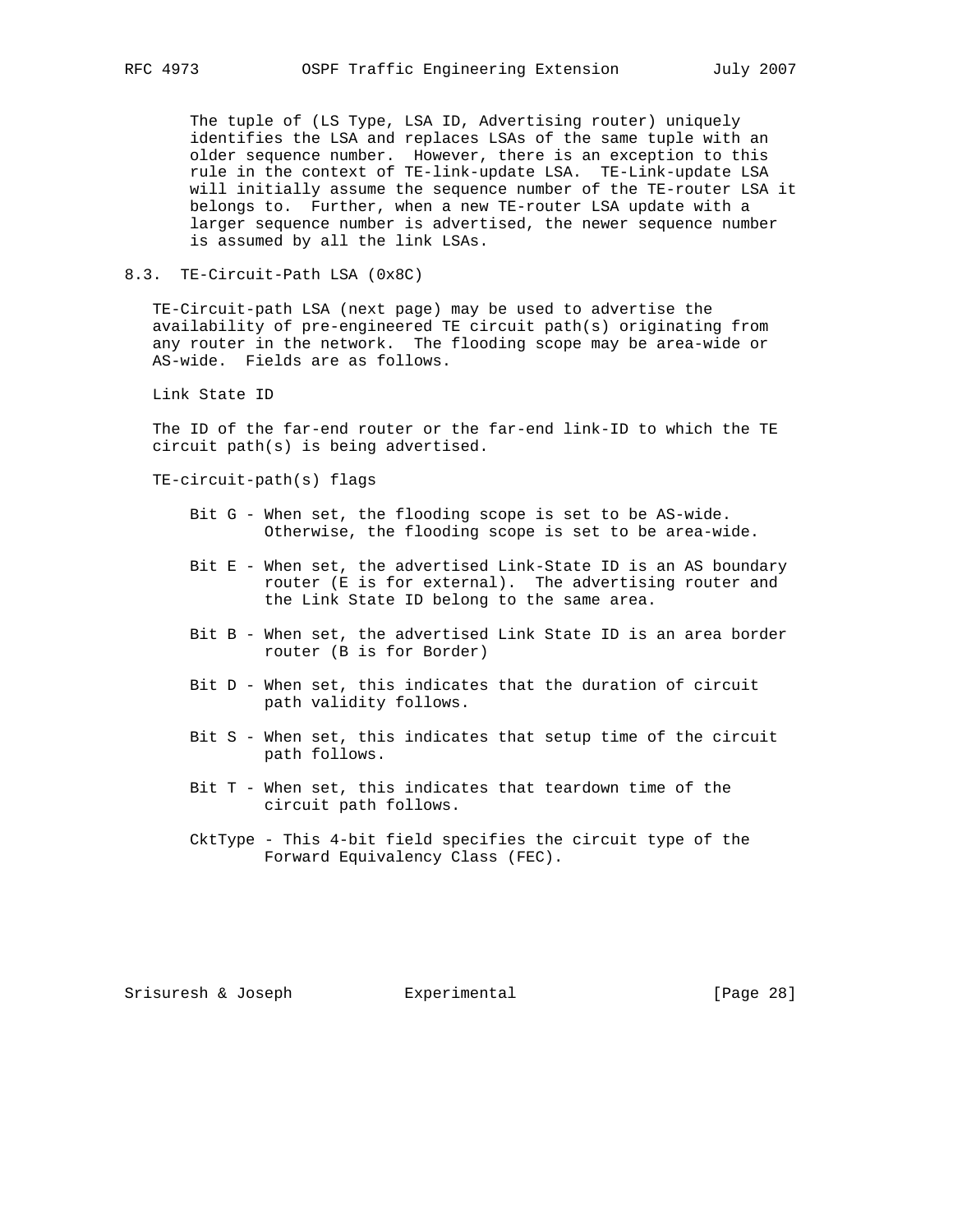0x01 - Origin is Router, Destination is Router. 0x02 - Origin is Link, Destination is Link. 0x04 - Origin is Router, Destination is Link. 0x08 - Origin is Link, Destination is Router.  $0$  1 2 3 0 1 2 3 4 5 6 7 8 9 0 1 2 3 4 5 6 7 8 9 0 1 2 3 4 5 6 7 8 9 0 1 +-+-+-+-+-+-+-+-+-+-+-+-+-+-+-+-+-+-+-+-+-+-+-+-+-+-+-+-+-+-+-+-+ LS age  $\vert$  Options  $\vert$  0x84 +-+-+-+-+-+-+-+-+-+-+-+-+-+-+-+-+-+-+-+-+-+-+-+-+-+-+-+-+-+-+-+-+ Link State ID +-+-+-+-+-+-+-+-+-+-+-+-+-+-+-+-+-+-+-+-+-+-+-+-+-+-+-+-+-+-+-+-+ Advertising Router +-+-+-+-+-+-+-+-+-+-+-+-+-+-+-+-+-+-+-+-+-+-+-+-+-+-+-+-+-+-+-+-+ LS sequence number +-+-+-+-+-+-+-+-+-+-+-+-+-+-+-+-+-+-+-+-+-+-+-+-+-+-+-+-+-+-+-+-+ | LS checksum | Length | +-+-+-+-+-+-+-+-+-+-+-+-+-+-+-+-+-+-+-+-+-+-+-+-+-+-+-+-+-+-+-+-+ | 0 |G|E|B|D|S|T|CktType| Circuit Duration (Optional) | +-+-+-+-+-+-+-+-+-+-+-+-+-+-+-+-+-+-+-+-+-+-+-+-+-+-+-+-+-+-+-+-+ Circuit Duration cont... +-+-+-+-+-+-+-+-+-+-+-+-+-+-+-+-+-+-+-+-+-+-+-+-+-+-+-+-+-+-+-+-+ | Circuit Duration cont.. | Circuit Setup time (Optional) | +-+-+-+-+-+-+-+-+-+-+-+-+-+-+-+-+-+-+-+-+-+-+-+-+-+-+-+-+-+-+-+-+ Circuit Setup time cont... +-+-+-+-+-+-+-+-+-+-+-+-+-+-+-+-+-+-+-+-+-+-+-+-+-+-+-+-+-+-+-+-+ | Circuit Setup time cont.. |Circuit Teardown time(Optional)| +-+-+-+-+-+-+-+-+-+-+-+-+-+-+-+-+-+-+-+-+-+-+-+-+-+-+-+-+-+-+-+-+ Circuit Teardown time cont... +-+-+-+-+-+-+-+-+-+-+-+-+-+-+-+-+-+-+-+-+-+-+-+-+-+-+-+-+-+-+-+-+ | Circuit Teardown time cont.. | No. of TE Circuit Paths | +-+-+-+-+-+-+-+-+-+-+-+-+-+-+-+-+-+-+-+-+-+-+-+-+-+-+-+-+-+-+-+-+ | Circuit-TE ID | +-+-+-+-+-+-+-+-+-+-+-+-+-+-+-+-+-+-+-+-+-+-+-+-+-+-+-+-+-+-+-+-+ | Circuit-TE Data | +-+-+-+-+-+-+-+-+-+-+-+-+-+-+-+-+-+-+-+-+-+-+-+-+-+-+-+-+-+-+-+-+ | Type | 0 | Circuit-TE flags | +-+-+-+-+-+-+-+-+-+-+-+-+-+-+-+-+-+-+-+-+-+-+-+-+-+-+-+-+-+-+-+-+ | Circuit-TE flags (contd.) | Zero or more Circuit-TE TLVs | +-+-+-+-+-+-+-+-+-+-+-+-+-+-+-+-+-+-+-+-+-+-+-+-+-+-+-+-+-+-+-+-+ | Circuit-TE ID | +-+-+-+-+-+-+-+-+-+-+-+-+-+-+-+-+-+-+-+-+-+-+-+-+-+-+-+-+-+-+-+-+ | Circuit-TE Data | +-+-+-+-+-+-+-+-+-+-+-+-+-+-+-+-+-+-+-+-+-+-+-+-+-+-+-+-+-+-+-+-+ | ... | ... | ... | ... | ... | ... | ... | ... | ... | ... | ... | ... | ... | ... | ... | ... | ... | ... |

Srisuresh & Joseph  $\Box$  Experimental  $\Box$  [Page 29]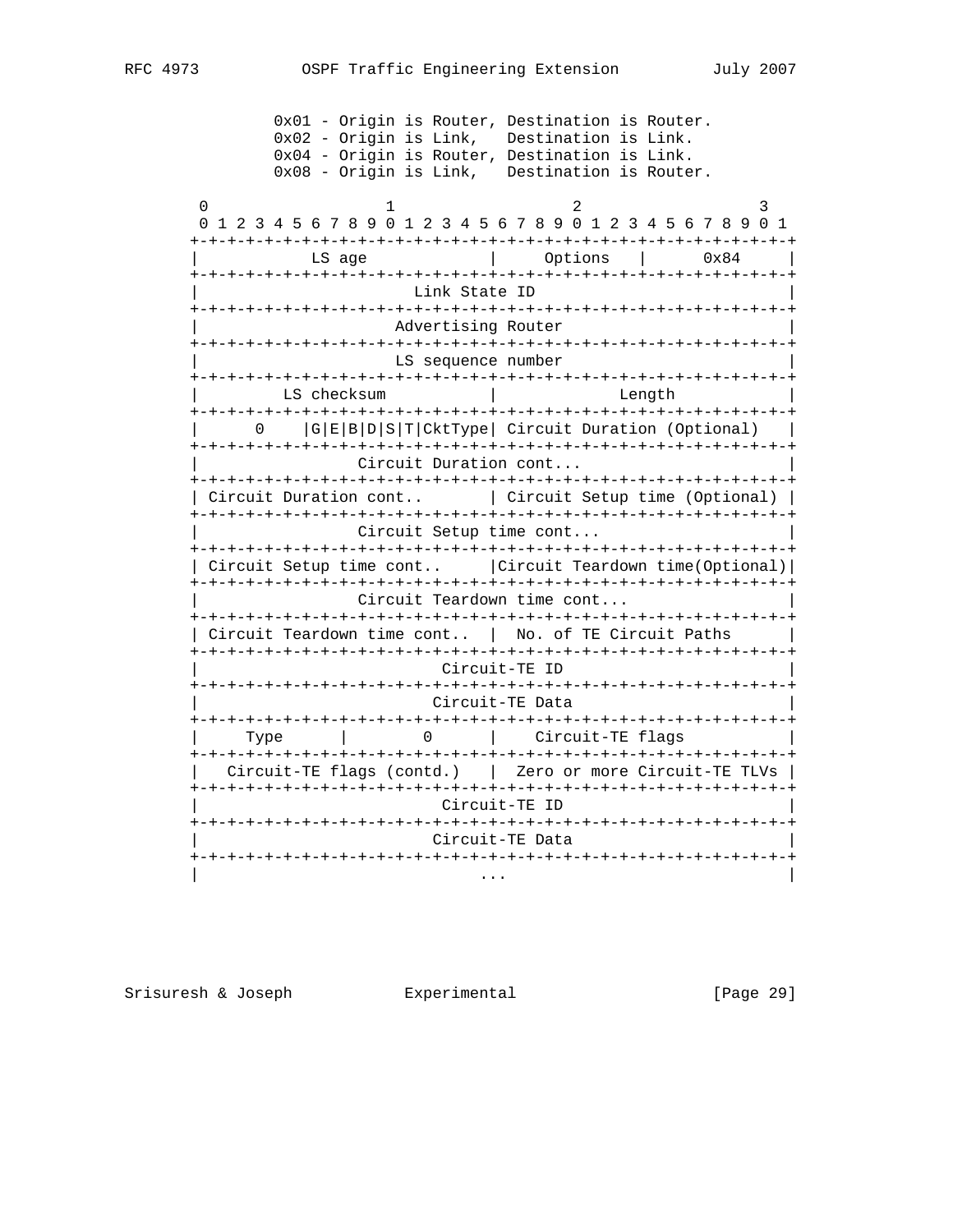Circuit Duration (Optional)

 This 64-bit number specifies the seconds from the time of the LSA advertisement for which the pre-engineered circuit path will be valid. This field is specified only when the D-bit is set in the TE-circuit-path flags.

Circuit Setup time (Optional)

 This 64-bit number specifies the time at which the TE circuit path may be set up. This field is specified only when the S-bit is set in the TE-circuit-path flags. The set-up time is specified as the number of seconds from the start of January 1, 1970 UTC.

Circuit Teardown time (Optional)

 This 64-bit number specifies the time at which the TE circuit path may be torn down. This field is specified only when the T-bit is set in the TE-circuit-path flags. The teardown time is specified as the number of seconds from the start of January 1 1970 UTC.

No. of TE Circuit Paths

 This specifies the number of pre-engineered TE circuit paths between the advertising router and the router specified in the Link State ID.

Circuit-TE ID

 This is the ID of the far-end router for a given TE circuit path segment.

Circuit-TE Data

 This is the virtual link identifier on the near-end router for a given TE circuit path segment. This can be a private interface or handle the near-end router uses to identify the virtual link.

 The sequence of (Circuit-TE ID, Circuit-TE Data) pairs lists the end-point nodes and links in the LSA as a series.

Circuit-TE flags

 This lists the zero or more TE-link TLVs that all member elements of the LSP meet.

Srisuresh & Joseph Experimental [Page 30]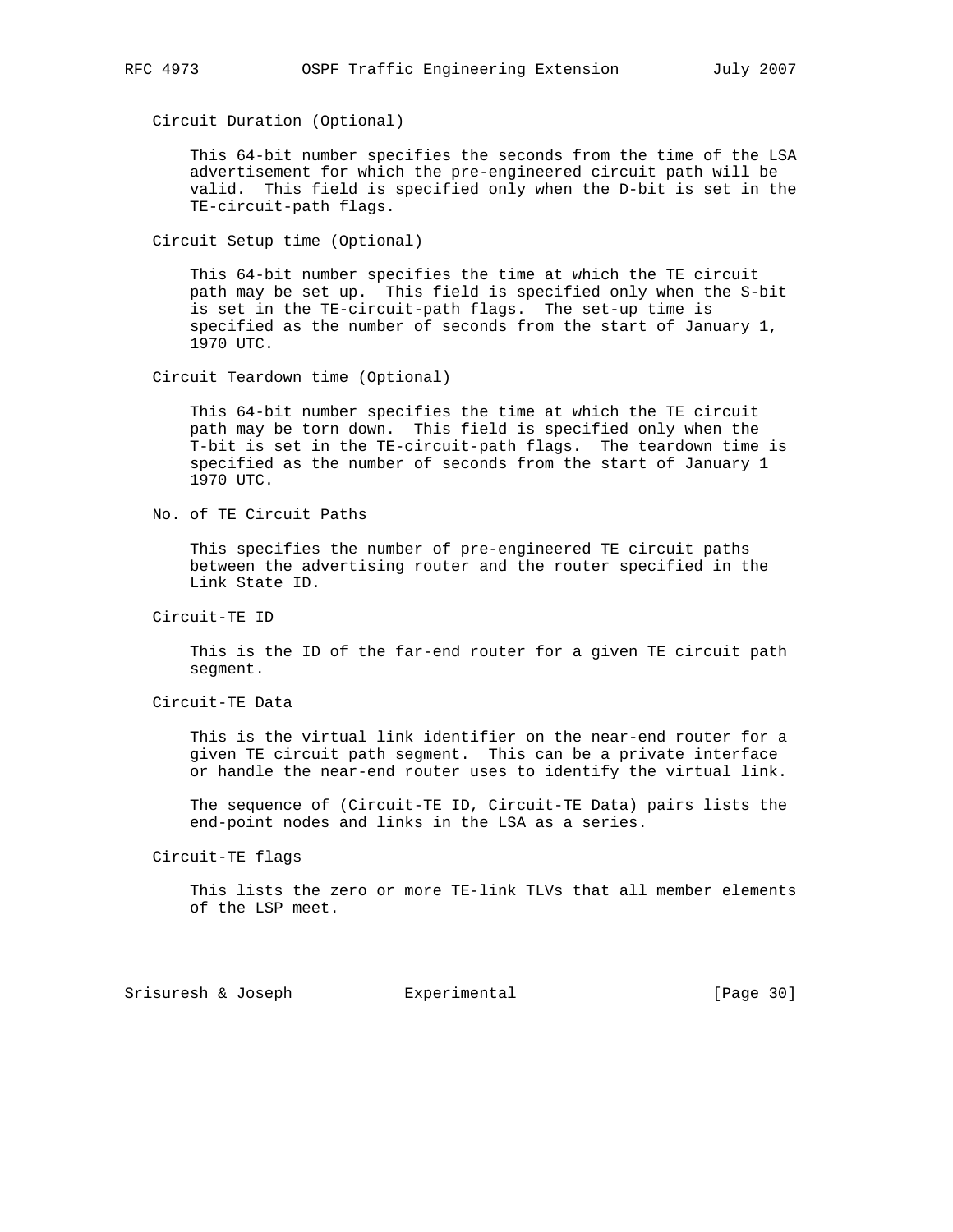# 8.4. TE-Summary LSAs

 TE-Summary LSAs are Type 0x83 and 0x84 LSAs. These LSAs are originated by area border routers. A TE-Summary-network LSA (0x83) describes the reachability of TE networks in a non-backbone area, advertised by the area border router. A Type 0x84 summary LSA describes the reachability of area border routers and AS border routers and their TE capabilities.

 One of the benefits of having multiple areas within an AS is that frequent TE advertisements within the area do not impact outside the area. Only the TE abstractions befitting the external areas are advertised.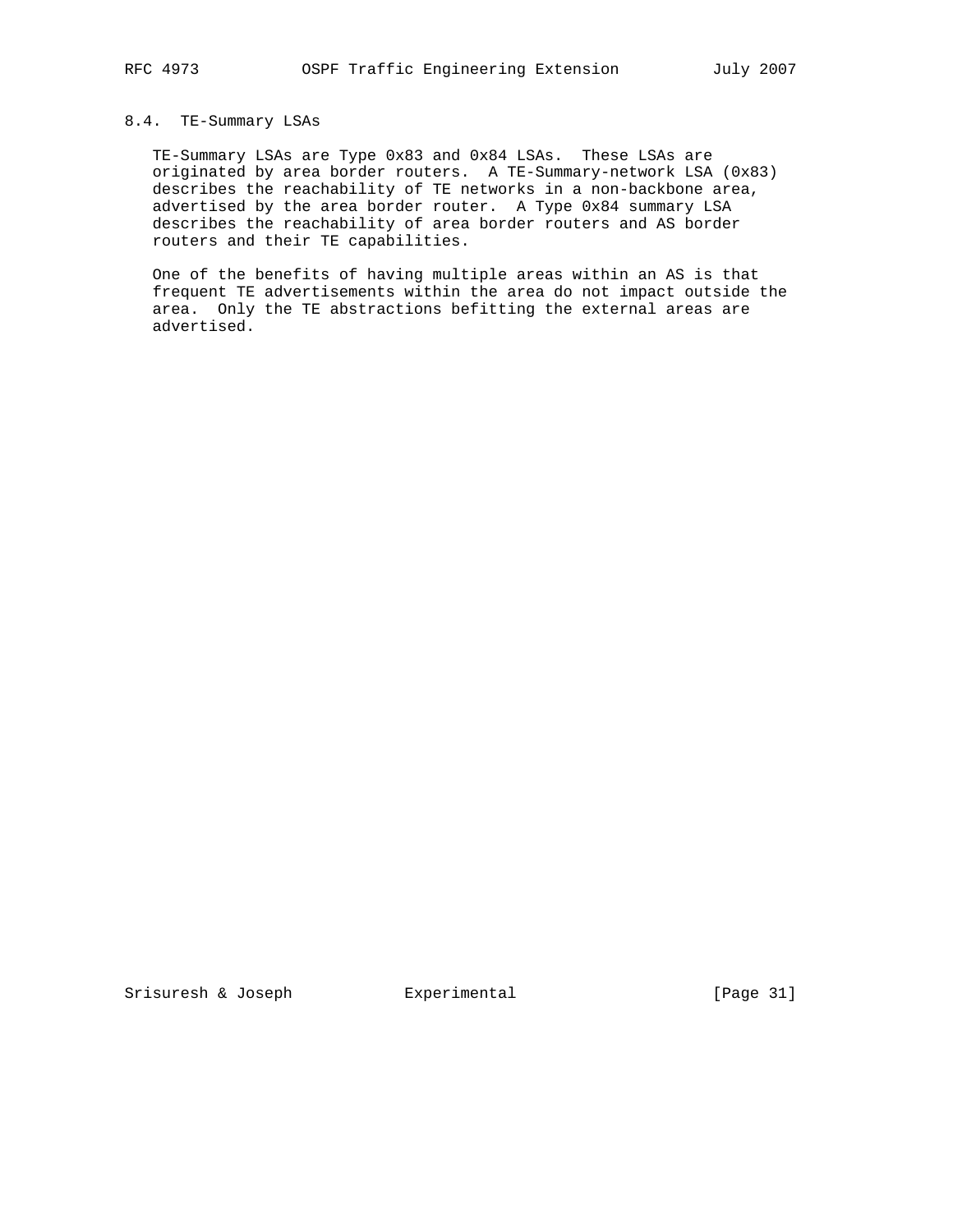# 8.4.1. TE-Summary Network LSA (0x83)

 A TE-Summary network LSA may be used to advertise reachability of TE-networks accessible to areas external to the originating area. The content and the flooding scope of a TE-Summary LSA is different from that of a native Summary LSA.

 The scope of flooding for a TE-Summary network LSA is AS-wide, with the exception of the originating area and the stub areas. The area border router for each non-backbone area is responsible for advertising the reachability of backbone networks into the area.

 Unlike a native-summary network LSA, a TE-Summary network LSA does not advertise summary costs to reach networks within an area. This is because TE parameters are not necessarily additive or comparable. The parameters can be varied in their expression. For example, a TE-Summary network LSA will not summarize a network whose links do not fall under an SRLG (Shared-Risk Link Group). This way, the TE- Summary LSA merely advertises the reachability of TE networks within an area. The specific circuit paths can be computed by the ABR. Pre-engineered circuit paths are advertised using TE-Circuit-path LSAs(refer to Section 8.3).

|                             | 0 1 2 3 4 5 6 7 8 9 0 1 2 3 4 5 6 7 8 9 0 1 2 3 4 5 6 7 8 9 |  |
|-----------------------------|-------------------------------------------------------------|--|
|                             | $- + - + - + -$                                             |  |
| LS age<br>-+-+-+-+-+-+-+-+- | Options<br>0x83<br>-+-+-+-+-+-                              |  |
|                             | Link State ID (IP Network Number)                           |  |
| -+-+-+-+-+-+-+-+-+-+        | -+-+-+-+-+-+-+-+-+                                          |  |
|                             | Advertising Router (Area Border Router)                     |  |
|                             |                                                             |  |
|                             | LS sequence number                                          |  |
|                             |                                                             |  |
| LS checksum                 | Length                                                      |  |
| +-+-+-+-+-+-+-+-+-+-+-+     | -+-+-+-+-+<br>-+-+-+-+-+-+-+-+-+                            |  |
|                             | Network Mask                                                |  |
|                             |                                                             |  |
|                             | Area-ID                                                     |  |
| -+-+-+-+-+-+-+-+-+-+-+      |                                                             |  |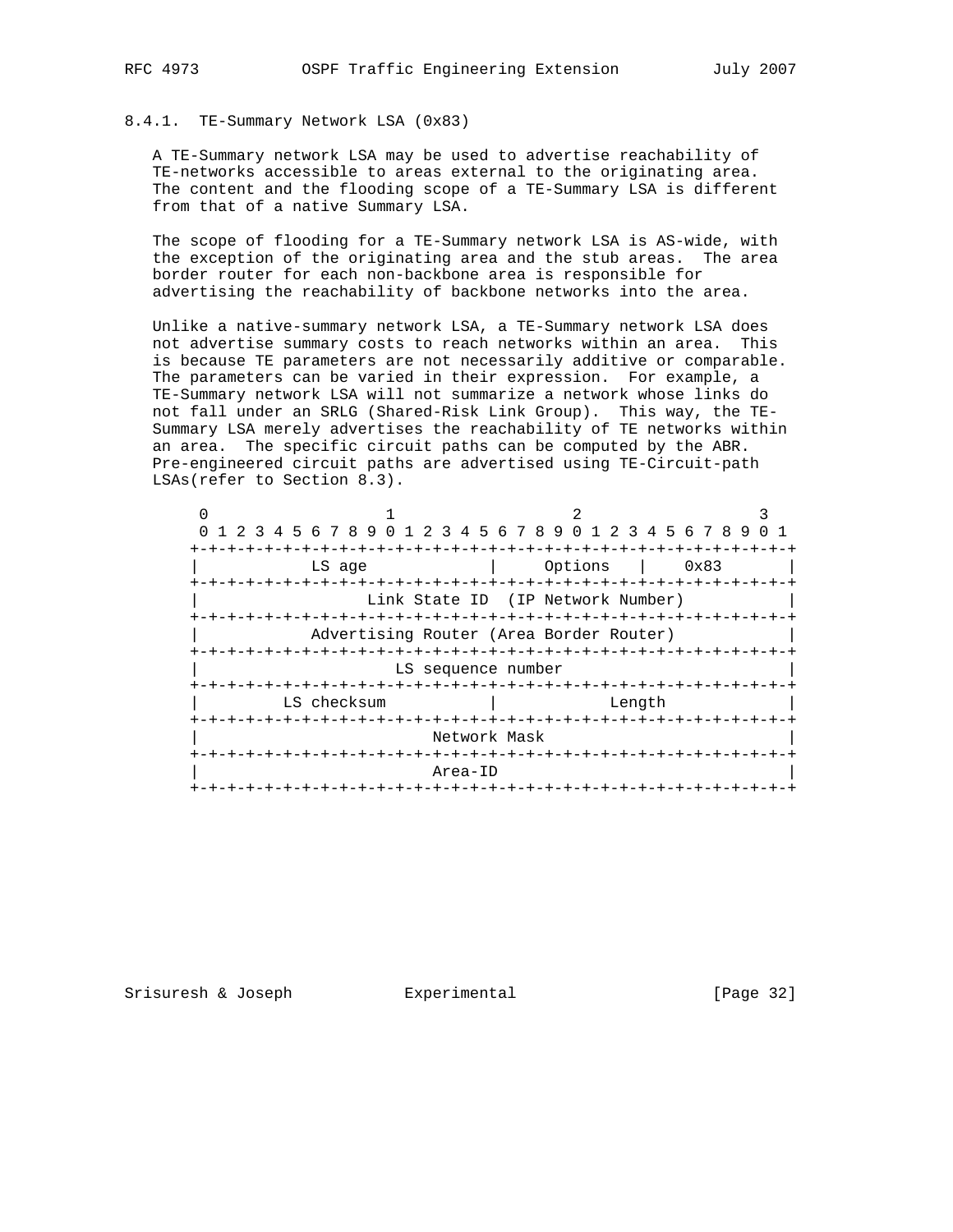# 8.4.2. TE-Summary Router LSA (0x84)

 A TE-Summary router LSA may be used to advertise the availability of area border routers (ABRs) and AS border routers (ASBRs) that are TE-capable. The TE-Summary router LSAs are originated by the Area Border Routers. The scope of flooding for the TE-Summary router LSA is the non-backbone area the advertising ABR belongs to.

| $\Omega$<br>23<br>$\mathbf{1}$                                                      | 4 5 6 7 8 9<br>$\Omega$<br>$1\ 2\ 3$                                             | 789<br>$\Omega$<br>1 2 3 4 5 6 7 8 9<br>456           | $\Omega$<br>$\overline{1}$ |  |  |  |  |  |  |  |  |  |  |  |  |
|-------------------------------------------------------------------------------------|----------------------------------------------------------------------------------|-------------------------------------------------------|----------------------------|--|--|--|--|--|--|--|--|--|--|--|--|
|                                                                                     | LS age                                                                           | Options                                               | 0x84                       |  |  |  |  |  |  |  |  |  |  |  |  |
| - + - + - + - + - + - +<br>-+-+-+-+-+<br>ーナーナーナーナーナ<br>$+ - + - +$<br>Link State ID |                                                                                  |                                                       |                            |  |  |  |  |  |  |  |  |  |  |  |  |
|                                                                                     | -+-+-+-+-+-+<br>-+-+-+-+-+-+-+-+<br>-+-+-+-+-+-+-+-+<br>Advertising Router (ABR) |                                                       |                            |  |  |  |  |  |  |  |  |  |  |  |  |
|                                                                                     | -+-+-+-+-+-+-+-+                                                                 | LS sequence number<br>-+-+-+-+-+-+-+-+-+-+-+-+-+-+-+- |                            |  |  |  |  |  |  |  |  |  |  |  |  |
| ナーナーナーナーナーナーナーナ                                                                     | LS checksum                                                                      | Length<br>-+-+-+-+-+-+-+-+-+-+-+-+                    |                            |  |  |  |  |  |  |  |  |  |  |  |  |
| <sup>0</sup><br>+-+-+-+-+-+-+-+-+-+-+                                               | E B <br>$\left( \right)$                                                         | No. of Areas<br>-+-+-+-+-+-+-+-+-+-+-+-+-+-<br>- +    |                            |  |  |  |  |  |  |  |  |  |  |  |  |
|                                                                                     | Area-ID                                                                          |                                                       |                            |  |  |  |  |  |  |  |  |  |  |  |  |
|                                                                                     |                                                                                  |                                                       |                            |  |  |  |  |  |  |  |  |  |  |  |  |
|                                                                                     | Router-TE flags                                                                  | -+-+-+                                                |                            |  |  |  |  |  |  |  |  |  |  |  |  |
|                                                                                     | -+-+-+-+-+-+-+-+-+-+-+<br>Router-TE TLVs                                         | -+-+-+-+-+-+-+-+-+-+-+-+-+-+-+-                       |                            |  |  |  |  |  |  |  |  |  |  |  |  |
|                                                                                     |                                                                                  | -+-+-+-+-+-+-+-+-+-+-+-+-+-                           |                            |  |  |  |  |  |  |  |  |  |  |  |  |
| $+ - + - +$                                                                         |                                                                                  |                                                       |                            |  |  |  |  |  |  |  |  |  |  |  |  |

Link State ID

 The ID of the area border router or the AS border router whose TE capability is being advertised.

### Advertising Router

 The ABR that advertises its TE capabilities (and the OSPF areas it belongs to) or the TE capabilities of an ASBR within one of the areas for which the ABR is a border router.

Srisuresh & Joseph Experimental Formular (Page 33)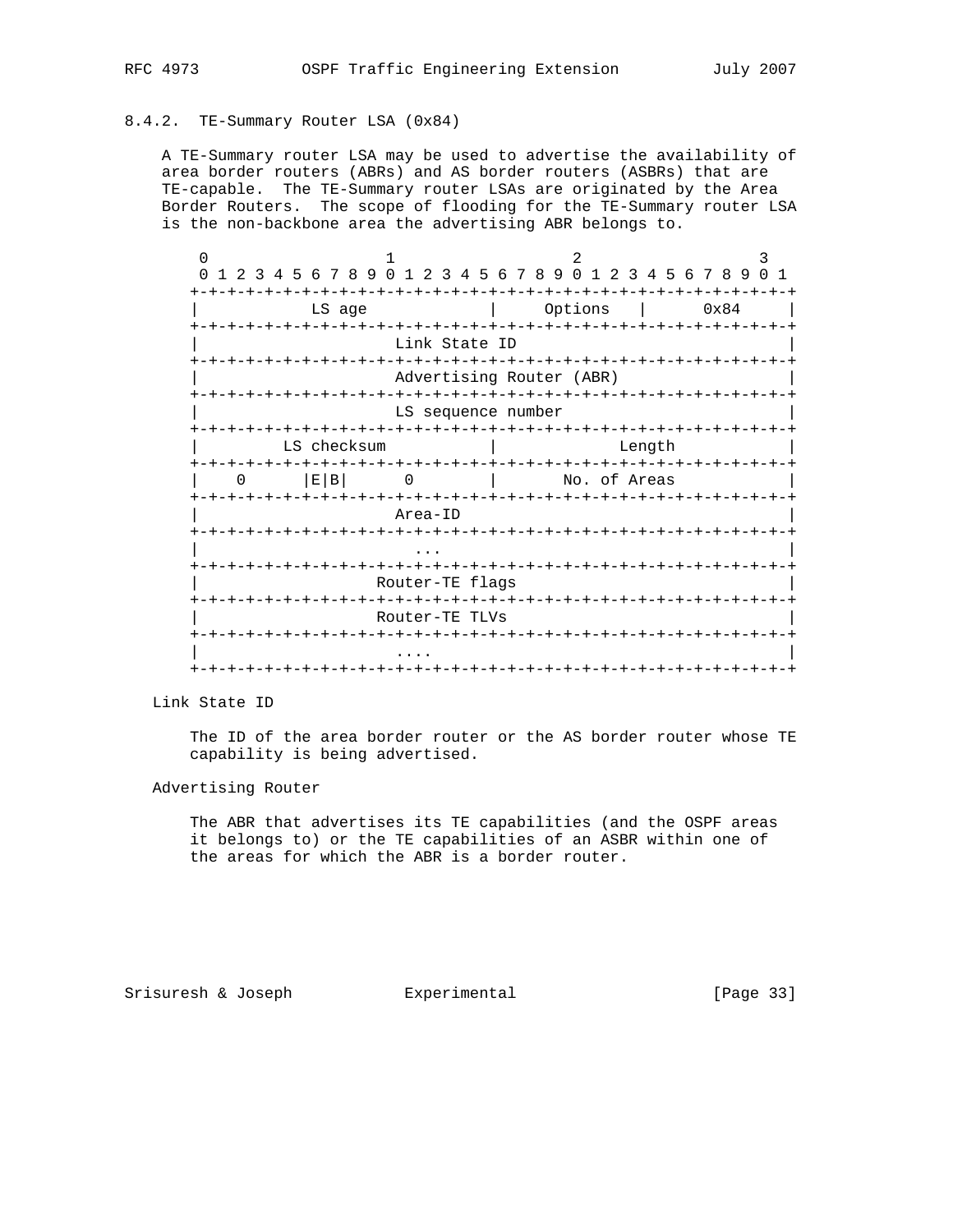No. of Areas

Specifies the number of OSPF areas the link state ID belongs to.

Area-ID

 Specifies the OSPF area(s) the link state ID belongs to. When the link state ID is same as the advertising router ID, the Area-ID lists all the areas the ABR belongs to. In the case the link state ID is an ASBR, the Area-ID simply lists the area the ASBR belongs to. The advertising router is assumed to be the ABR from the same area the ASBR is located in.

Summary-router-TE flags

- Bit E When set, the advertised Link-State ID is an AS boundary router (E is for external). The advertising router and the Link State ID belong to the same area.
- Bit B When set, the advertised Link state ID is an Area border router (B is for Border)

Router-TE flags, Router-TE TLVs

TE capabilities of the link-state-ID router.

 TE Flags and TE TLVs are as applicable to the ABR/ASBR specified in the link state ID. The semantics is same as specified in the Router-TE LSA.

8.5. TE-AS-external LSAs (0x85)

 TE-AS-external LSAs are the Type 0x85 LSAs. This is modeled after AS-external LSA format and flooding scope. TE-AS-external LSAs are originated by AS boundary routers with TE extensions, and describe the TE networks and pre-engineered circuit paths external to the AS. As with AS-external LSA, the flooding scope of the TE-AS-external LSA is AS-wide, with the exception of stub areas.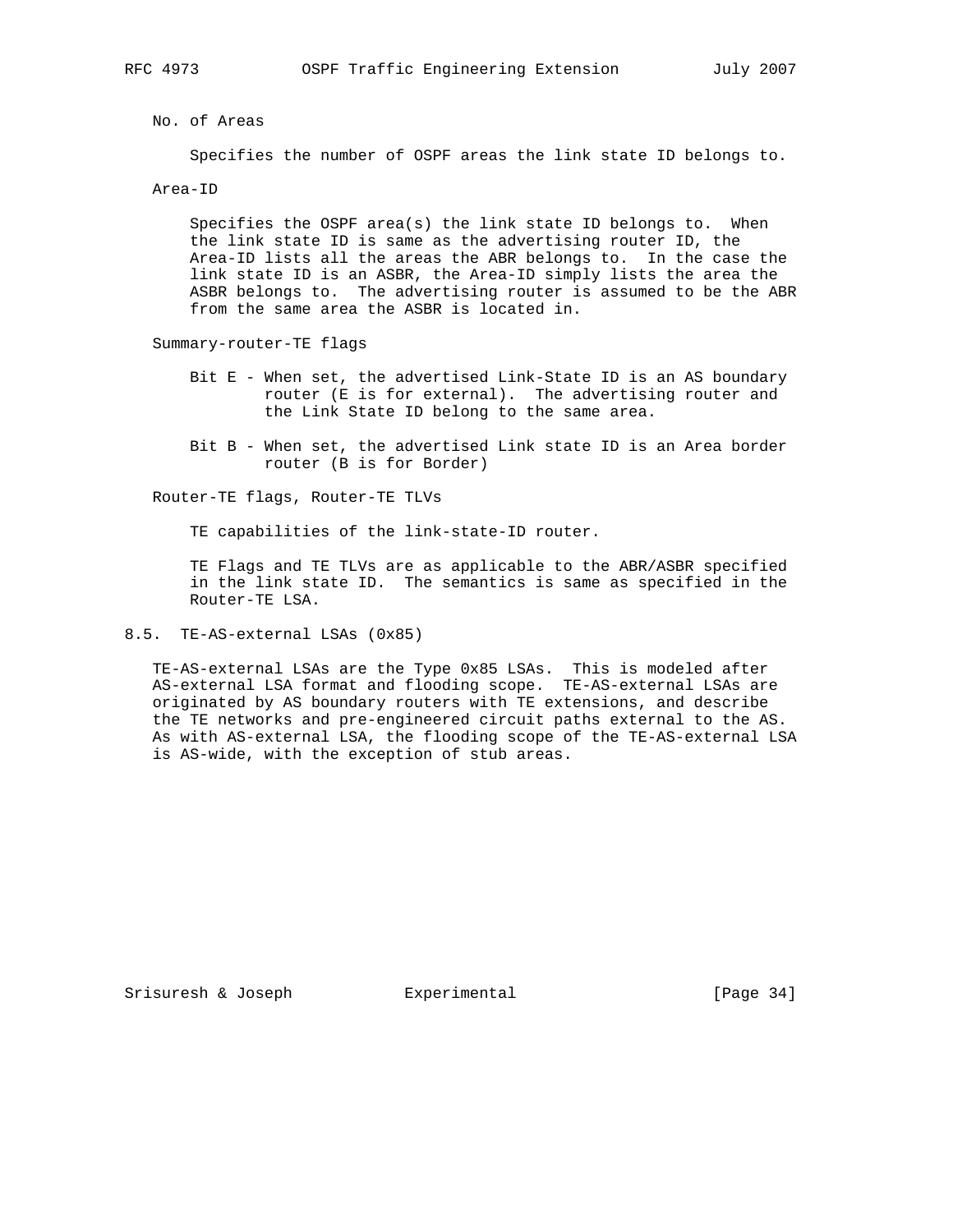| 0                                                                  |                    |                                       |                              |  |        |      |  |  |  |  |  |  |  |  |
|--------------------------------------------------------------------|--------------------|---------------------------------------|------------------------------|--|--------|------|--|--|--|--|--|--|--|--|
| 1 2 3 4 5 6 7 8 9 0 1 2 3 4 5 6 7 8 9 0 1 2 3 4 5 6 7 8 9 0 1<br>0 |                    |                                       |                              |  |        |      |  |  |  |  |  |  |  |  |
| <b>-+-+-+-+-+</b><br>LS age                                        |                    |                                       | <b>-+-+-+-+-+</b><br>Options |  |        | 0x85 |  |  |  |  |  |  |  |  |
|                                                                    |                    |                                       |                              |  |        |      |  |  |  |  |  |  |  |  |
| Link State ID                                                      |                    |                                       |                              |  |        |      |  |  |  |  |  |  |  |  |
|                                                                    |                    |                                       |                              |  |        |      |  |  |  |  |  |  |  |  |
|                                                                    | Advertising Router |                                       |                              |  |        |      |  |  |  |  |  |  |  |  |
|                                                                    |                    |                                       |                              |  |        |      |  |  |  |  |  |  |  |  |
|                                                                    | LS sequence number |                                       |                              |  |        |      |  |  |  |  |  |  |  |  |
| -+-+-+-+-+-+<br>LS checksum                                        |                    |                                       |                              |  |        |      |  |  |  |  |  |  |  |  |
|                                                                    |                    |                                       |                              |  | length |      |  |  |  |  |  |  |  |  |
|                                                                    |                    | Network Mask                          |                              |  |        |      |  |  |  |  |  |  |  |  |
|                                                                    |                    |                                       |                              |  |        |      |  |  |  |  |  |  |  |  |
|                                                                    |                    |                                       |                              |  |        |      |  |  |  |  |  |  |  |  |
| Forwarding address<br>-+-+-+-+-+-+-+-+-+-+-+-+-+-+-+-+-+-+<br>-+   |                    |                                       |                              |  |        |      |  |  |  |  |  |  |  |  |
|                                                                    |                    | External Route Tag                    |                              |  |        |      |  |  |  |  |  |  |  |  |
|                                                                    |                    |                                       |                              |  |        |      |  |  |  |  |  |  |  |  |
| of Virtual TE links<br>#                                           |                    |                                       |                              |  |        |      |  |  |  |  |  |  |  |  |
| -+-+-+-+-+-+-+-+-+-+-+-+-+-+-                                      |                    | -+-+-+-+-+-+-+-+-+-+-+-+-+-+-+-+-+-+- |                              |  |        |      |  |  |  |  |  |  |  |  |
|                                                                    |                    | Link-TE flags                         |                              |  |        |      |  |  |  |  |  |  |  |  |
| +-+-+-+-+-+-+-+-+-+-+-+                                            |                    |                                       |                              |  |        |      |  |  |  |  |  |  |  |  |
|                                                                    | Link-TE TLVs       |                                       |                              |  |        |      |  |  |  |  |  |  |  |  |
|                                                                    |                    |                                       |                              |  |        |      |  |  |  |  |  |  |  |  |
|                                                                    |                    |                                       |                              |  |        |      |  |  |  |  |  |  |  |  |
|                                                                    |                    | TE-Forwarding address                 |                              |  |        |      |  |  |  |  |  |  |  |  |
|                                                                    |                    |                                       |                              |  |        |      |  |  |  |  |  |  |  |  |
|                                                                    |                    | External Route TE Tag                 |                              |  |        |      |  |  |  |  |  |  |  |  |
|                                                                    |                    |                                       |                              |  |        |      |  |  |  |  |  |  |  |  |
|                                                                    |                    | $\cdots$                              |                              |  |        |      |  |  |  |  |  |  |  |  |

Network Mask

 The IP address mask for the advertised TE destination. For example, this can be used to specify access to a specific TE node or TE link with an mask of 0xffffffff. This can also be used to specify access to an aggregated set of destinations using a different mask. ex: 0xff000000.

Link-TE flags, Link-TE TLVs

 The TE attributes of this route. These fields are optional and are provided only when one or more pre-engineered circuits can be specified with the advertisement. Without these fields, the LSA will simply state TE reachability info.

Srisuresh & Joseph **Experimental** [Page 35]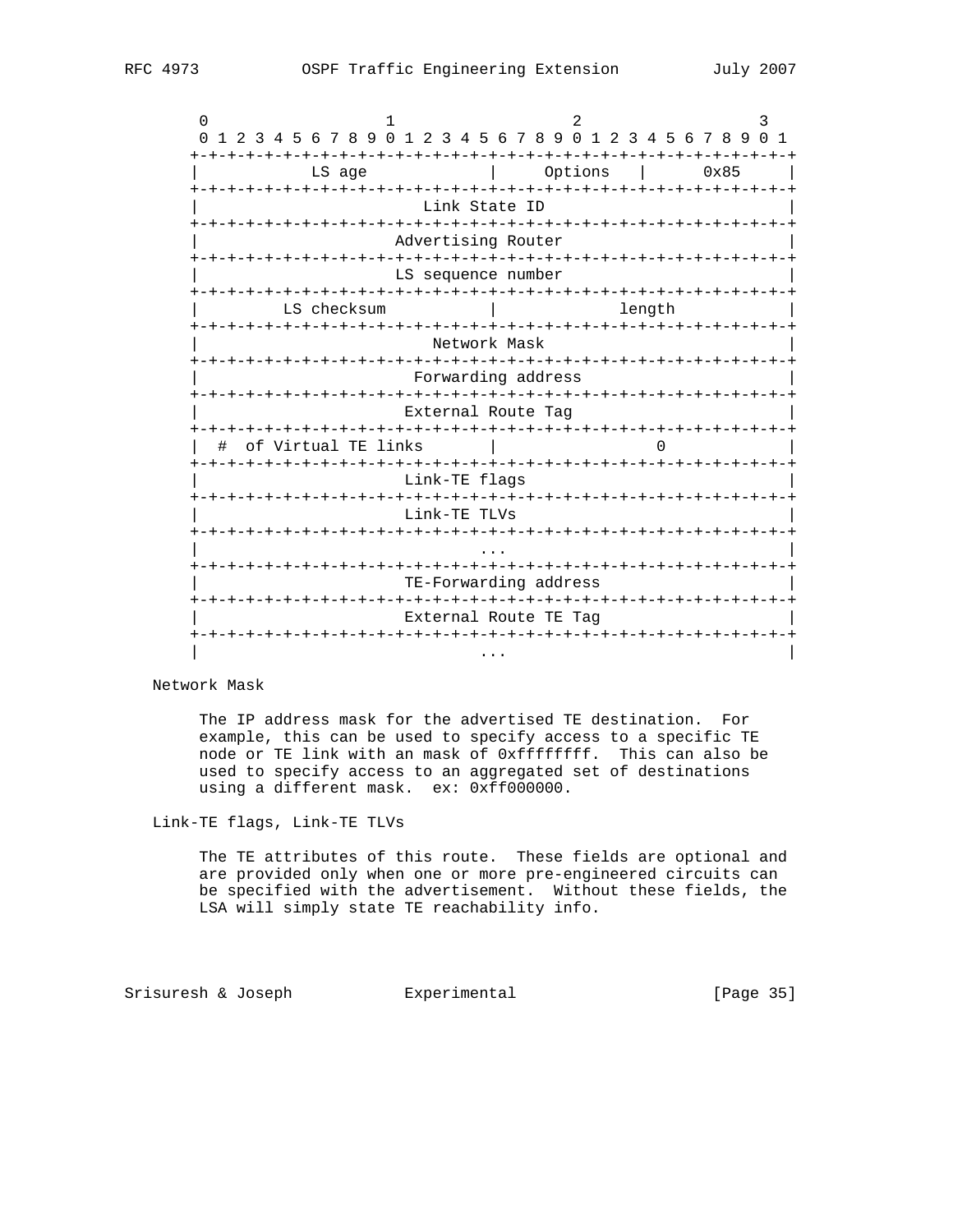Forwarding address

 Data traffic for the advertised destination will be forwarded to this address. If the Forwarding address is set to 0.0.0.0, data traffic will be forwarded instead to the LSA's originator (i.e., the responsible AS boundary router).

External Route Tag

 A 32-bit field attached to each external route. This is not used by the OSPF protocol itself. It may be used to communicate information between AS boundary routers; the precise nature of such information is outside the scope of this specification.

9. TE LSAs for Non-Packet Network

 A non-packet network would use the TE LSAs described in the previous section for a packet network with some variations. These variations are described in the following subsections.

 Two new LSAs, TE-Positional-ring-network LSA and TE-Router-Proxy LSA are defined for use in non-packet TE networks.

 Readers may refer to [SONET-SDH] for a detailed description of the terms used in the context of SONET/SDH TDM networks,

9.1. TE-Router LSA (0x81)

 The following fields are used to describe each router link (i.e., interface). Each router link is typed (see the below Type field). The Type field indicates the kind of link being described.

Type

 A new link type "Positional-Ring Type" (value 5) is defined. This is essentially a connection to a TDM-Ring. TDM ring network is different from LAN/NBMA transit network in that nodes on the TDM ring do not necessarily have a terminating path between themselves. Second, the order of links is important in determining the circuit path. Third, the protection switching and the number of fibers from a node going into a ring are determined by the ring characteristics, for example, 2-fiber vs. 4-fiber ring and Unidirectional Path Switched Ring (UPSR) vs. Bidirectional Line Switched Ring (BLSR).

Srisuresh & Joseph  $\overline{y}$  Experimental [Page 36]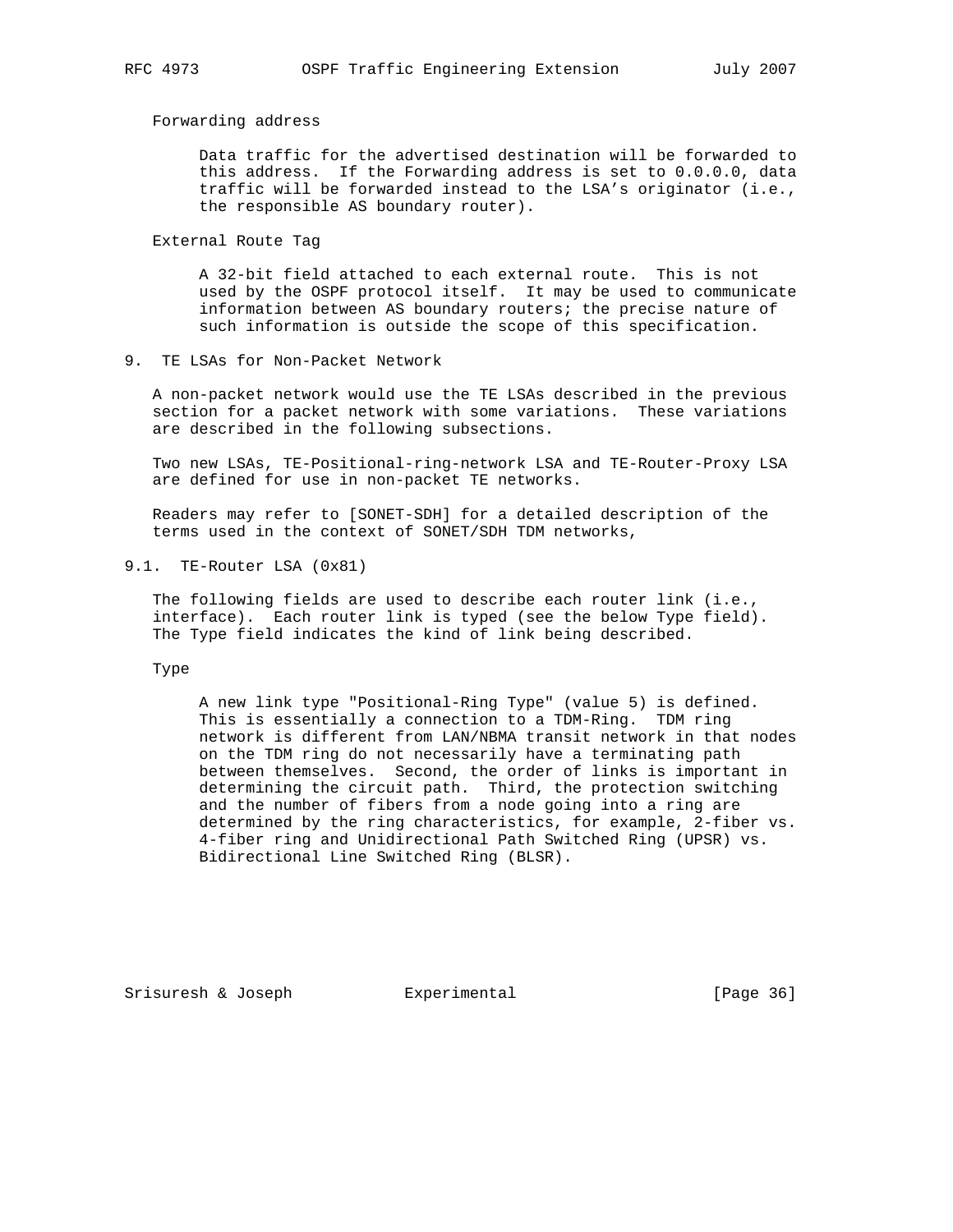Type Description

|    | Point-to-point connection to another router |
|----|---------------------------------------------|
|    | Connection to a transit network             |
| 2  | Connection to a stub network                |
|    | Virtual link                                |
| Б. | Positional-Ring type.                       |

# Link ID

 Identifies the object that this router link connects to. Value depends on the link's Type. For a positional-ring type, the Link ID shall be IP Network/Subnet number just as the case with a broadcast transit network. The following table summarizes the updated Link ID values.

| TD.<br>Link<br>™rne |  |
|---------------------|--|
|---------------------|--|

| Neighboring router's Router ID  |
|---------------------------------|
| IP address of Designated Router |
| IP network/subnet number        |
| Neighboring router's Router ID  |
| IP network/subnet number        |
|                                 |

Link Data

 This depends on the link's Type field. For type-5 links, this specifies the router interface's IP address.

# 9.1.1 Router-TE flags - TE Capabilities of a Router

Flags specific to non-packet TE nodes are described below.

| $\lfloor L/L \rfloor$ $\mathrm{P} \lfloor T/L \rfloor$ $\mathrm{F} \rfloor$                                                  | S S S C                                                       |  |
|------------------------------------------------------------------------------------------------------------------------------|---------------------------------------------------------------|--|
| s ɛ s ɒ s s <br> r r с м с с                                                                                                 | $\begin{array}{c} T & E & I & S \\ A & L & G & P \end{array}$ |  |
|                                                                                                                              |                                                               |  |
|                                                                                                                              |                                                               |  |
| $ \left\langle \text{---} \right $ Boolean TE flags -------> $ \left\langle \text{---} \right $ TE flags pointing to TLVs -> |                                                               |  |
| Bit TDM - Indicates the node is TDM circuit switch capable.                                                                  |                                                               |  |
| Bit LSC - Indicates the node is capable of Lambda switching.                                                                 |                                                               |  |
| Bit FSC - Indicates the node is capable of fiber-switching (can<br>also be a non-fiber link type).                           |                                                               |  |

Srisuresh & Joseph Experimental [Page 37]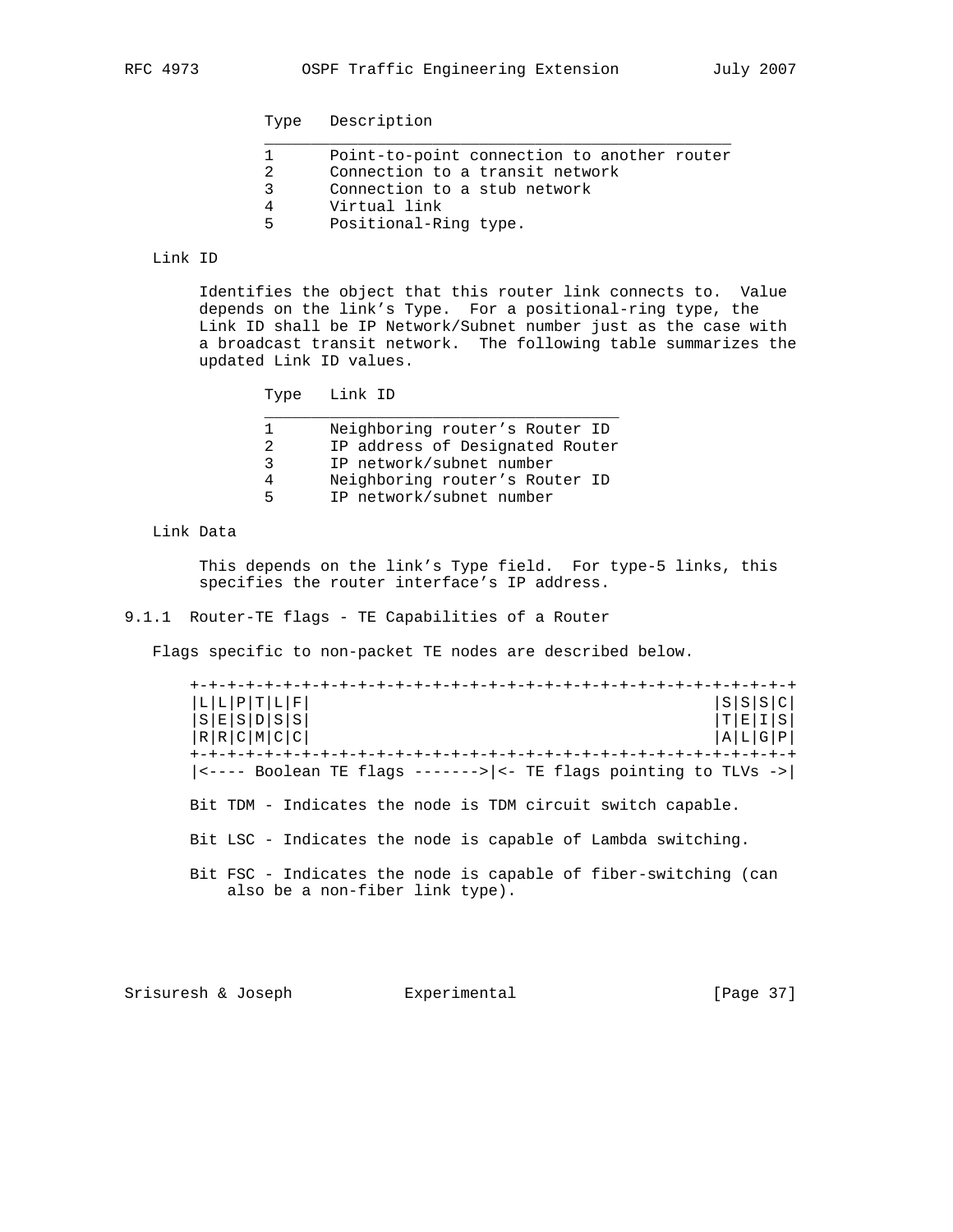9.1.2 Link-TE Options: TE Capabilities of a TE Link

| T N P T L F D                                                               | S L B C               |
|-----------------------------------------------------------------------------|-----------------------|
| E[T K D S S B                                                               | R U W O               |
| E[T M C C S                                                                 | $\lfloor L  G  A  L $ |
|                                                                             |                       |
| $ $ <---- Boolean TE flags -------> $ $ <- TE flags pointing to TLVs -> $ $ |                       |

TDM, LSC, FSC bits - Same as defined for router TE options.

#### 9.2. TE-positional-ring-network LSA (0x82)

 Network LSA is adequate for packet TE networks. A new TE positional-ring-network LSA is defined to represent type-5 link networks, found in non-packet networks such as SONET/SDH TDM rings. A type-5 ring is a collection of network elements (NEs) forming a closed loop. Each NE is connected to two adjacent NEs via a duplex connection to provide redundancy in the ring. The sequence in which the NEs are placed on the Ring is pertinent. The NE that provides the OSPF-xTE functionality is termed the Gateway Network Element (GNE). The GNE selection criteria is outside the scope of this document. The GNE is also termed the Designated Router for the ring.

 The TE-positional-ring-network LSA (0x82) is modeled after the network LSA and has the same flooding scope as the network LSA amongst the OSPF-xTE nodes within the area. Below is the format of the TE-Positional-Ring-network LSA. Unless specified explicitly otherwise, the fields carry the same meaning as they do in a network LSA. Only the differences are explained below.

 A TE-positional-ring-network LSA is originated for each Positional- Ring type network in the area. The tuple of (Link State ID, Network Mask) below uniquely represents a ring. The TE option must be set in the Options flag while propagating the LSA.

Srisuresh & Joseph  $\text{Experimental}$  [Page 38]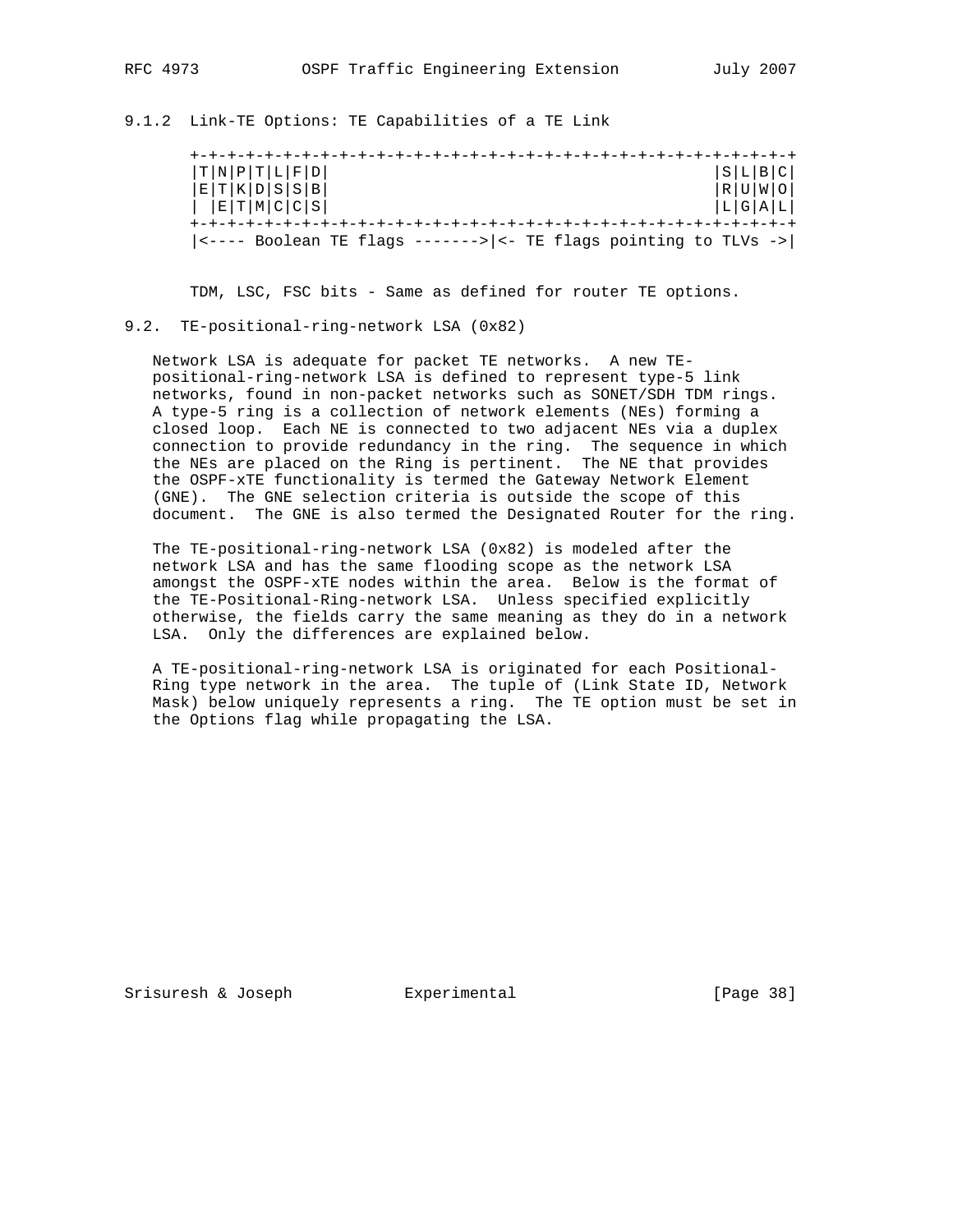|           | 1 2 3 4 5 6 7 8 9 0 1 2 3 4 5 6 7 8 9 0 1 2 3 4 5 6 7 8 9 0 1 |                         |                                  |                                 |          |        |  |      |  |  |
|-----------|---------------------------------------------------------------|-------------------------|----------------------------------|---------------------------------|----------|--------|--|------|--|--|
|           |                                                               |                         |                                  |                                 |          |        |  |      |  |  |
|           | LS age                                                        |                         |                                  |                                 | Options  |        |  | 0x82 |  |  |
|           | -+-+-+-+-+-+-                                                 |                         | -+-+-+-+-+-+-+-+-+-+-+-+-+-+-+-+ |                                 |          |        |  |      |  |  |
|           |                                                               |                         | Link State ID                    |                                 |          |        |  |      |  |  |
|           |                                                               |                         |                                  |                                 |          |        |  |      |  |  |
|           |                                                               | Advertising Router      |                                  |                                 |          |        |  |      |  |  |
|           |                                                               |                         |                                  |                                 |          |        |  |      |  |  |
|           |                                                               | LS sequence number      |                                  |                                 |          |        |  |      |  |  |
|           |                                                               |                         |                                  |                                 |          |        |  |      |  |  |
|           | LS checksum                                                   |                         |                                  |                                 |          | length |  |      |  |  |
|           | -+-+-+-+-+-+-+-+-+-+                                          |                         |                                  |                                 |          |        |  |      |  |  |
|           |                                                               |                         | Network Mask                     |                                 |          |        |  |      |  |  |
|           |                                                               |                         |                                  |                                 |          |        |  |      |  |  |
| Ring Type |                                                               | Capacity Unit           |                                  |                                 | Reserved |        |  |      |  |  |
|           |                                                               |                         |                                  |                                 |          |        |  |      |  |  |
|           |                                                               |                         | Ring capacity                    |                                 |          |        |  |      |  |  |
|           |                                                               |                         |                                  |                                 |          |        |  |      |  |  |
|           |                                                               | Network Element Node Id |                                  |                                 |          |        |  |      |  |  |
|           | -+-+-+-+-+-+-+-+-+-+-+-+                                      |                         |                                  | -+-+-+-+-+-+-+-+-+-+-+-+-+-+-+- |          |        |  |      |  |  |
|           |                                                               |                         |                                  |                                 |          |        |  |      |  |  |

Link State ID

 This is the IP interface address of the network's Gateway Network Element, which is also the designated router.

#### Advertising Router

Router ID of the network's Designated Router.

### Ring type

There are 8 types of SONET/SDH rings defined as follows.

 1 - A Unidirectional Line Switched 2-fiber ring (2-fiber ULSR) 2 - A Bidirectional Line switched 2-fiber ring (2-fiber BLSR) 3 - A Unidirectional Path Switched 2-fiber ring (2-fiber UPSR) 4 - A Bidirectional Path switched 2-fiber ring (2-fiber BPSR) 5 - A Unidirectional Line Switched 4-fiber ring (4-fiber ULSR) 6 - A Bidirectional Line switched 4-fiber ring (4-fiber BLSR) 7 - A Unidirectional Path Switched 4-fiber ring (4-fiber UPSR) 8 - A Bidirectional Path switched 4-fiber ring (4-fiber BPSR)

Srisuresh & Joseph Experimental [Page 39]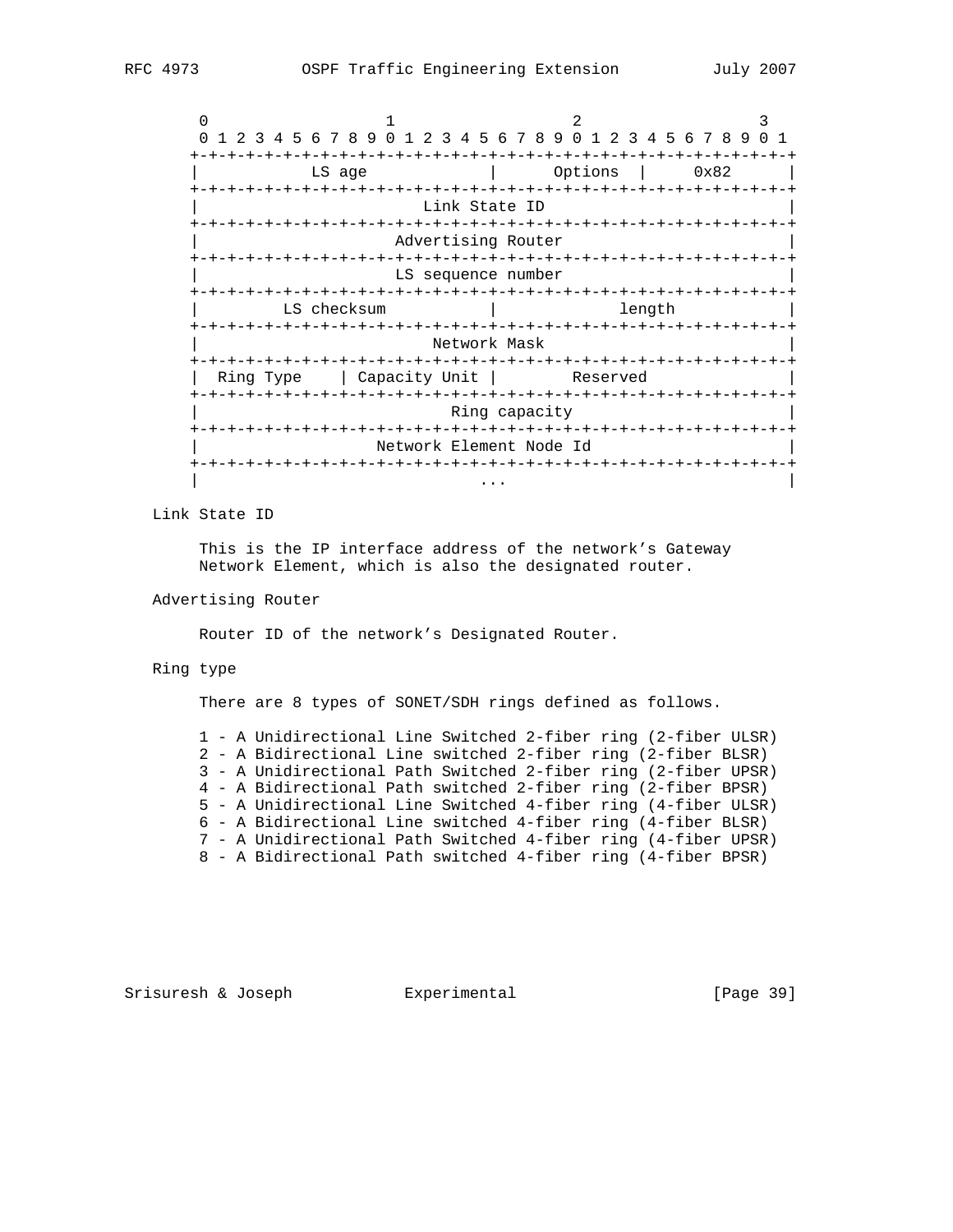Capacity Unit

Two units are currently defined, as follows.

- 1 Synchronous Transport Signal (STS), which is the basic signal rate for SONET signals. The rate of an STS signal is 51.84 Mbps
- 2 Synchronous Transport Multiplexer (STM), which is the basic signal rate for SDH signals. The rate of an STM signal is 155.52 Mbps

Ring capacity

Ring capacity expressed in number of Capacity Units.

Network Element Node Id

 The Router ID of each of the routers in the positional-ring network. The list must start with the designated router as the first element. The Network Elements (NEs) must be listed in strict clockwise order as they appear on the ring, starting with the Gateway Network Element (GNE). The number of NEs in the ring can be deduced from the LSA header's length field.

9.3. TE-Router-Proxy LSA (0x8e)

 This is a variation to the TE-router LSA in that the TE-router LSA is not advertised by the network element, but rather by a trusted TE router Proxy. This is typically the scenario in a non-packet TE network, where some of the nodes do not have OSPF functionality and count on a helper node to do the advertisement for them. One such example would be the SONET/SDH Add-Drop Multiplexer (ADM) nodes in a TDM ring. The nodes may principally depend upon the GNE (Gateway Network Element) to do the advertisement for them. TE-router-Proxy LSA shall not be used to advertise area border routers and/or AS border routers.

Srisuresh & Joseph  $\overline{y}$  Experimental [Page 40]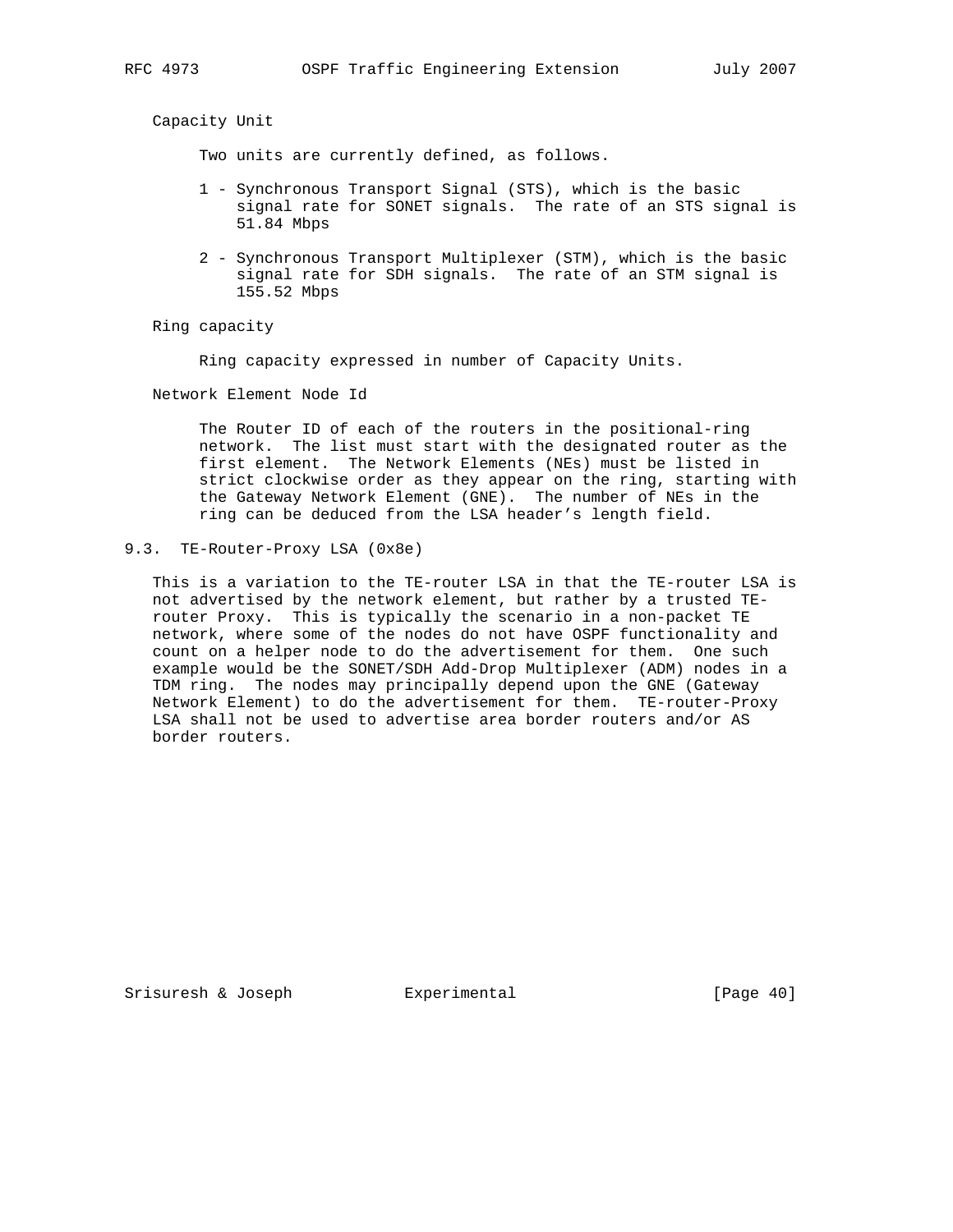| $\left( \right)$                    |                          |                    | 1 2 3 4 5 6 7 8 9 0 1 2 3 4 5 6 7 8 9 0 1 2 3 4 5 6 7 8 9 0 1 |  |  |  |  |
|-------------------------------------|--------------------------|--------------------|---------------------------------------------------------------|--|--|--|--|
|                                     | LS age                   |                    | Options<br>0x8e                                               |  |  |  |  |
|                                     | Link State ID            |                    | (Router ID of the TE Network Element)                         |  |  |  |  |
|                                     |                          | Advertising Router |                                                               |  |  |  |  |
|                                     |                          | LS sequence number |                                                               |  |  |  |  |
|                                     | LS checksum              |                    | length                                                        |  |  |  |  |
|                                     |                          |                    | Router-TE flags                                               |  |  |  |  |
|                                     | Router-TE flags (contd.) |                    | Router-TE TLVs                                                |  |  |  |  |
|                                     |                          |                    |                                                               |  |  |  |  |
|                                     | # of TE links            |                    |                                                               |  |  |  |  |
|                                     |                          | Link ID            |                                                               |  |  |  |  |
|                                     |                          | Link Data          |                                                               |  |  |  |  |
| Type                                |                          | $\Omega$           | Link-TE options                                               |  |  |  |  |
| Link-TE flags                       |                          |                    | Zero or more Link-TE TLVs                                     |  |  |  |  |
| Link ID                             |                          |                    |                                                               |  |  |  |  |
| Link Data<br>-+-+-+-+-+-+-+-+-+-+-+ |                          |                    |                                                               |  |  |  |  |
|                                     |                          |                    |                                                               |  |  |  |  |

[Page 41]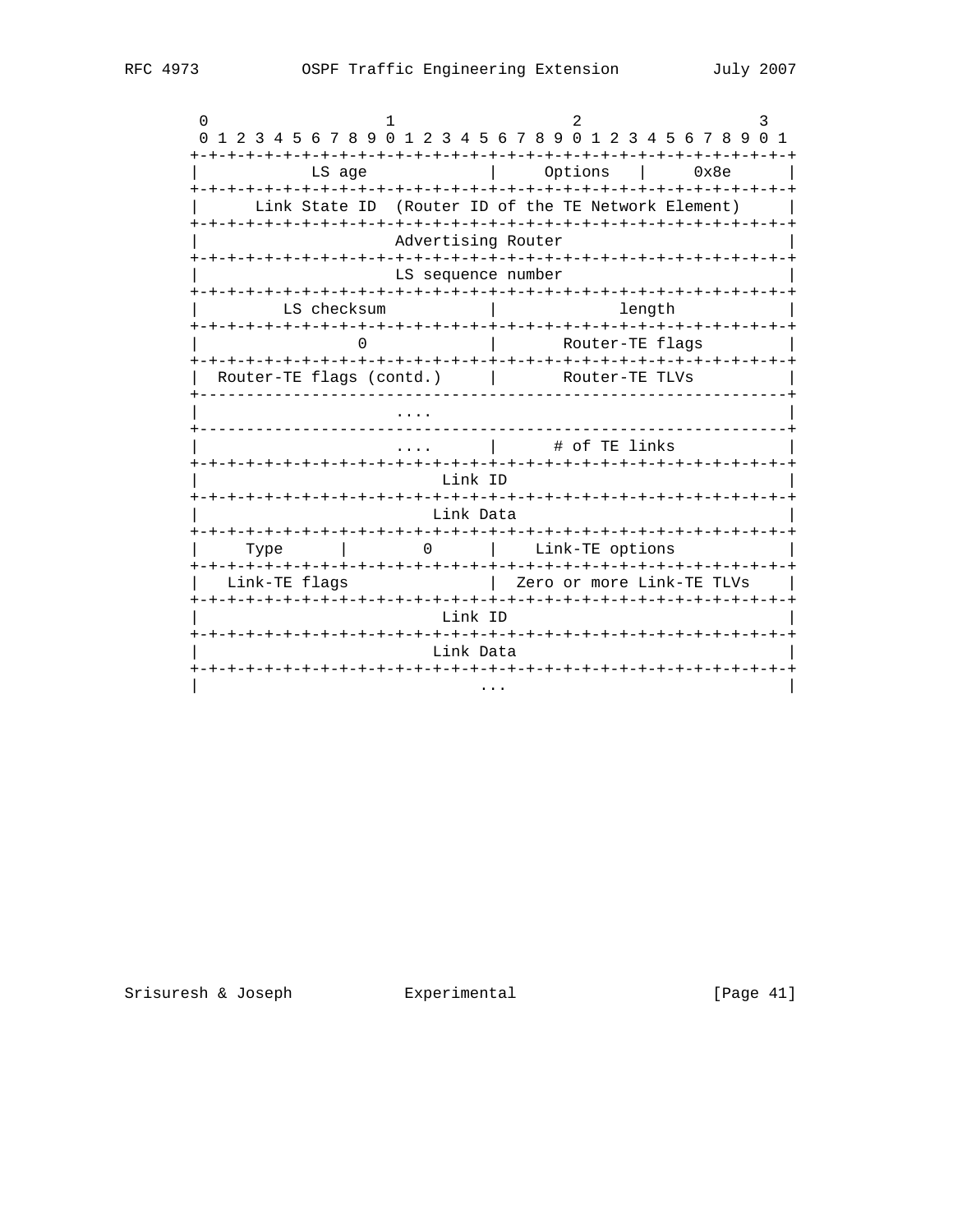# 10. Abstract Topology Representation with TE Support

 Below, we consider a TE network composed of three OSPF areas, Area-1, Area-2 and Area-3, attached together through the backbone area. Area-1 an has a single area border router, ABR-A1 and no ASBRs. Area-2 has an area border router ABR-A2 and an AS border router ASBR-S1. Area-3 has two area border routers ABR-A2 and ABR-A3 and an AS border router ASBR-S2. The following network also assumes a pre engineered TE circuit path between ABR-A1 and ABR-A2; between ABR-A1 and ABR-A3; between ABR-A2 and ASBR-S1; and between ABR-A3 and ASBR- S2.

 The following figure is an inter-area topology abstraction from the perspective of routers in Area-1. The abstraction illustrates reachability of TE networks and nodes within area to the external areas in the same AS and to the external ASes. The abstraction also illustrates pre-engineered TE circuit paths advertised by ABRs and ASBRs.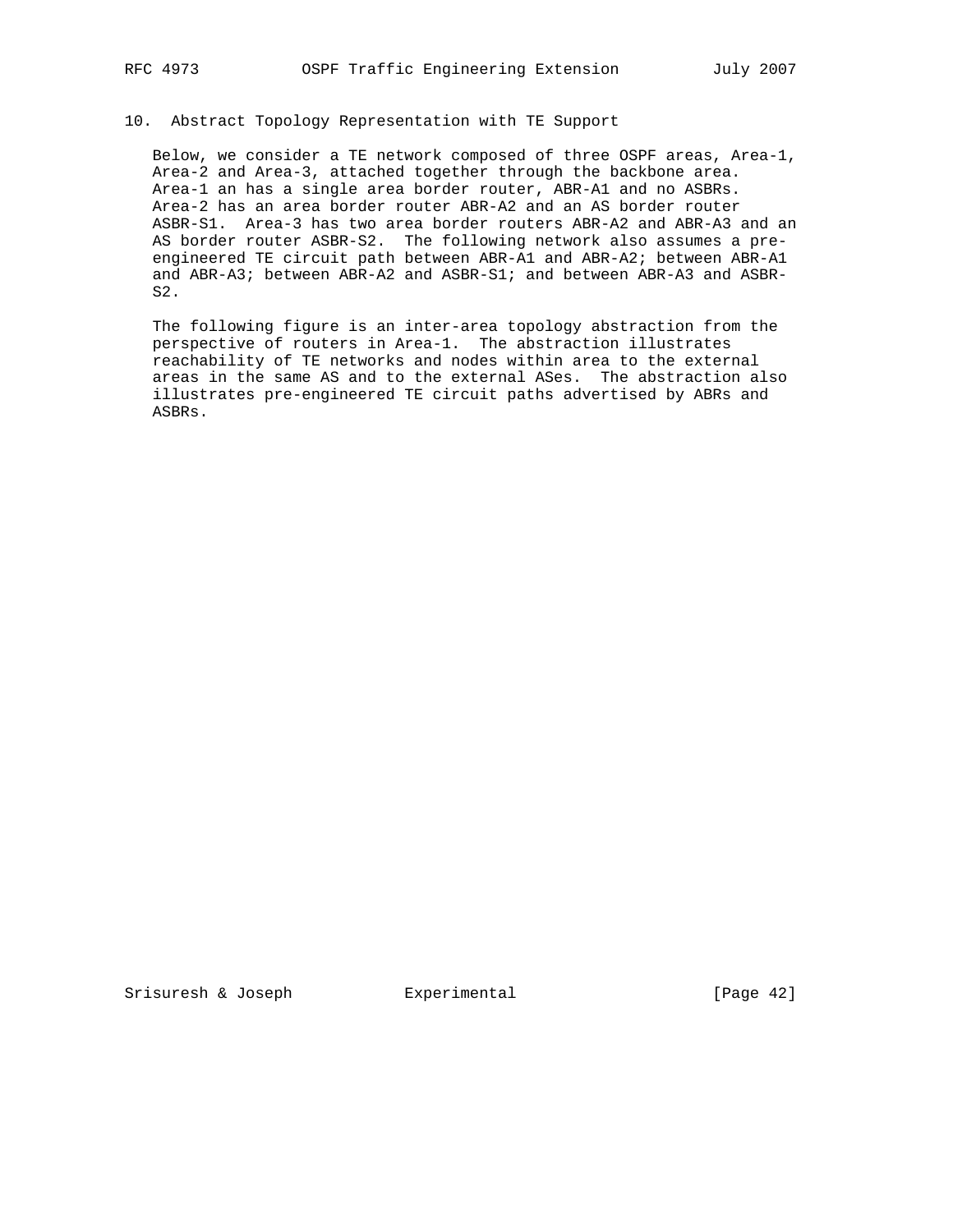

Figure 3: Inter-Area Abstraction as viewed by Area-1 TE-routers

Srisuresh & Joseph Experimental Formular (Page 43)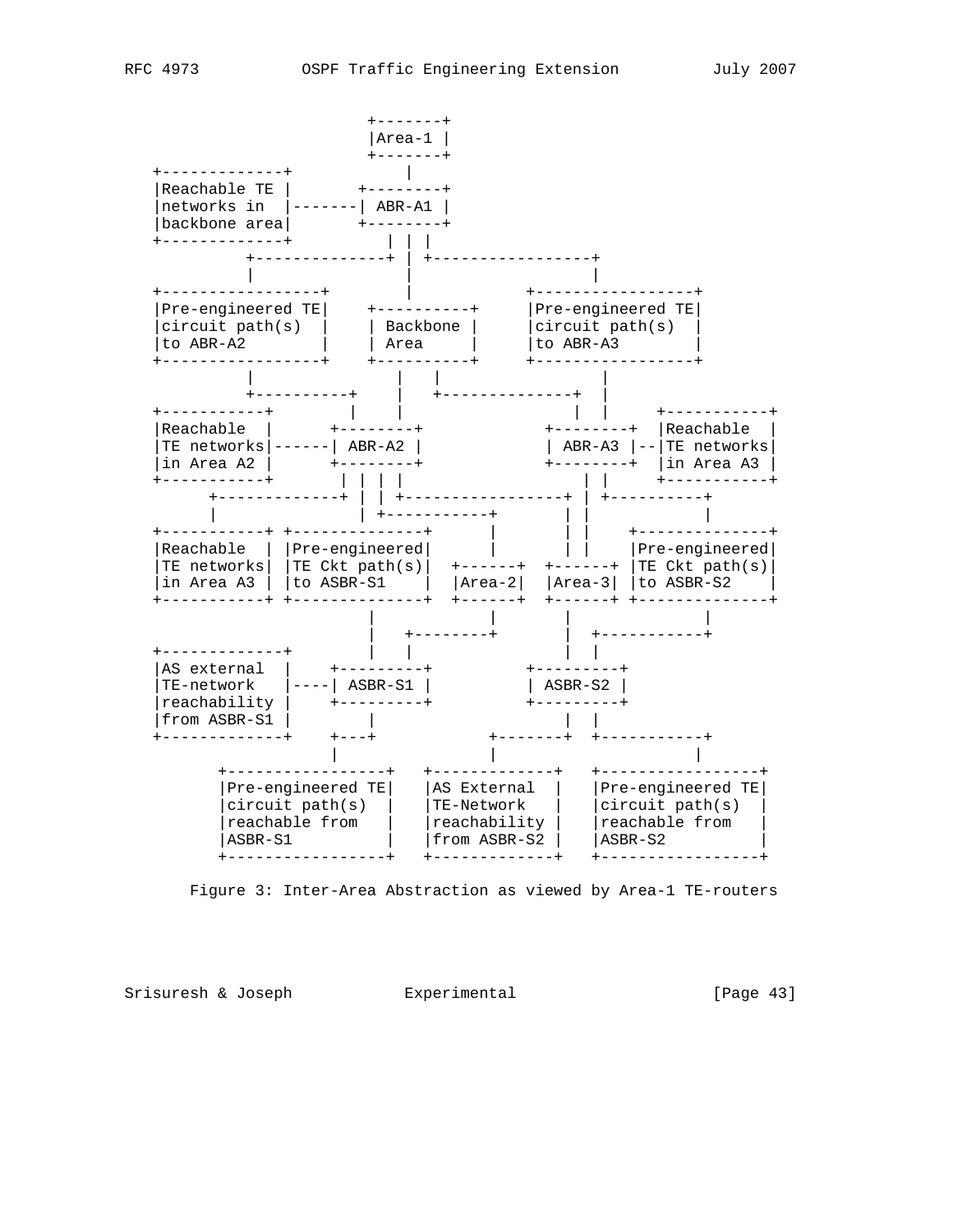11. Changes to Data Structures in OSPF-xTE Nodes

11.1. Changes to Router Data Structure

 An OSPF-xTE router must be able to include the router-TE capabilities (as specified in section 8.1) in the router data structure. OSPF-xTE routers providing proxy service to other TE routers must also track the router and associated interface data structures for all the TE client nodes for which the proxy service is being provided. Presumably, the interaction between the Proxy server and the proxy clients is out-of-band.

11.2. Two Sets of Neighbors

 Two sets of neighbor data structures are required. TE-neighbors set is used to advertise TE LSAs. Only the TE nodes will be members of the TE-neighbor set. Native neighbors set will be used to advertise native LSAs. All neighboring nodes supporting non-TE links are part of the Native neighbors set.

11.3. Changes to Interface Data Structure

 The following new fields are introduced to the interface data structure.

TePermitted

 If the value of the flag is TRUE, the interface may be advertised as a TE-enabled interface.

#### NonTePermitted

 If the value of the flag is TRUE, the interface permits non-TE traffic on the interface. Specifically, this is applicable to packet networks, where data links may permit both TE and IP packets. For FSC and LSC TE networks, this flag is set to FALSE.

FloodingPermitted

 If the value of the flag is TRUE, the interface may be used for OSPF and OSPF-xTE packet exchange to synchronize the LSDB across all adjacent neighbors. This is TRUE by default to all NonTePermitted interfaces that are enabled for OSPF. However, it is possible to set this to FALSE for some of the interfaces.

Srisuresh & Joseph Experimental [Page 44]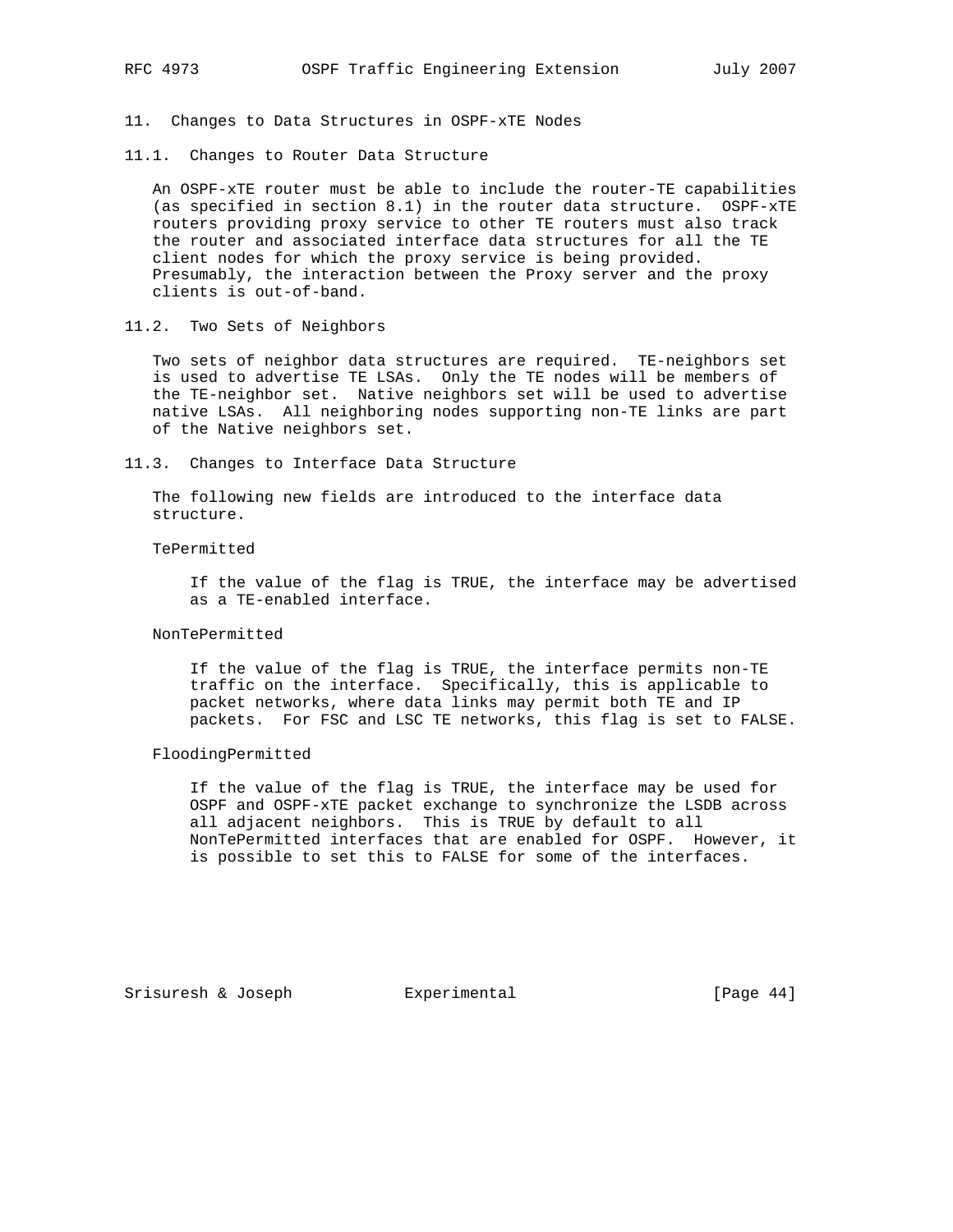#### TE-TLVs

 Each interface may define any number of TLVS that describe the link characteristics.

 The following existing fields in Interface data structure will take on additional values to support TE extensions.

#### Type

 The OSPF interface type can also be of type "Positional-Ring". The Positional-Ring type is different from other types (such as broadcast and NBMA) in that the exact location of the nodes on the ring is relevant, even though they are all on the same ring. SONET ADM ring is a good example of this. Complete ring positional-ring description may be provided by the GNE on a ring as a TE-network LSA for the ring.

### List of Neighbors

 The list may be statically defined for an interface without requiring the use of Hello protocol.

### 12. IANA Considerations

 The IANA has assigned multicast address 224.0.0.24 to OSPFIGP-TE for the exchange of TE database descriptors.

 TE LSA types and TE TLVs will be maintained by the IANA, using the following criteria.

12.1. TE LSA Type Values

 LSA type is an 8-bit field required by each LSA. TE LSA types will have the high bit set to 1. TE LSAs can range from 0x80 through 0xFF. The following values are defined in sections 8.0 and 9.0. The remaining values are available for assignment by the IANA with IETF Consensus [RFC2434].

Srisuresh & Joseph **Experimental** [Page 45]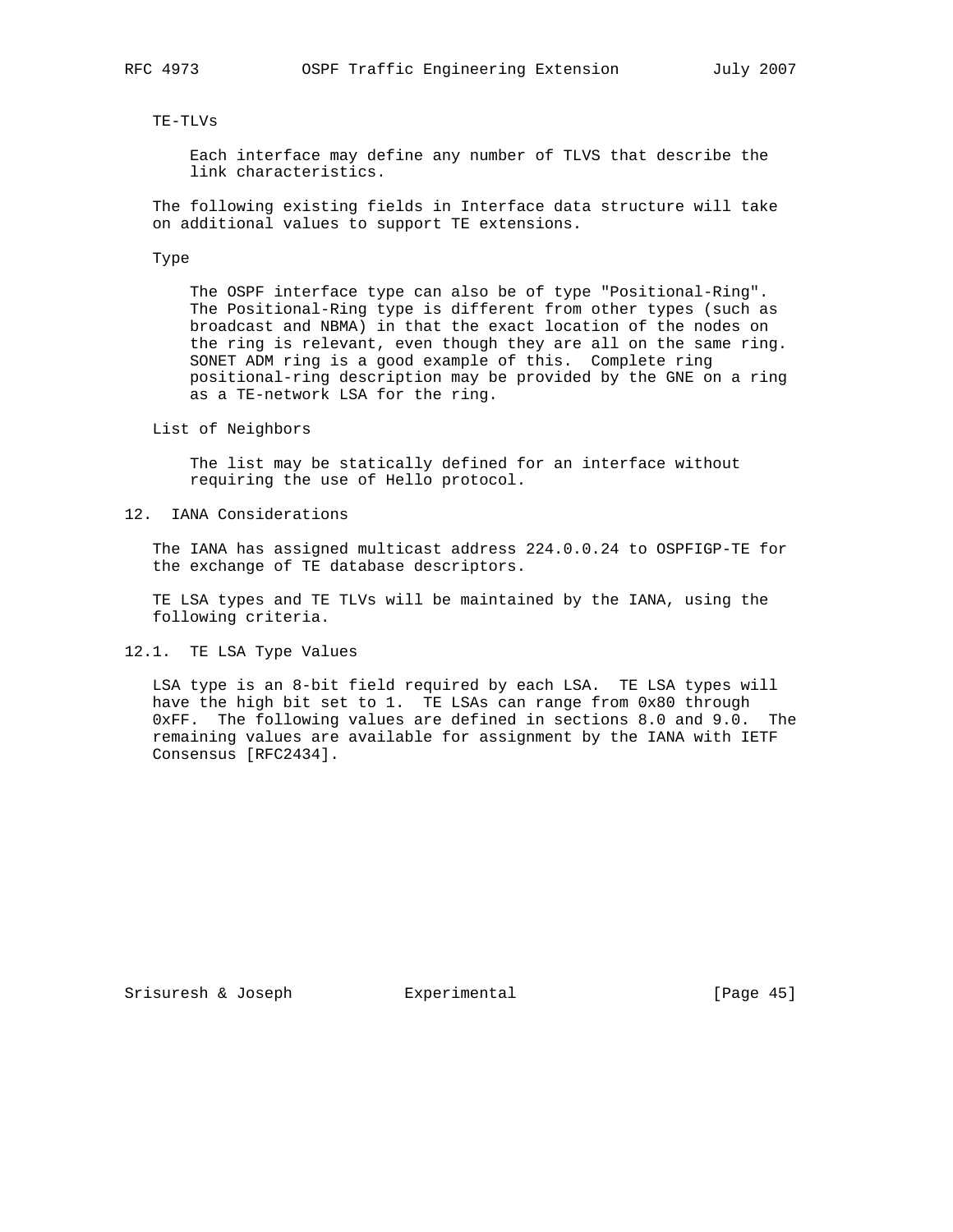| TE LSA Type | Value |
|-------------|-------|
|-------------|-------|

| TE-Router LSA                  | 0x81          |
|--------------------------------|---------------|
| TE-Positional-ring-network LSA | 0x82          |
| TE-Summary Network LSA         | 0x83          |
| TE-Summary router LSA          | $0 \times 84$ |
| TE-AS-external LSAs            | 0x85          |
| TE-Circuit-paths LSA           | $0 \times 8C$ |
| TE-incremental-link-Update LSA | 0x8d          |
| TE-Router-Proxy LSA            | 0x8e          |
|                                |               |

#### 12.2. TE TLV Tag Values

 TLV type is a 16-bit field required by each TE TLV. TLV type shall be unique across the router and link TLVs. A TLV type can range from 0x0001 through 0xFFFF. TLV type 0 is reserved and unassigned. The following TLV types are defined in sections 8.0 and 9.0. The remaining values are available for assignment by the IANA with IETF Consensus [RFC2434].

| TE TLV<br>Taq                    | Reference<br>Section | Value |                 |  |
|----------------------------------|----------------------|-------|-----------------|--|
| TE-LINK-TLV-SRLG                 | Section $8.1.4.1$    |       | $0 \times 0001$ |  |
| TE-LINK-TLV-BANDWIDTH-MAX        | Section $8.1.4.2$    |       | $0 \times 0002$ |  |
| TE-LINK-TLV-BANDWIDTH-MAX-FOR-TE | Section $8.1.4.3$    |       | $0 \times 0003$ |  |
| TE-LINK-TLV-BANDWIDTH-TE         | Section 8.1.4.4      |       | $0 \times 0004$ |  |
| TE-LINK-TLV-LUG                  | Section $8.1.4.5$    |       | $0 \times 0005$ |  |
| TE-LINK-TLV-COLOR                | Section $8.1.4.6$    |       | $0 \times 0006$ |  |
| TE-LINK-TLV-NULL                 | Section 8.1.4.7      |       | 0x8888          |  |
| TE-NODE-TLV-MPLS-SWITCHING       | Section $8.1.2.1$    |       | 0x8001          |  |
| TE-NODE-TLV-MPLS-SIG-PROTOCOLS   | Section $8.1.2.2$    |       | $0 \times 8002$ |  |
| TE-NODE-TLV-CSPF-ALG             | Section $8.1.2.3$    |       | $0 \times 8003$ |  |
| TE-NODE-TLV-NULL                 | Section $8.1.2.4$    |       | 0x8888          |  |

# 13. Acknowledgements

 The authors wish to specially thank Chitti Babu and his team for implementing the protocol specified in a packet network and verifying several portions of the specification in a mixed packet network. The authors also wish to thank Vishwas Manral, Riyad Hartani, and Tricci So for their valuable comments and feedback on the document. Lastly, the authors wish to thank Alex Zinin and Mike Shand for their document (now defunct) titled "Flooding optimizations in link state routing protocols". The document provided inspiration to the authors to be sensitive to the high flooding rate, likely in TE networks.

Srisuresh & Joseph Experimental [Page 46]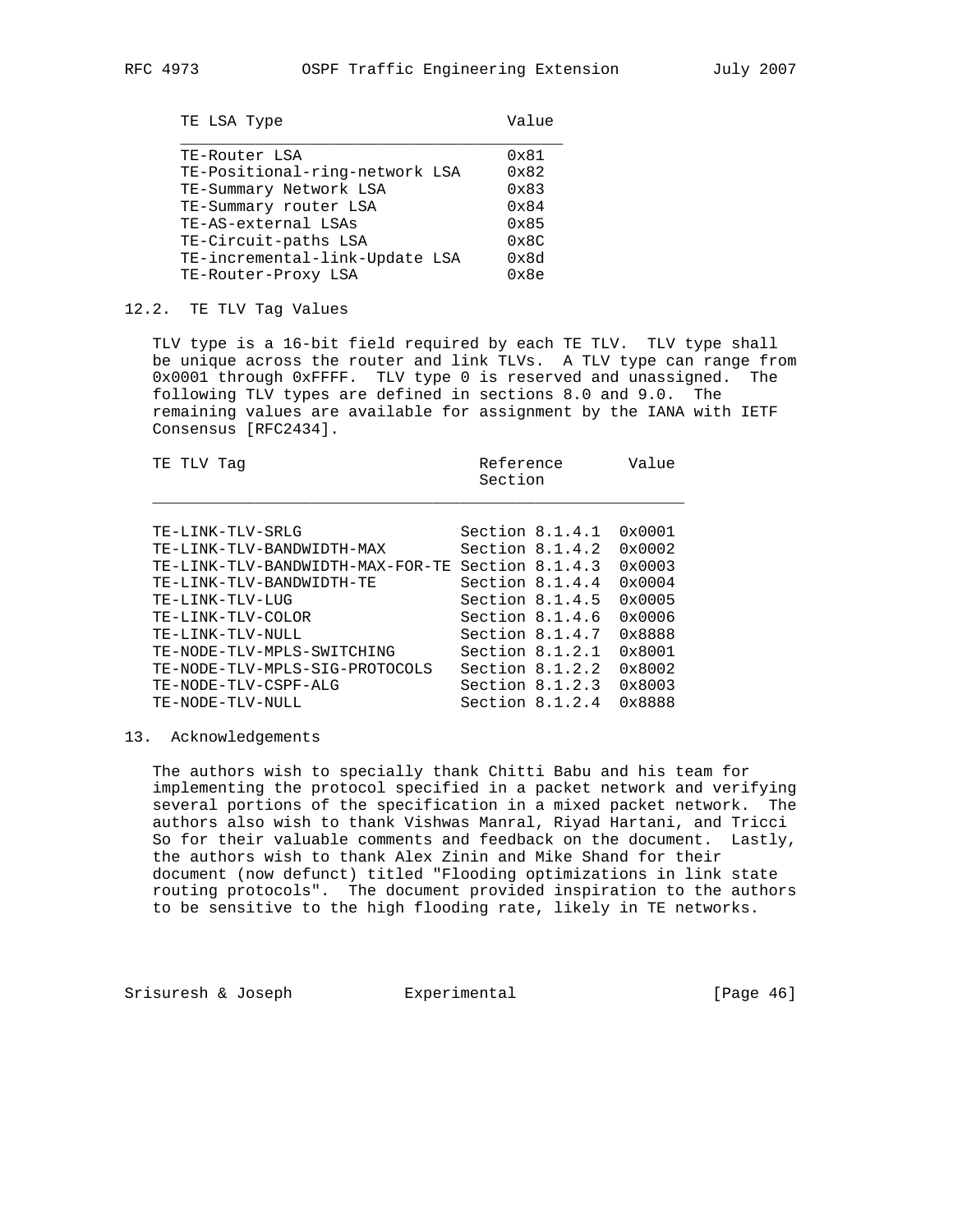# 14. Security Considerations

 Security considerations for the base OSPF protocol are covered in [OSPF-V2] and [SEC-OSPF]. This memo does not create any new security issues for the OSPF protocol. Security measures applied to the native OSPF (refer [SEC-OSPF]) are directly applicable to the TE LSAs described in the document. Discussed below are the security considerations in processing TE LSAs.

 Secure communication between OSPF-xTE nodes has a number of components. Authorization, authentication, integrity and confidentiality. Authorization refers to whether a particular OSPF xTE node is authorized to receive or propagate the TE LSAs to its neighbors. Failing the authorization process might indicate a resource theft attempt or unauthorized resource advertisement. In either case, the OSPF-xTE nodes should take proper measures to audit/log such attempts so as to alert the administrator to take necessary action. OSPF-xTE nodes may refuse to communicate with the neighboring nodes that fail to prompt the required credentials.

 Authentication refers to confirming the identity of an originator for the datagrams received from the originator. Lack of strong credentials for authentication of OSPF-xTE LSAs can seriously jeopardize the TE service rendered by the network. A consequence of not authenticating a neighbor would be that an attacker could spoof the identity of a "legitimate" OSPF-xTE node and manipulate the state, and the TE database including the topology and metrics collected. This could potentially cause denial-of-service on the TE network. Another consequence of not authenticating is that an attacker could pose as OSPF-xTE neighbor and respond in a manner that would divert TE data to the attacker.

 Integrity is required to ensure that an OSPF-xTE message has not been accidentally or maliciously altered or destroyed. The result of a lack of data integrity enforcement in an untrusted environment could be that an imposter will alter the messages sent by a legitimate adjacent neighbor and bring the OSPF-xTE on a node and the whole network to a halt or cause a denial of service for the TE circuit paths effected by the alteration.

 Confidentiality of OSPF-xTE messages ensures that the TE LSAs are accessible only to the authorized entities. When OSPF-xTE is deployed in an untrusted environment, lack of confidentiality will allow an intruder to perform traffic flow analysis and snoop the TE control network to monitor the traffic metrics and the rate at which circuit paths are being setup and torn-down. The intruder could cannibalize a lesser secure OSPF-xTE node and destroy or compromise the state and TE-LSDB on the node. Needless to say, the least secure

Srisuresh & Joseph Experimental Formula (Page 47)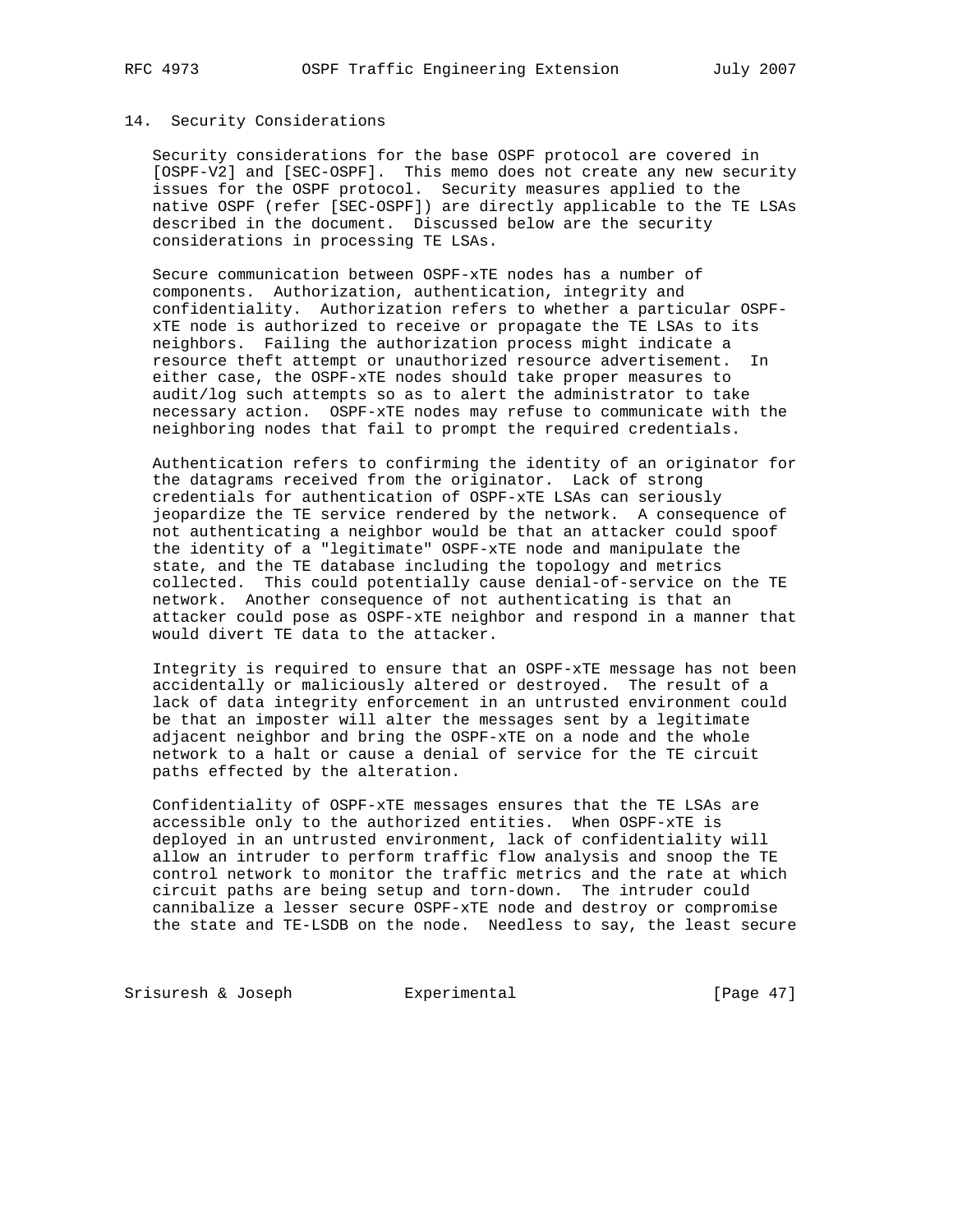OSPF-xTE will become the Achilles heel and make the TE network vulnerable to security attacks.

- 15. Normative References
	- [MPLS-ARCH] Rosen, E., Viswanathan, A., and R. Callon, "Multiprotocol Label Switching Architecture", RFC 3031, Jaunary 2001.
	- [MPLS-TE] Awduche, D., Malcolm, J., Agogbua, J., O'Dell, M., and J. McManus, "Requirements for Traffic Engineering Over MPLS", RFC 2702, September 1999.
	- [OSPF-V2] Moy, J., "OSPF Version 2", STD 54, RFC 2328, April 1998.
	- [SEC-OSPF] Murphy, S., Badger, M., and B. Wellington, "OSPF with Digital Signatures", RFC 2154, June 1997.
	- [OSPF-CAP] Lindem, A., Ed., Shen, N., Vasseur, J., Aggarwal, R., and S. Schaffer, "Extensions to OSPF for Advertising Optional Router Capabilities", RFC 4970, July 2007.
	- [RFC2434] Narten, T. and H. Alvestrand, "Guidelines for Writing an IANA Considerations Section in RFCs", BCP 26, RFC 2434, October 1998.
- 16. Informative References
	- [BGP-OSPF] Ferguson, D., "The OSPF External Attribute LSA", unpublished.
	- [CR-LDP] Jamoussi, B., Andersson, L., Callon, R., Dantu, R., Wu, L., Doolan, P., Worster, T., Feldman, N., Fredette, A., Girish, M., Gray, E., Heinanen, J., Kilty, T., and A. Malis, "Constraint-Based LSP Setup using LDP", RFC 3212, January 2002.
	- [GMPLS-TE] Berger, L., "Generalized Multi-Protocol Label Switching (GMPLS) Signaling Functional Description", RFC 3471, January 2003.
	- [MOSPF] Moy, J., "Multicast Extensions to OSPF", RFC 1584, March 1994.
	- [NSSA] Murphy, P., "The OSPF Not-So-Stubby Area (NSSA) Option", RFC 3101, January 2003.
	- [OPAQUE] Coltun, R., "The OSPF Opaque LSA Option", RFC 2370, July 1998.

Srisuresh & Joseph Experimental [Page 48]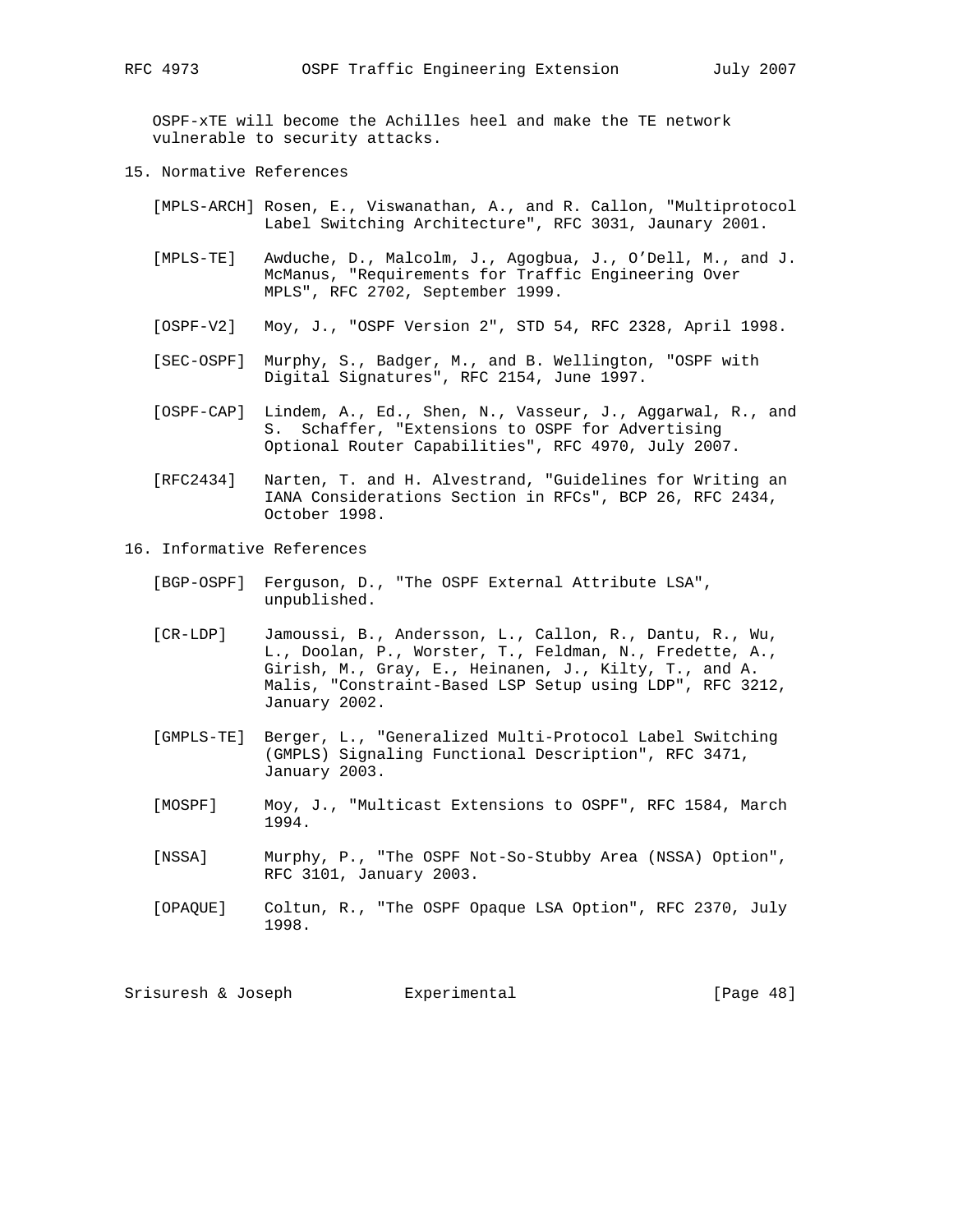- [OPQLSA-TE] Katz, D., Yeung, D., and K. Kompella, "Traffic Engineering Extensions to OSPF", RFC 3630, September 2003.
- [RSVP-TE] Awduche, D., Berger, L., Gan, D., Li, T., Srinivasan, V., and G. Swallow, "RSVP-TE: Extensions to RSVP for LSP Tunnels", RFC 3209, December 2001.
- [SONET-SDH] Chow, M.-C., "Understanding SONET/SDH Standards and Applications", Holmdel, N.J.: Andan Publisher, 1995.

Authors' Addresses

 Pyda Srisuresh Kazeon Systems, Inc. 1161 San Antonio Rd. Mountain View, CA 94043 U.S.A.

 Phone: (408) 836-4773 EMail: srisuresh@yahoo.com

 Paul Joseph Consultant 10100 Torre Avenue, # 121 Cupertino, CA 95014 U.S.A.

 Phone: (408) 777-8493 EMail: paul\_95014@yahoo.com